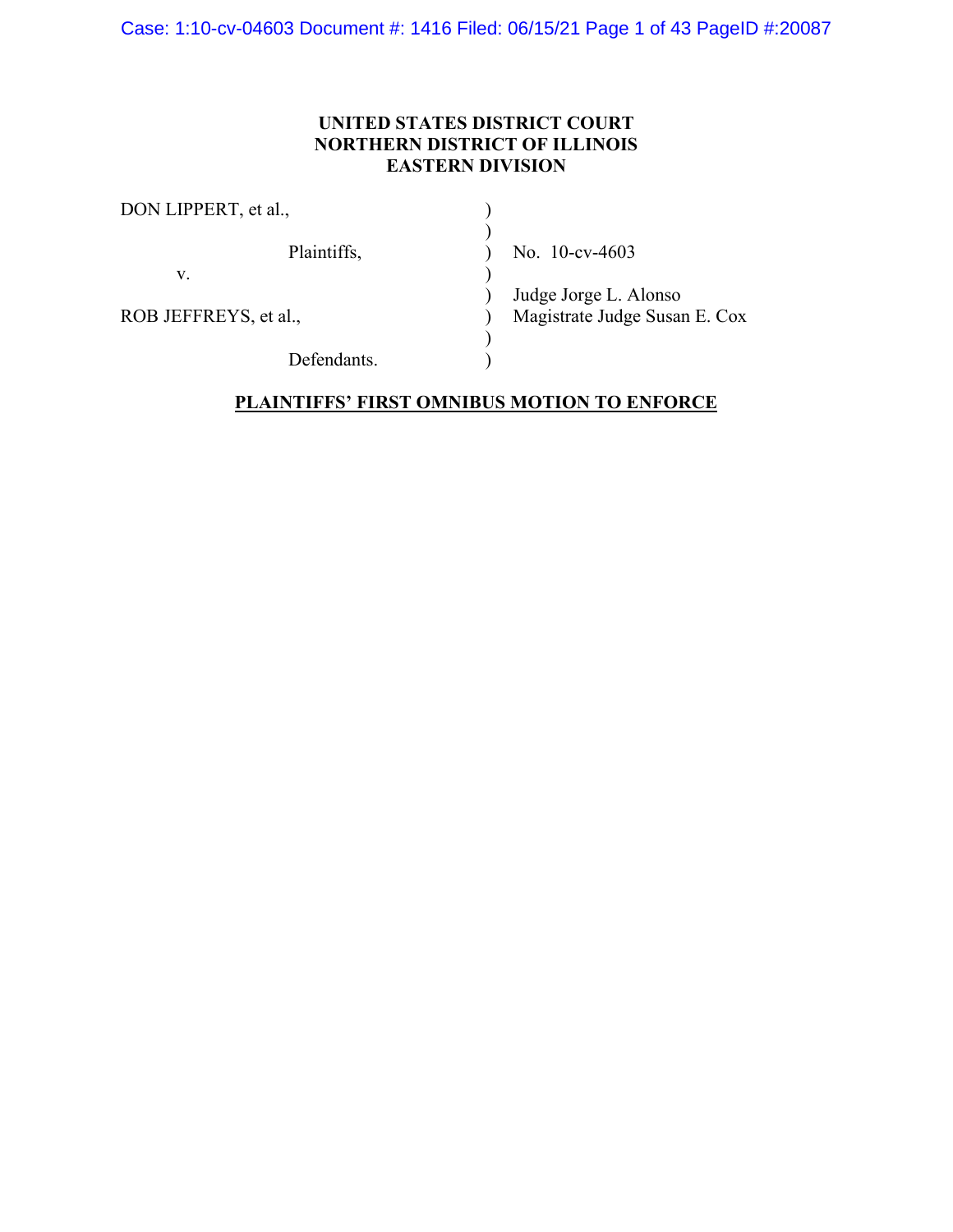# **TABLE OF CONTENTS**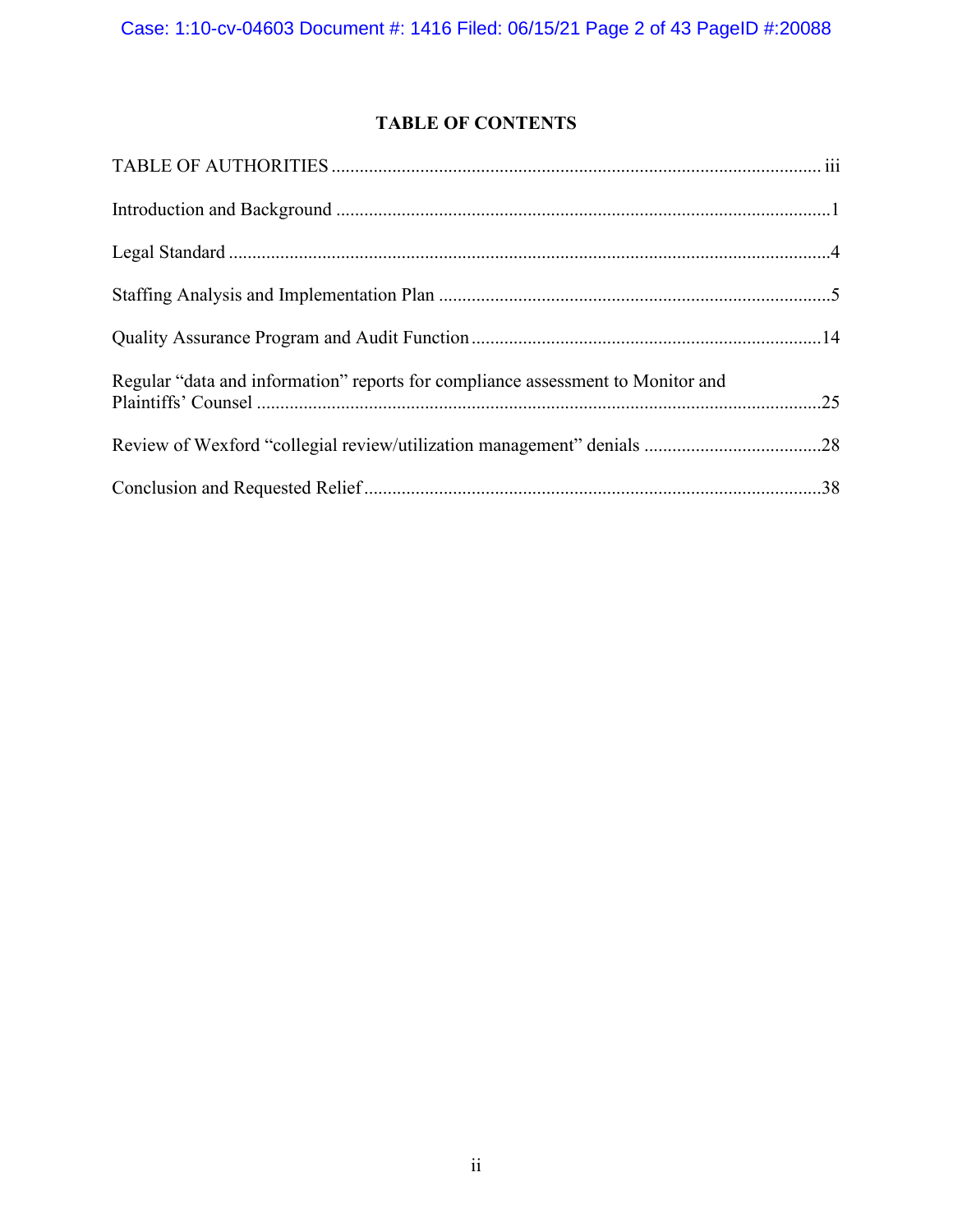## **TABLE OF AUTHORITIES**

## **Cases**

| 4536 North Sheridan Condo Ass'n v. Maduff, |  |
|--------------------------------------------|--|
| Holmes v. Godinez,                         |  |
| Shakman v. Clerk of Cook Cnty.,            |  |

## **Rules**

|--|--|--|--|--|--|--|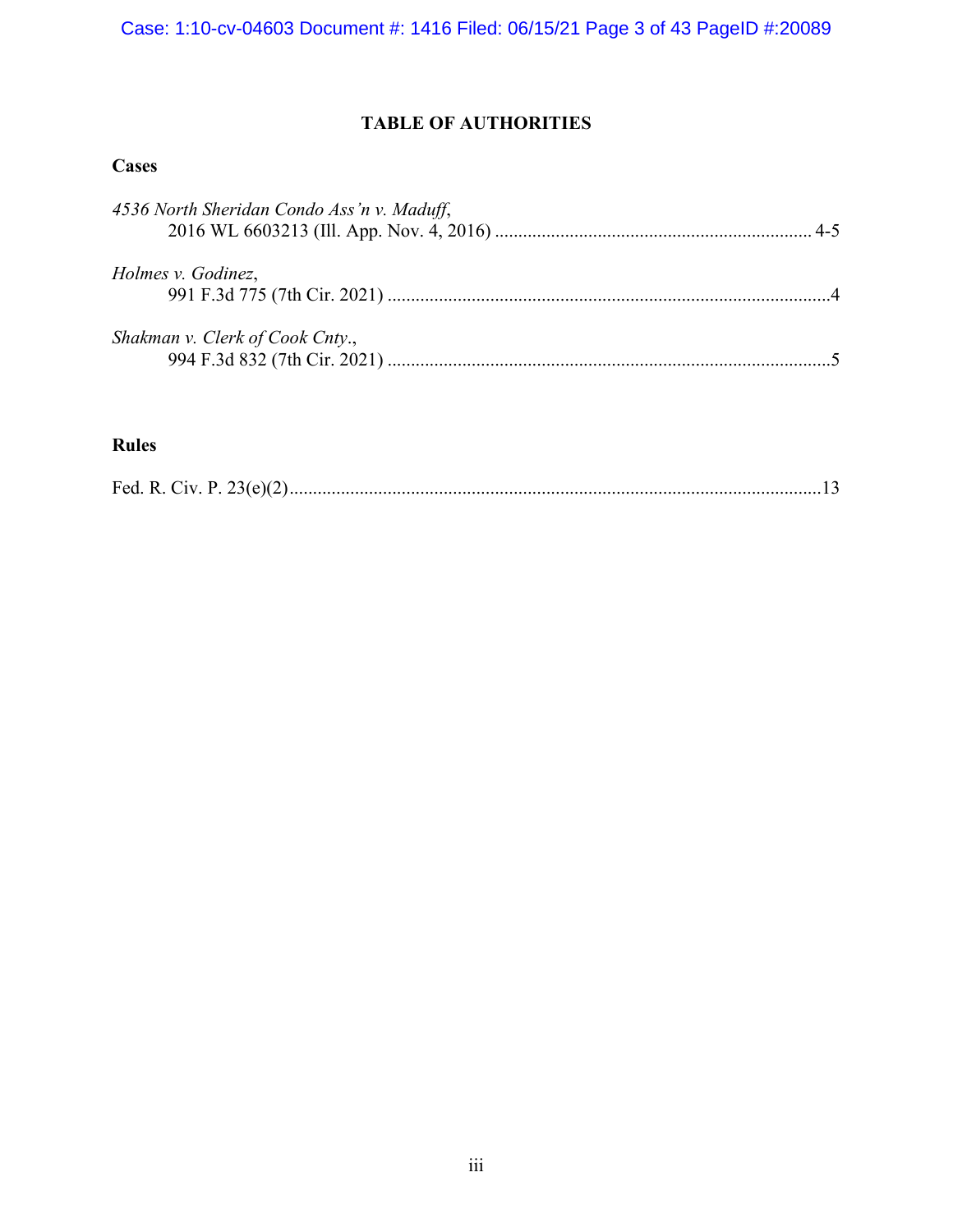#### Case: 1:10-cv-04603 Document #: 1416 Filed: 06/15/21 Page 4 of 43 PageID #:20090

Plaintiffs bring this Motion to Enforce as to four areas of the Consent Decree in which Defendants are not in compliance: (1) completion of the staffing analysis and Implementation Plan; (2) creation of a comprehensive quality assurance program and audit function; (3) agreed data and information reports required to be submitted on a regular basis to the Monitor and Plaintiffs; and (4) oversight review of Wexford Health Sources, Inc.'s "collegial review/utilization management" denials. Defendants' healthcare system is at a critical juncture. The ten-year contract with Wexford has expired, so the Department is in a position to create a better system for the delivery of healthcare. Unfortunately, critical documents and plans which, by the requirements of the Decree, should have been available now to help build this better system—a completed staffing analysis and settlement Implementation Plan, a new quality assurance system and infrastructure to support it—are among the crucial settlement areas in which Defendants have already fallen far behind in the first two years of the Decree. Court intervention is required now to address these critical failings.

#### **Introduction and Background**

1. This case was settled in December 2018; the Court gave preliminary approval to the settlement on January 10, 2019, and final approval on May 9, 2019. Dkt. 806, 1236, 1238. The overarching purpose of the settlement, as stated in the Consent Decree, is to ensure that Defendants "implement sufficient measures [ ] to provide adequate medical and dental care to those incarcerated in the Illinois Department of Corrections while ensuring the availability of necessary services, supports and other resources to meet those needs." Dkt. 1238 at 4 (§ I.F). Because of the length of time the case had been pending and the broad and serious scope of the problems the Consent Decree is designed to address, certain Decree obligations had early "due dates," including those raised in this Motion, and the Decree also provided for a Court-appointed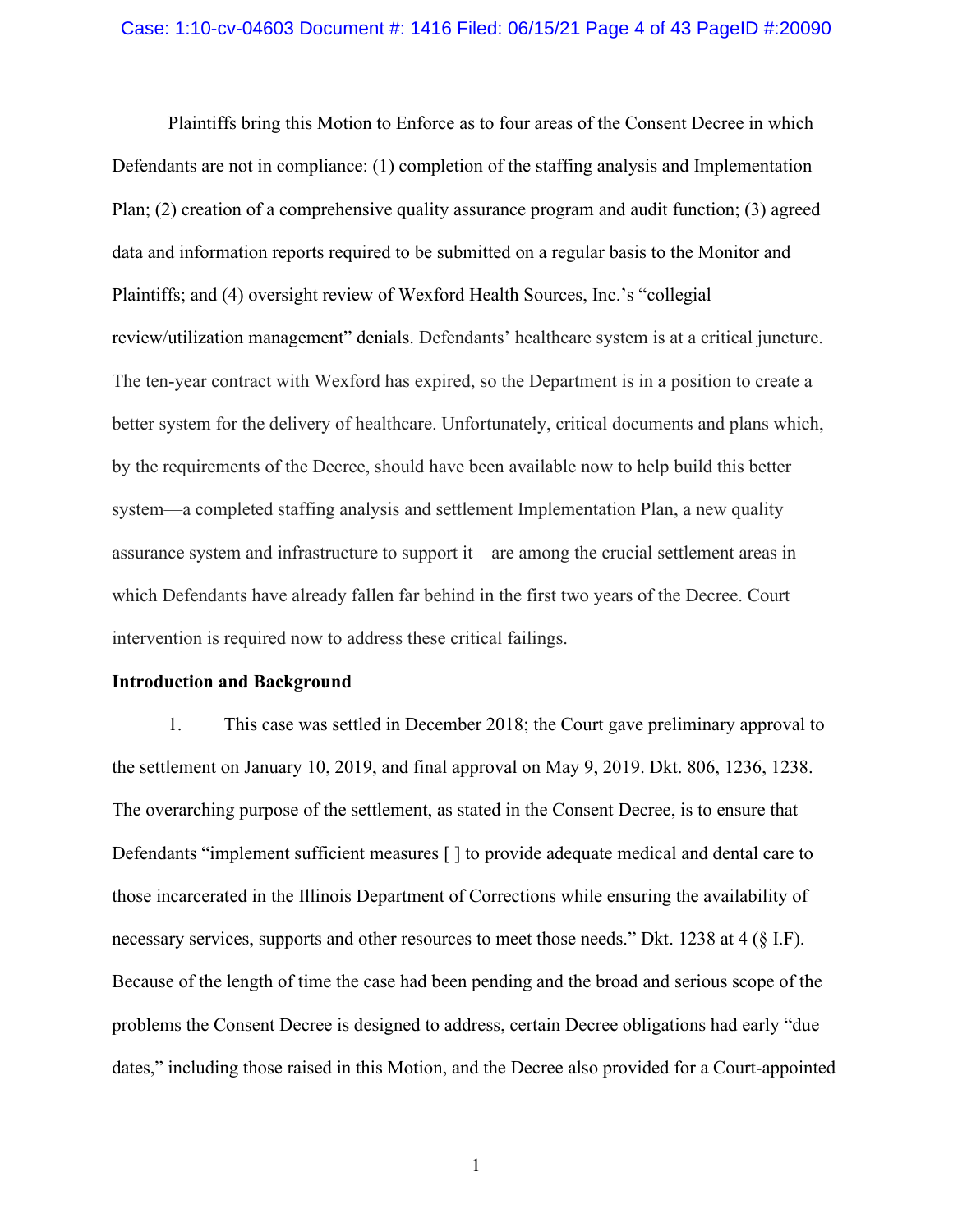#### Case: 1:10-cv-04603 Document #: 1416 Filed: 06/15/21 Page 5 of 43 PageID #:20091

Monitor who would report to the Court on a regular basis—twice yearly—as to Defendants' compliance and progress towards compliance with the Decree. Dkt. 1238 at 20 (§ V.E).

2. On July 22, 2020, shortly after receiving the Monitor's Second semi-annual Report, Plaintiffs sent a letter to Defendants initiating the dispute resolution process as to six issues the Second Report described as not in substantial compliance. (Plaintiffs' July 22, 2020 letter is attached as Ex. 1.) These six issues were only a fraction of the matters which the Second Report identified as not in substantial compliance, but because of the relatively early stage of the Decree and the COVID-19 pandemic, Plaintiffs deliberately limited the issues for dispute resolution in the July 22, 2020 letter to matters which were either critical to the progress of the Decree, or which affected a relatively large number of class members and appeared to have straightforward solutions. Among these issues were: (1) the staffing analysis and Implementation Plan required by Sections IV.A-C of the Decree; (2) the comprehensive quality assurance program and audit function required by multiple Decree provisions; (3) the data and information required to be provided to the Monitoring team and to Plaintiffs on a regular basis pursuant to Section V.G of the Decree; and (4) the oversight review of all Wexford "collegial review" denials required by Section III.H.5 of the Decree.<sup>[1](#page-4-0)</sup>

3. In accordance with the Decree, the dispute resolution process as to these matters—a written response by Defendants, a reply by Plaintiffs, and a meeting of the parties was completed by September 23, 2020. Dkt. 1238 at 27 (§§ X.B, C) (Defendants' August 21, 2020 Section X.B response letter is attached as Ex. 2; Plaintiffs' September 1, 2020 Section X.C

<span id="page-4-0"></span> $1$  Two other issue areas—routine adult immunizations and colon cancer screening, and treatment for Hepatitis C—were also included in the July 22, 2020 letter and the subsequent summer/fall 2020 dispute resolution process. (*See* Ex. 1.) Because Defendants have reportedly adopted certain measures recommended by the Monitoring team which may improve the level of compliance in these areas, Plaintiffs are waiting for further Monitor reports to see whether substantial progress has been made.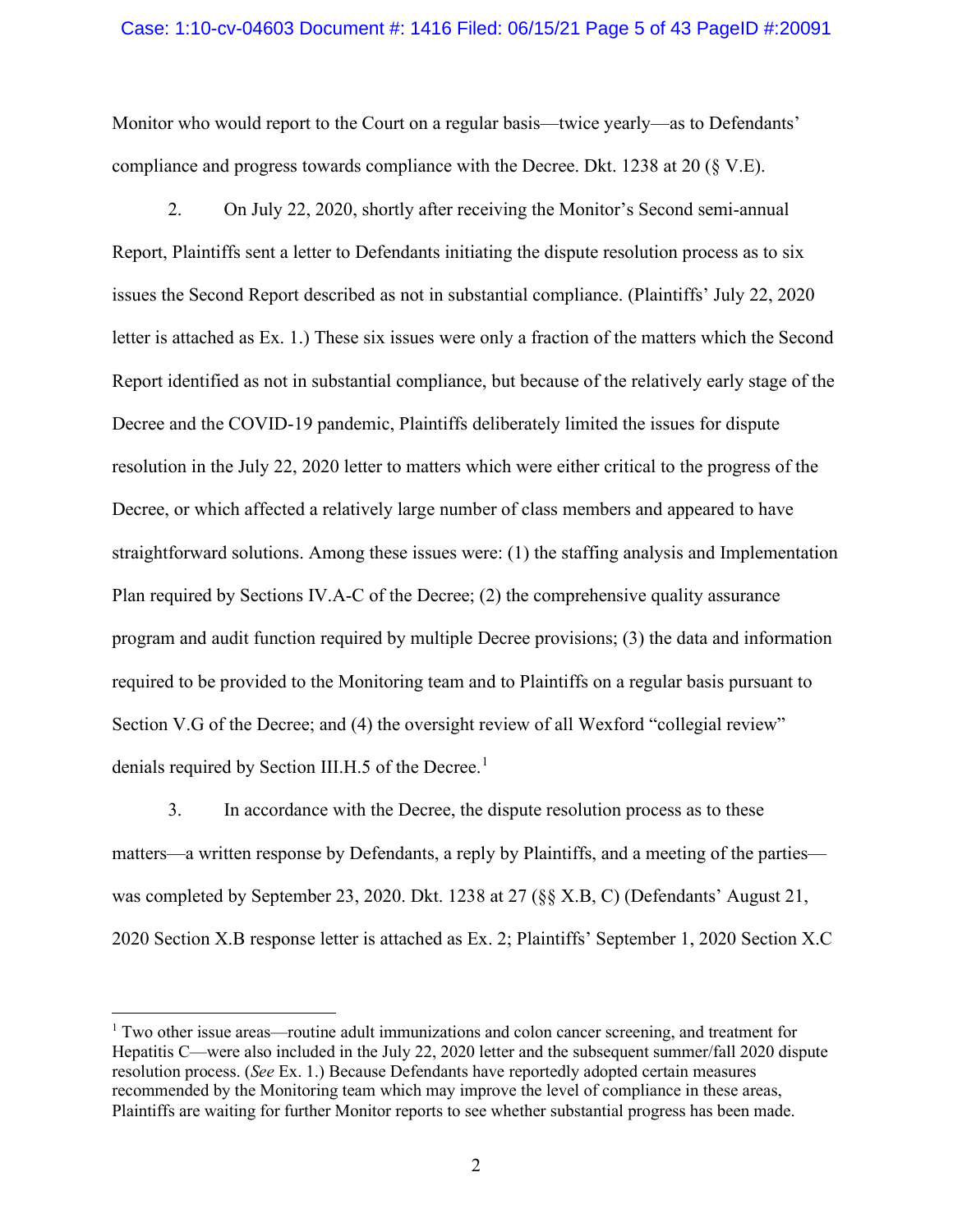#### Case: 1:10-cv-04603 Document #: 1416 Filed: 06/15/21 Page 6 of 43 PageID #:20092

reply letter is attached as Ex. 3). The parties' September 23, 2020 meeting did not resolve the disputes as to the matters in Plaintiffs' initial dispute resolution letter, although it appeared that a resolution as to the dispute about "collegial review" might be achievable (*see* discussion *below*, pp. 34-35). Defendants promised follow-up and additional information as to this and other topics raised in the process. Because of this, and because of the continuing pandemic, Plaintiffs did not immediately pursue relief from the Court as permitted by Decree Section X.D. Dkt. 1238 at 28. The Decree does not set a deadline or any specific timeframe within which relief must be sought after completion of the dispute resolution process. *Id*.

4. In correspondence and filings throughout 2020, including the August 21, 2020 letter (Ex. 2), Defendants repeatedly invoked the COVID-19 pandemic as the reason why progress on many requirements of the Decree was stalled. Although Defendants' failures of compliance raised in this Motion pre-dated the pandemic, and although the Decree contains no force majeure clause that permits suspension of its obligations, Plaintiffs were not unaware of the burdens COVID-19 placed on the IDOC Office of Health Services (OHS), including the responsibilities associated with the systemwide rollout of surveillance testing Defendants finally undertook in December 2020 as a result of Plaintiffs' Motion for Order Compelling Defendants to Initiate Employee Testing Program (Dkt. 1345) and the significant COVID-19 vaccination effort completed by IDOC in April [2](#page-5-0)021.<sup>2</sup>

5. With the completion of that vaccination effort, and the pandemic on the wane in Illinois and throughout the United States, Plaintiffs can no longer delay seeking enforcement of the critical Decree obligations that are the subject of this Motion. On February 15, 2021, the Court-appointed Monitor issued his Third semi-annual Report to the parties (subsequently filed

<span id="page-5-0"></span><sup>2</sup> *See* IDOC: COVID-19 Response: COVID-19 Vaccine, [https://www2.illinois.gov/idoc/facilities/](https://www2.illinois.gov/idoc/facilities/Pages/Covid19Response.aspx) [Pages/Covid19Response.aspx](https://www2.illinois.gov/idoc/facilities/Pages/Covid19Response.aspx) (last visited May 5, 2021).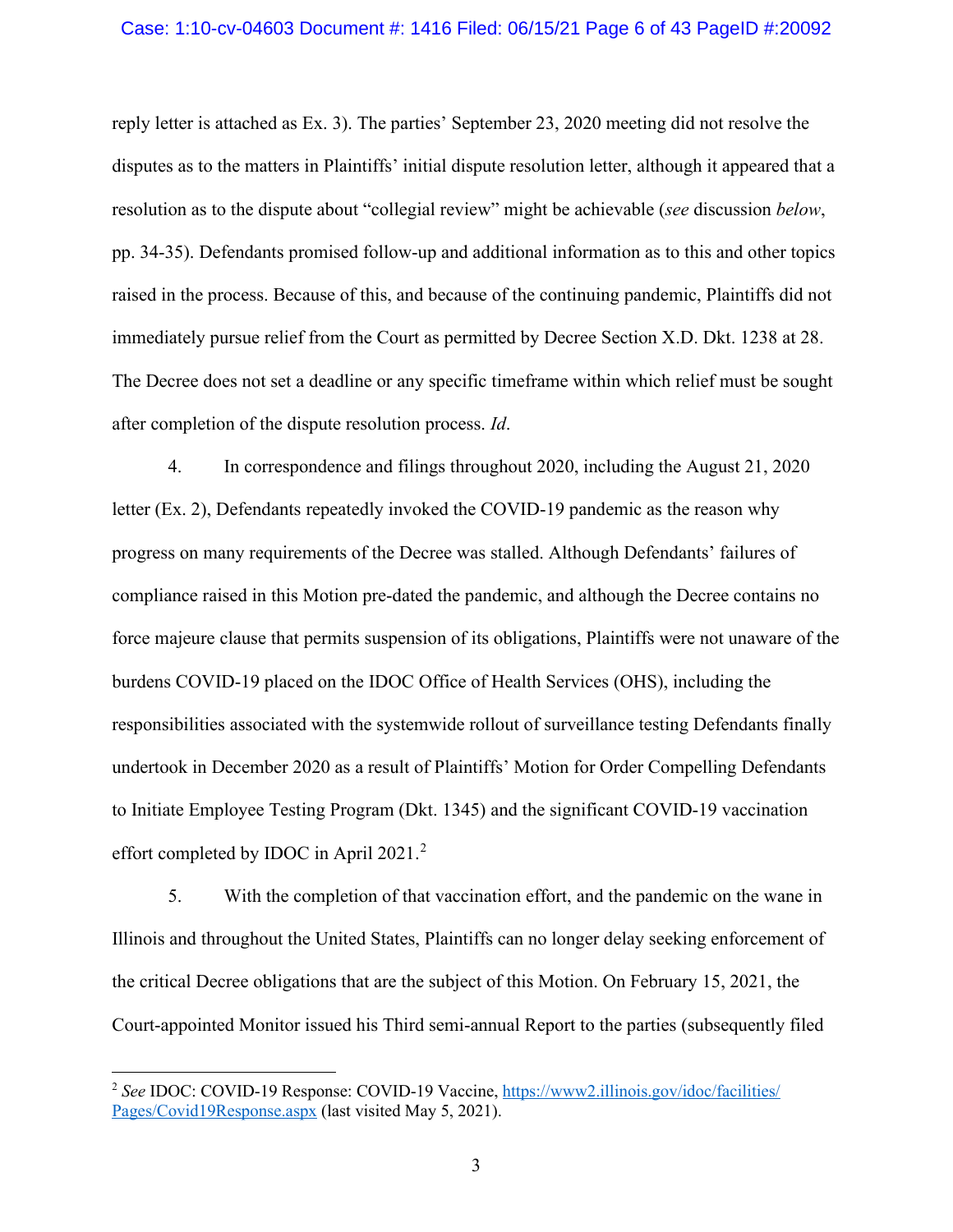#### Case: 1:10-cv-04603 Document #: 1416 Filed: 06/15/21 Page 7 of 43 PageID #:20093

as Dkt. 1403). On the matters that are the subject of this Motion, the Third Report detailed little or no progress in the half-year since the Second Report. *See*, *e.g*., Dkt. 1403 at 4-9. In fact, as to one of the subjects of this Motion, quality assurance, Defendants had slipped from a "partial compliance" status as to some obligations to "noncompliance" on all. *See* Dkt. 1403 at 24-32, 152-56. On March 24, 2021, Plaintiffs wrote Defendants seeking current information, if any, about the status of the staffing analysis and Implementation Plan; of "collegial review" (and the Wexford contract in which "collegial review" is embedded); and of the quality assurance program. (Plaintiffs' March 24, 2021 letter is attached as Ex. 4.) Defendants' response, on April 7, 2021, provided no firm dates, or any immediate prospect of significant progress, on any of these issues. (Defendants' April 7, 2021 letter is attached as Ex. 5.) Finally, recent communications from Defendants to the Monitor (in particular, a June 1, 2021 report, attached as Ex. 6) have confirmed that no substantial progress is being made on the issues raised in this Motion even as the COVID-19 pandemic recedes.

### **Legal Standard**

6. The Seventh Circuit has recently reiterated that "a judicially approved consent decree is essentially a contract . . . interpreted according to principles of state contract law." *Holmes v. Godinez*, 991 F.3d 775, 780 (7th Cir. 2021) (quotation, citations omitted). In this instance, as in *Holmes*, Illinois law of contract governs, and "[u]nder Illinois law . . . the court's primary objective is to give effect to the intent of the parties," which requires "first look[ing] to the language of the contract alone, as the language, given its plain and ordinary meaning, is the best indication of the parties' intent." *Id*. (quotations, citations omitted). In addition, implied in all contracts under Illinois law is "the exercise of good faith" in the performance of its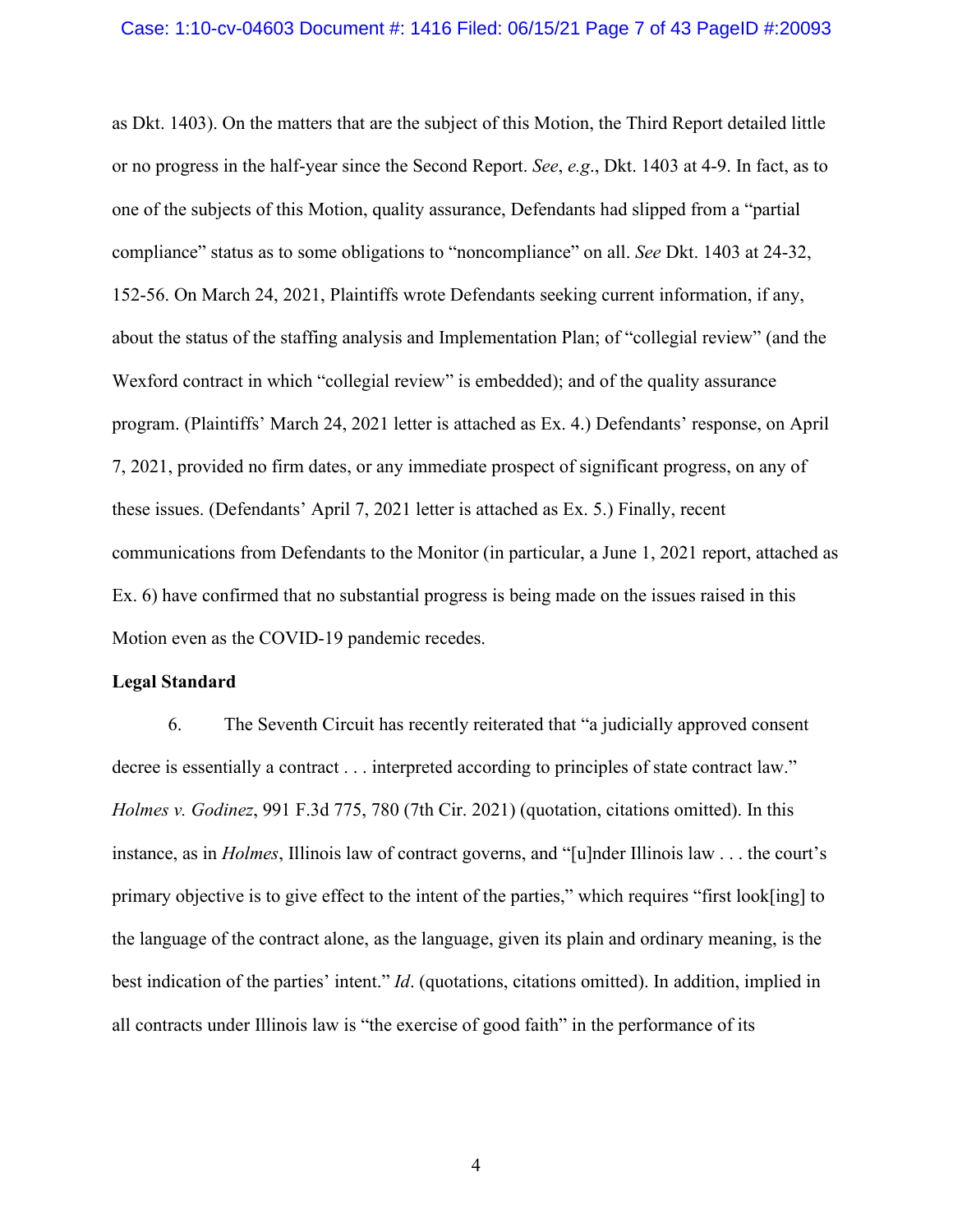#### Case: 1:10-cv-04603 Document #: 1416 Filed: 06/15/21 Page 8 of 43 PageID #:20094

obligations. *Id*. at 782 (citation omitted); *see also 4536 North Sheridan Condo Ass'n v. Maduff*, 2016 WL 6603213, at \*6 (Ill. App. Nov. 4, 2016) (citation omitted).

7. In a recent decision affirming the enforcement of provisions of the long-running *Shakman* consent decrees, the Seventh Circuit emphasized that "[a]ny federal consent decree is a very serious matter" and must not be allowed to "stagnat[e]" on a court's docket. *Shakman v. Clerk of Cook Cnty*., 994 F.3d 832, 843 (7th Cir. 2021). "[W]e trust—and expect—that the violations identified by the [court] will be remedied with appropriate speed, and that, moving forward, all parties will work together to ensure swift compliance." *Id.* Unlike the *Shakman* decrees, the Consent Decree here has a specific time frame—ten years—designed to ensure that it would not "languish[]" on this Court's docket. *Id*. at 835; Dkt. 1238 at 26-27 (§ IX.B.5). That deadline adds to the urgency here. Although the COVID-19 pandemic created unexpected impediments, Defendants were already far behind schedule in meeting their Decree obligations when the pandemic began.

#### **Staffing Analysis and Implementation Plan**

8. Section IV of the Consent Decree obligated Defendants, by September 2019, to create an Implementation Plan "to accomplish the obligations and objectives in this Decree." Dkt. 1238 at 18-19 (§ IV.A, B). Before preparing the Implementation Plan, Defendants were required by the Decree to conduct a "staffing analysis"; this was a necessary prior step because one of the requirements for the Implementation Plan is that it "[d]escribe the implementation and timing of the hiring, training and supervision of the personnel necessary to implement the Decree." *Id*. at 18 (§ IV.A.2). Ultimately the Implementation Plan is to "be incorporated into, and become enforceable as part of this Decree." *Id*. at 19 (§ IV.C). Over two years into the Decree, as reported in the Monitor's Third semi-annual Report, the staffing analysis "is still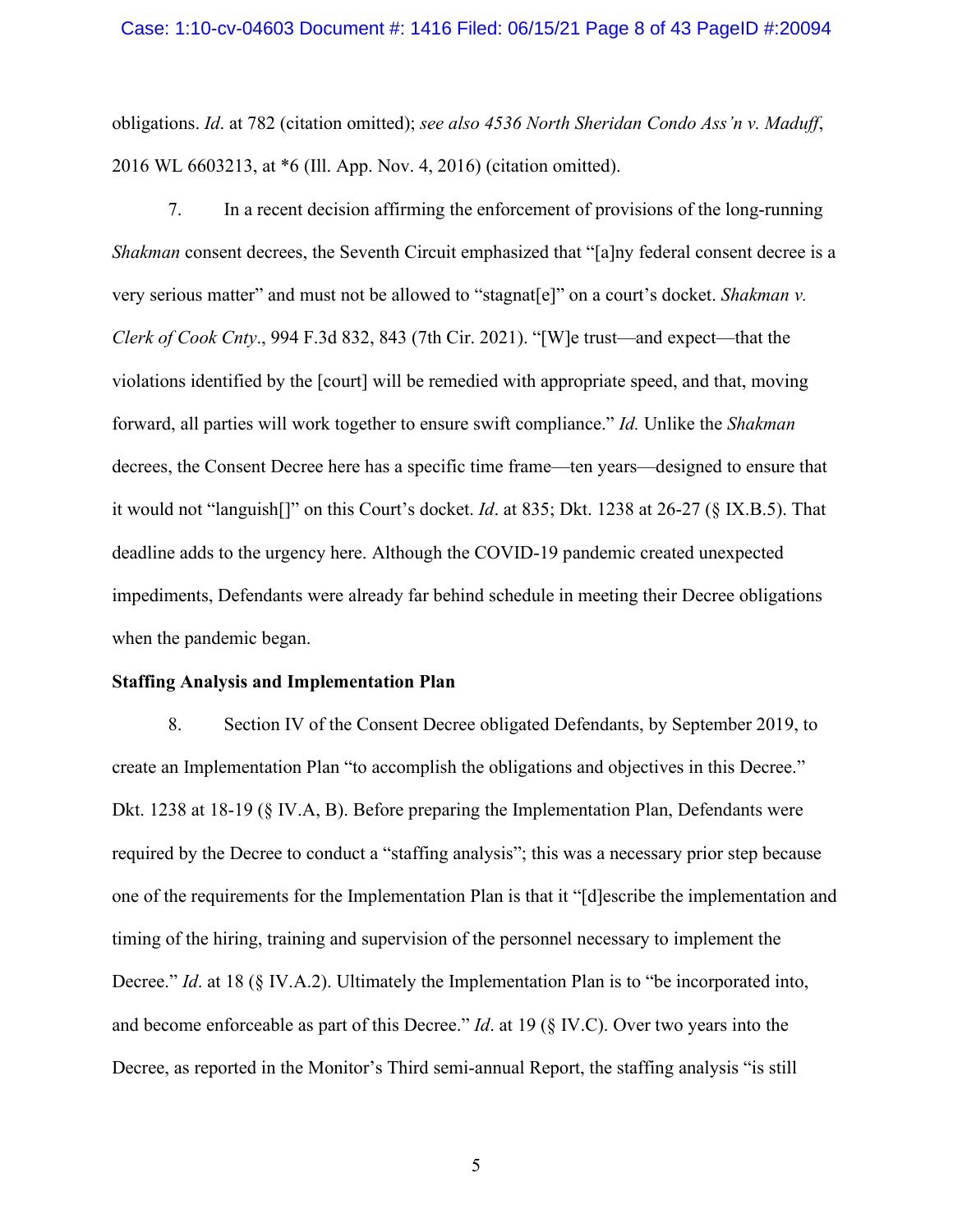### Case: 1:10-cv-04603 Document #: 1416 Filed: 06/15/21 Page 9 of 43 PageID #:20095

unfinished," and "the Implementation Plan is less complete than the Staffing Analysis." Dkt.

1403 at 7.

9. The Decree provisions concerning the staffing analysis and Implementation Plan

state in their entirety:

- **A. Overview**. The Defendants, with assistance of the Monitor, shall conduct a staffing analysis and create and implement an Implementation Plan to accomplish the obligations and objectives in this Decree. The Implementation Plan must, at a minimum:
	- 1. Establish, with the assistance of the Monitor, specific tasks, timetables, goals, programs, plans, projects, strategies and protocols to ensure that Defendants fulfill the requirements of this Decree, and
	- 2. Describe the implementation and timing of the hiring, training and supervision of the personnel necessary to implement the Decree.
- **B.** Within 120 days from the date the Monitor has been selected, the Defendants shall provide the Monitor with the results of their staffing analysis. Within sixty (60) days after submission of the staffing analysis, Defendants shall draft an Implementation Plan. In the event the Monitor disagrees with any provision of the Defendants' proposed Implementation Plan, the matter shall be submitted to the Court for prompt resolution.
- **C.** The Implementation Plan, and all amendments or updates thereto, shall be incorporated into, and become enforceable as part of this Decree.

Dkt. 1238 at 18-19 (§§ IV.A-C).

10. The timing of the staffing analysis and Implementation Plan were tied to the

selection of the Monitor because both were required to be created with the Monitor's assistance

("The Defendants, with assistance of the Monitor, shall conduct a staffing analysis and create

and implement an Implementation Plan . . ."; "The Implementation Plan must, at a minimum:/

Establish, with the assistance of the Monitor, specific tasks, timetables, goals . . .."). Dkt. 1238 at

18 (§ IV.A, A.1.) The staffing analysis was originally due on July 26, 2019, and the

Implementation Plan was due on September 24, 2019. In September and October 2019,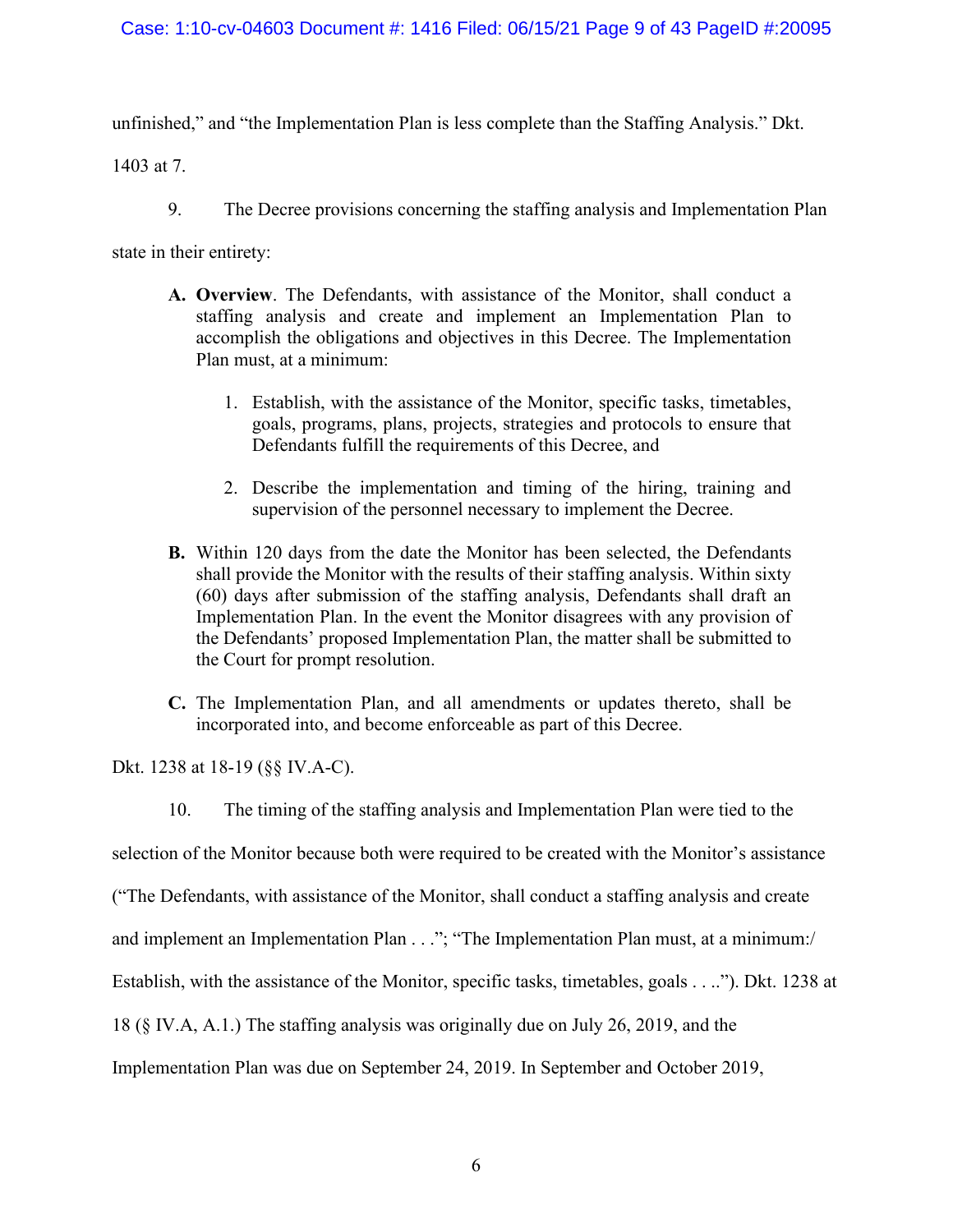#### Case: 1:10-cv-04603 Document #: 1416 Filed: 06/15/21 Page 10 of 43 PageID #:20096

Defendants sought, and the Court granted, two 30-day extensions of their time to submit the Implementation Plan. Dkt. 1265, 1267, 1270, 1271. More than a year and a half has passed, but Defendants have sought no further extensions since October 25, 2019, although their Implementation Plan has not yet been submitted.

11. In the first year of the Decree, it appeared that Defendants were on track to complete the staffing analysis and Implementation Plan, if not exactly on schedule, at least within a reasonable time. The Monitor's First semi-annual Report, in November 2019, reported that from April 2019 on, the IDOC Office of Health Services had been engaged in preparing "a system-wide analysis of the IDOC health care staffing" with "ongoing input from the Monitor. Dkt. 1276 at 5. Defendants had provided an initial version of the staffing analysis to the Monitor on August 8, 2019, which the Monitor had returned to Defendants on August 29 with additional input. *Id.* On November 23, 2019—immediately before the Monitor's First semi-annual Report was due to be issued—Defendants submitted a second version of the staffing analysis to the Monitor along with their first version of the Implementation Plan, and the Monitor provided additional recommendations concerning both documents at a meeting with OHS leadership on December 10, 2019. *Id*.; Dkt. 1335 at 21.[3](#page-9-0)

12. Defendants submitted their third version of the staffing analysis and second version of the Implementation Plan to the Monitor in June 2020—again, shortly before the Monitor's Second semi-annual Report was due to be issued. Dkt. 1335 at 7-8. The Monitor's Second Report reported that neither the draft Implementation Plan received in November 2019 nor the revised Plan received on June 12, 2020 satisfied the Decree's requirements; among other

<span id="page-9-0"></span><sup>&</sup>lt;sup>3</sup> The Monitor's First Report itself records some detailed suggestions on needed elements for the staffing analysis and Implementation Plan; *see*, *e.g*., Dkt. 1276 at 6, 13 (IT staffing), 22 (quality assurance audit teams), 27 (RN staffing for nurse sick call), 42 (need for additional dental hygienists), 48 (summary of overall suggestions for analysis and Plan already provided verbally to OHS).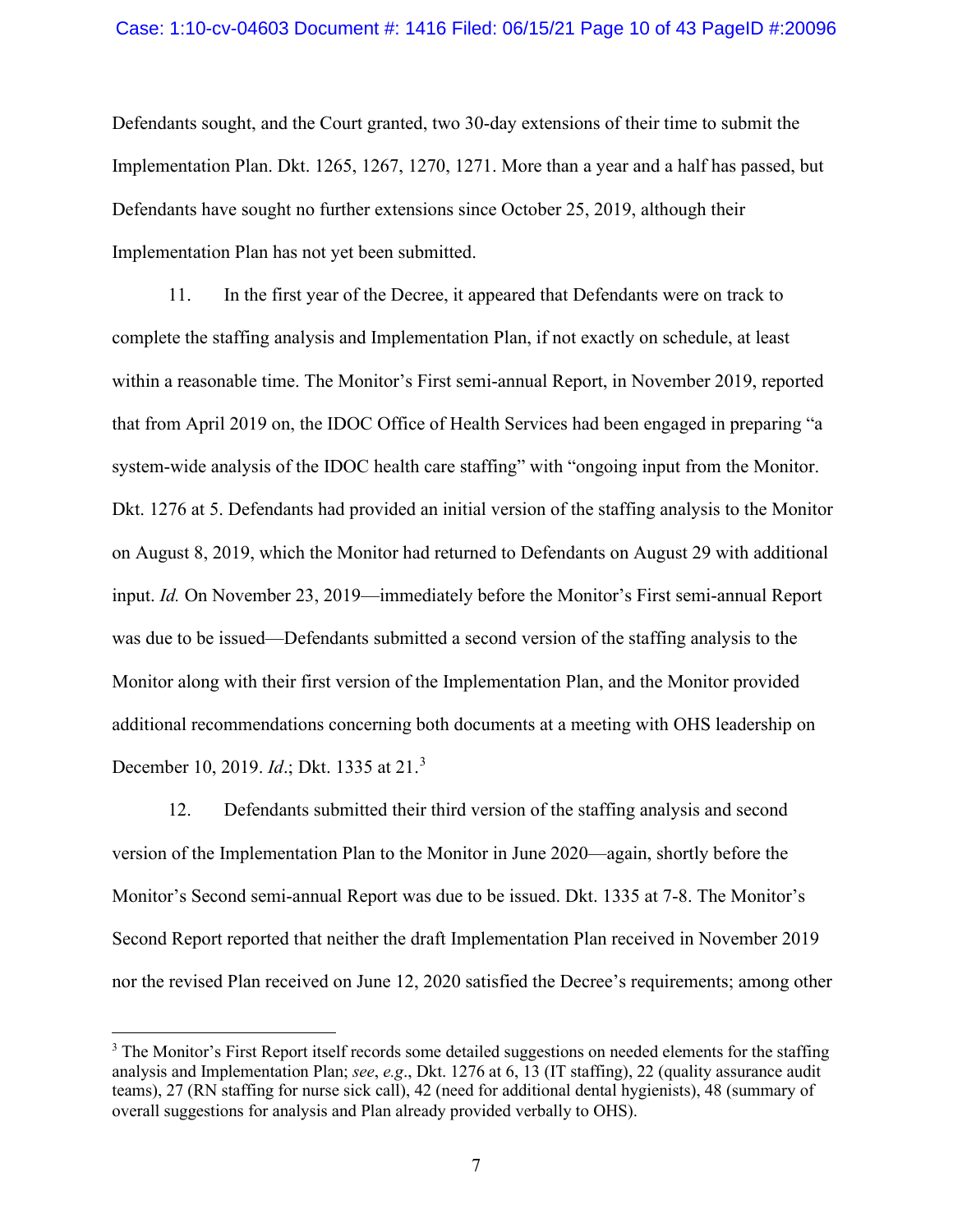#### Case: 1:10-cv-04603 Document #: 1416 Filed: 06/15/21 Page 11 of 43 PageID #:20097

issues, the Plan did not "include . . . tasks, detailed plans or timetables." Dkt. 1335 at 27. This is where matters stood at the time of Plaintiffs' initial dispute resolution letter on July 22, 2020 and, as to the Implementation Plan, it is where they stand today: although the Monitor reportedly recently received a new version of the staffing analysis, there has been no further version of the Implementation Plan since June 2020.

13. The delays in the staffing analysis and Implementation Plan have also been coupled with apparent loss of initiative within IDOC to complete them. The Monitor's First Report, in fall 2019, reflected optimism about IDOC's early efforts and commitment. A "preliminary" version of the staffing analysis had been shared with the Monitor by late May 2019—not long after the entry of the Consent Decree—and this was soon followed by the August 8, 2019 revised draft. Dkt. 1276 at 47-48. The Report noted that "[t]he preliminary version of the Staffing Analysis included a significant increase in the number of nursing personnel, additional clinical providers, and support staff that are intended to enhance access to health care and to achieve compliance with the Consent Decree," and expressed hope that the two extensions on the Plan deadline sought by Defendants and permitted by the Court would "allow[] OHS to fully evaluate the recommendations of the September 2019 'UIC College of Nursing Quality Improvement and Patient Safety Plan for the IDOC Office of Health Services' and incorporate select elements of this report" into the staffing analysis and Implementation Plan. Dkt. 1276 at 5.

1[4](#page-10-0). By the time of the Monitor's Second semi-annual Report, in mid-2020,<sup>4</sup> however, problems had surfaced. The Monitoring team had just received a new version of the staffing

<span id="page-10-0"></span><sup>4</sup> The report was originally issued to the parties on July 15, 2019; the Monitoring team made a handful of revisions in response to comments from Defendants, and thus the filed version of the report is dated August, 6, 2019.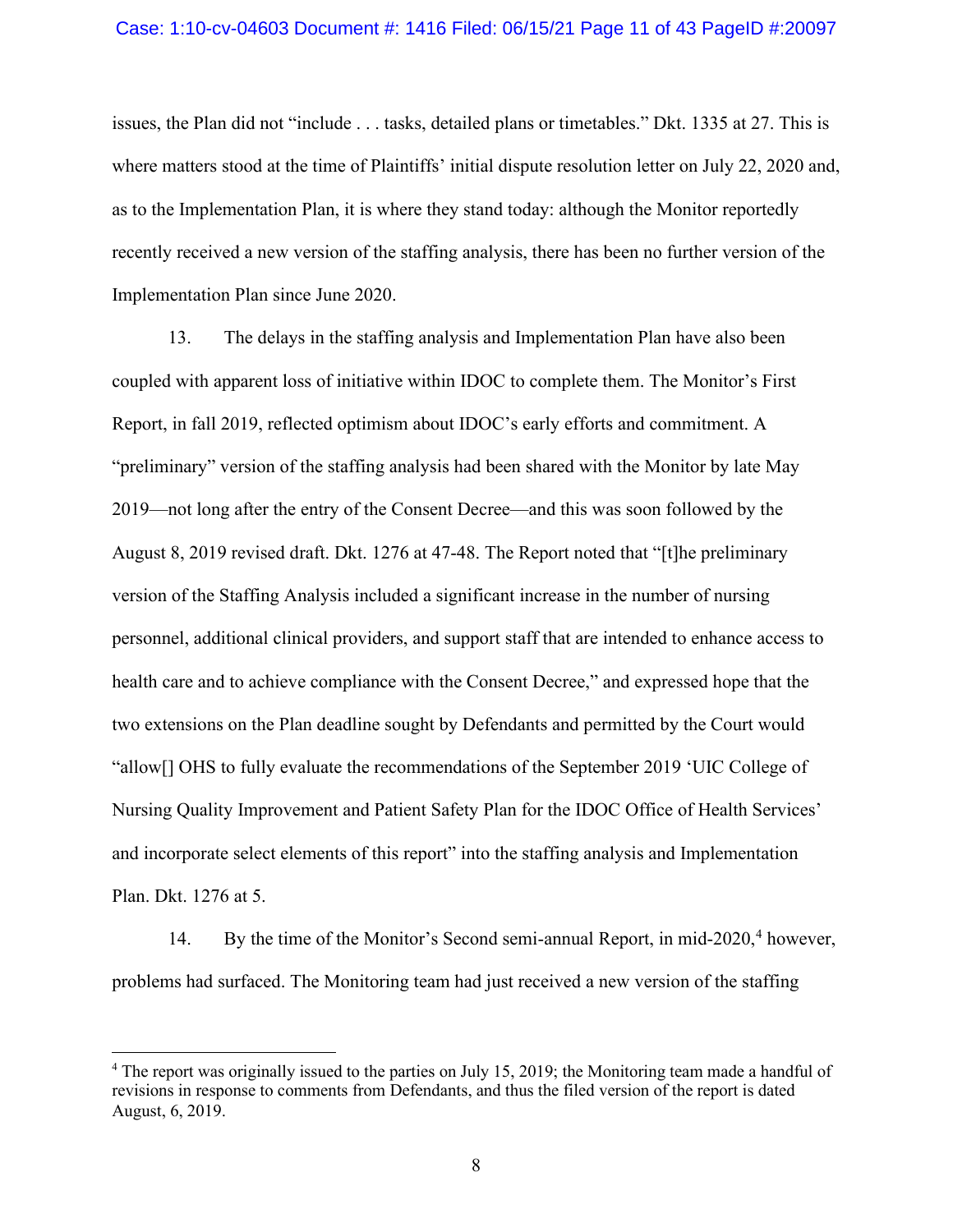### Case: 1:10-cv-04603 Document #: 1416 Filed: 06/15/21 Page 12 of 43 PageID #:20098

analysis and thus had not had time "to fully analyze the revised version," but noted that although "[t]he revised version recommends the creation of 357 additional positions" it still had certain gaps, in particular in IT and audit team positions. Dkt. 1335 at 7. More critically, the revised Implementation Plan that accompanied the new staffing analysis, although it "voice[d] IDOC's commitment" to goals for "addressing and improving multiple important components of the health care program," was still lacking most of the elements required by the Consent Decree. "The Monitor supports IDOC's commitment to these goals," the Report states, "however . . .:

. . . the Consent Decree requires that the Implementation Plan include detailed tasks, timelines, and strategies to fulfill the requirements of the Consent Decree, including the timelines related to the hiring and training of personnel. The IDOC has not provided this detailed plan for how they will implement their goals. The Implementation Plan is  $[]$  incomplete. . .

Dkt. 1335 at 8-9. The Monitor's Second Report contained over ten pages of direct commentary on the staffing analysis and Implementation Plan and how they might be improved. *Id*. at 20-31. Finally, the Monitor's Third semi-annual Report, dated February 15, 2021, with no new versions of the analysis or Plan to respond to, laid out the problems of the existing drafts in more detail, along with the almost complete failure of the draft Implementation Plan to comply with the requirements of the Decree:

While the Staffing Analysis is still unfinished, the Implementation Plan is less complete than the Staffing Analysis. In prior reports and in multiple discussions, the Monitor has communicated his recommendations on the Implementation Plan. . . . The Monitor understands the difficulties that the COVID-19 pandemic has presented with respect to completion of this project. However, even before the pandemic started the IDOC had not created an implementation plan satisfactory to the requirements of the Consent Decree. The Monitor notes that the IDOC lacks the internal resources to complete this task and needs help as this requirement is a year and a half overdue.

Dkt. 1403 at 7. The Report noted that there were "25 comments on the Staffing Analysis that IDOC has not responded to" (*Id*. at 16), and further: "The 6/12/20 IDOC Implementation Plan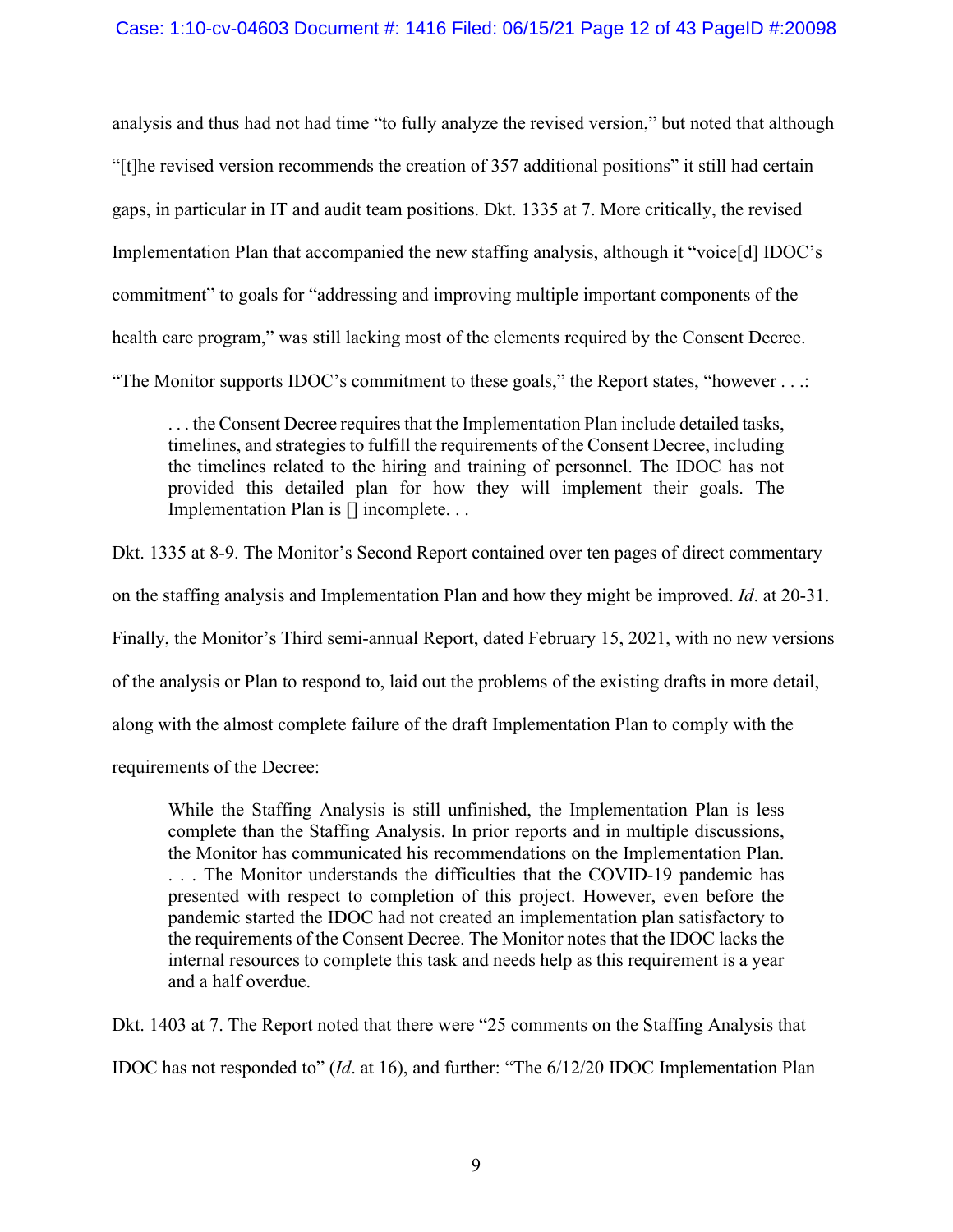#### Case: 1:10-cv-04603 Document #: 1416 Filed: 06/15/21 Page 13 of 43 PageID #:20099

fails to detail how the 95 items of the Consent Decree will be implemented. The IDOC Implementation Plan lists some goals related to some items of the Consent Decree but the specific tasks, timetables, goals, programs, plans, projects, strategies, and protocols are not established." *Id*. at 19. The only item in the list of Decree requirements that had been partially satisfied was the provision of "goals," but this was (manifestly) not enough:

The Consent Decree requires that specific tasks, goals, timetables, programs, plans, projects, strategies, and protocols need to be provided. None of this information is provided for any of the goals . . . Thorough details of the staff necessary to implement these goals were also not provided. How these goals are related to items of the Consent Decree were not provided. As well, the timing of hiring, training, and supervision of personnel necessary to implement these goals needs to be included. The IDOC Implementation Plan [does] not fulfill the requirements of the Consent Decree.

*Id.* at 20. Although the Report gave a combined rating of "partial compliance" to Sections IV.A and B because of the (past) progress of the staffing analysis, as to the Implementation Plan itself it concluded, "this item is noncompliant." *Id*. at 21-22.

15. As their progress faltered, Defendants pointed elsewhere. In their August 21, 2020, dispute resolution response, Defendants indeed blamed the pandemic, but also asserted that they were awaiting "suggested edits" from the Monitor, and that "[u]pon receipt of edits," Defendants would thereafter meet with the Monitoring team to discuss implementation of . . . the suggested edits." Ex. 2 at 5, 6. When Plaintiffs' counsel subsequently communicated to the Monitor that it was Defendants' position that Defendants' progress was stalled because they were waiting for the Monitor's comments on the analysis and Plan, the Monitor incorporated the detailed comments and recommendations on the analysis and Plan made in the June 2020 Second Report into a letter to Defendants, and sent it to Defendants. Dkt. 1403 at 16 n.16 and Appendix A. Despite having the recommendations now bundled together for them in one document, and although the letter was sent in October 2020, again, as of February 15, 2021, when the Monitor's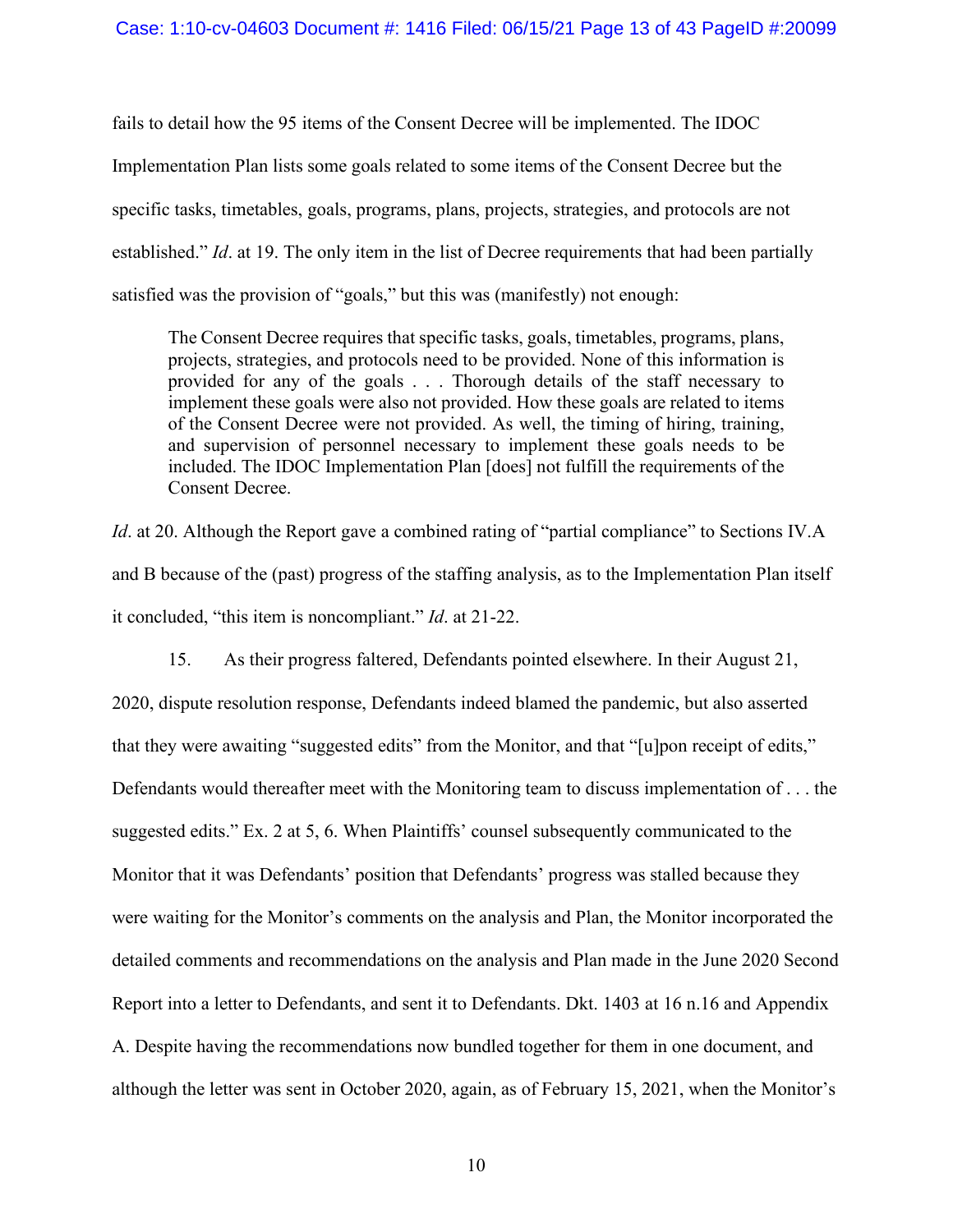#### Case: 1:10-cv-04603 Document #: 1416 Filed: 06/15/21 Page 14 of 43 PageID #:20100

Third Report was issued to the parties, there had been no revisions to the staffing analysis or Implementation Plan drafts since June 2020. *Id*. at 16-20. Within the past month, Defendants appear finally to have sent a new draft of the staffing analysis to the Monitor, but it appears that there is still no revised draft of the Implementation Plan. Ex. 6, Defendants' June 1, 2021 report to Monitor, at 12 (reporting that, in May, IDOC had sent an "updated draft to the staffing analysis" to the Monitor, and an "updated draft of the implementation plan *workplan*") (emphasis added).

16. Finally, Defendants' mystifying and sometimes apparently contradictory communications about the analysis and Plan during the dispute resolution process and thereafter create doubt about what Defendants' plan to achieve compliance with Sections IV.A-C of the Decree might be, or whether there is a plan at all. As noted above, in Defendants' dispute resolution response last August, Defendants insisted that they were waiting on comments from the Monitor to proceed with the staffing analysis and Implementation Plan (comments that they had already been given in the Monitor's Second Report), and also asserted that "Defendants have worked diligently in conjunction with the Monitor to finalize these documents." Ex. 2 at 5. In the same letter, however, Defendants vehemently rejected the idea that the analysis and Plan needed to be "acceptable to" the Monitor, or that they were obligated to accept *any* of the Monitor's comments in the course of finalizing these documents:

While Defendants agree that the Staffing Analysis and Implementation Plain [sic] required by the Decree are foundational documents that serve as a roadmap for achieving compliance, Plaintiffs' introduction . . . focuses on the mistaken belief that these documents must be acceptable or approved by the Monitor. This is not a requirement of the Decree. . . . Defendants . . . are not required to accept any and all of the Monitor's recommendations.

*Id*.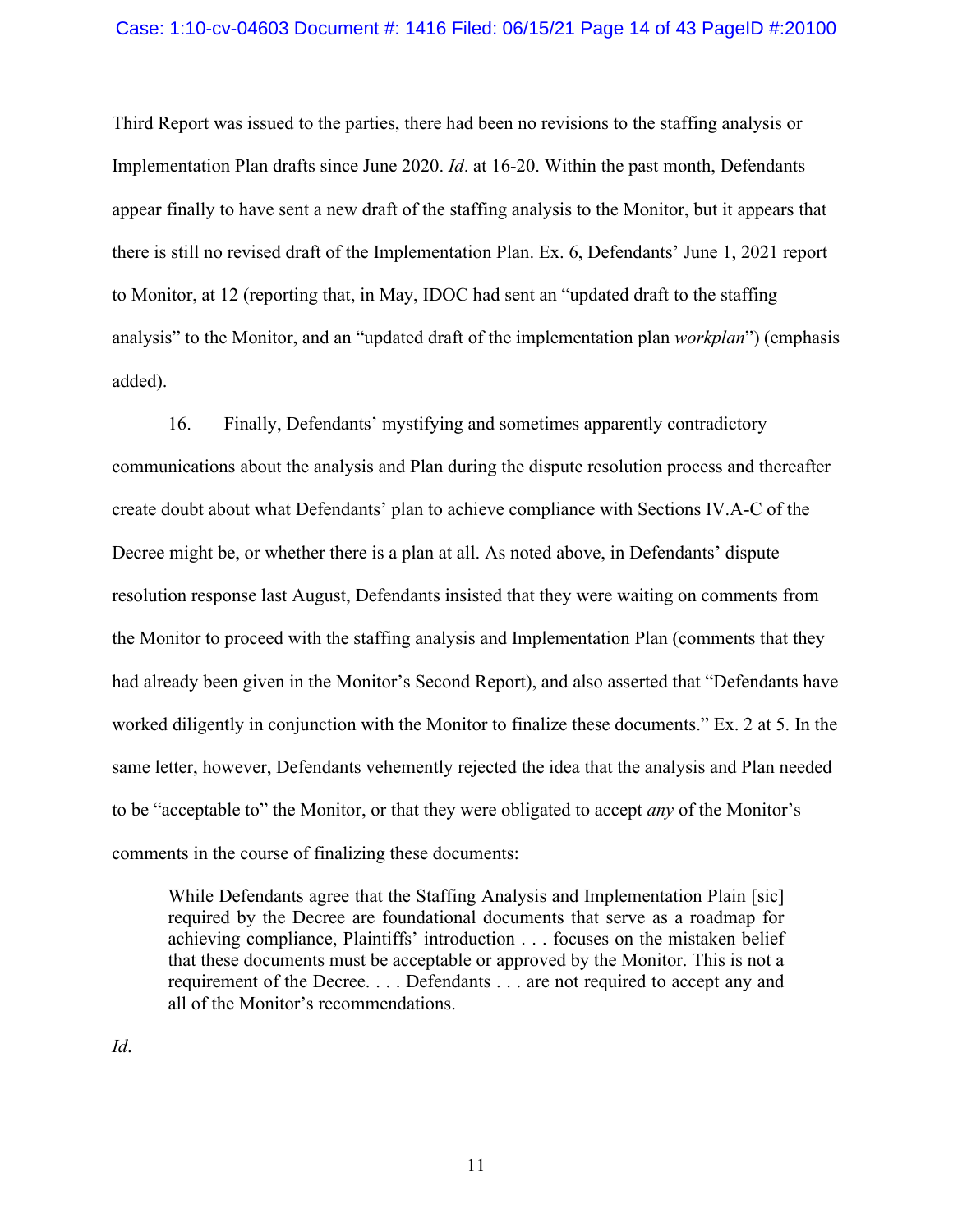#### Case: 1:10-cv-04603 Document #: 1416 Filed: 06/15/21 Page 15 of 43 PageID #:20101

17. Similarly, when Plaintiffs asked for an update on the status of the staffing analysis and Implementation Plan in late March, Defendants responded that "Since receiving the monitor's comments on October 28, 2020, the Department have been working to incorporate his suggested edits . . . ," and added that they anticipated submitting a further draft of the staffing analysis to the Monitor and having further meetings with him about the Plan. Ex. 5 (4/7/21 letter) at 2-3. In this letter, however, Defendants moved beyond saying that the Monitor did not need to approve the Plan to saying that the Court did not need to, either:

Your letter also makes reference to Plaintiffs' belief that the implementation, and possibly also the staffing plan, need to be submitted to the court for approval. This is not required by the decree. Defendants do not disagree with the fact that  $\S$  IV.C. states that the implementation plan will be incorporated into, and become enforceable as part of the decree. However, Defendants do not believe this requires any action from the court.

*Id.* at 3.

18. The condition of the Plan, from Defendants' perspective, is also a mystery. In November 2019, Defendants labelled the versions of the staffing analysis and Implementation Plan provided to the Monitor "final." Dkt. 1276 at 5 (noting that a "final Staffing Analysis and Implementation Plan dated November 23, 2019" had just been received by the Monitoring team). However, when Plaintiffs requested a copy of the *subsequent* version of the Implementation Plan—the one provided to the Monitor in June 2020—Defendants refused, characterizing it as a "draft." (*See* July 10, 2020 letter from R. Mula to N. Staley, attached as Ex. 7; July 15, 2020 letter from N. Staley to R. Mula, attached as Ex. 8.) Defendants' August 21, 2020 dispute resolution response stated both that "Defendants have worked diligently in conjunction with the Monitor to finalize these documents"— suggesting that the analysis and Plan were final or close to final—and at the same time suggested that they remained works in progress to be hammered out with the help of the Monitor (whose help they at the same time they said they did not need to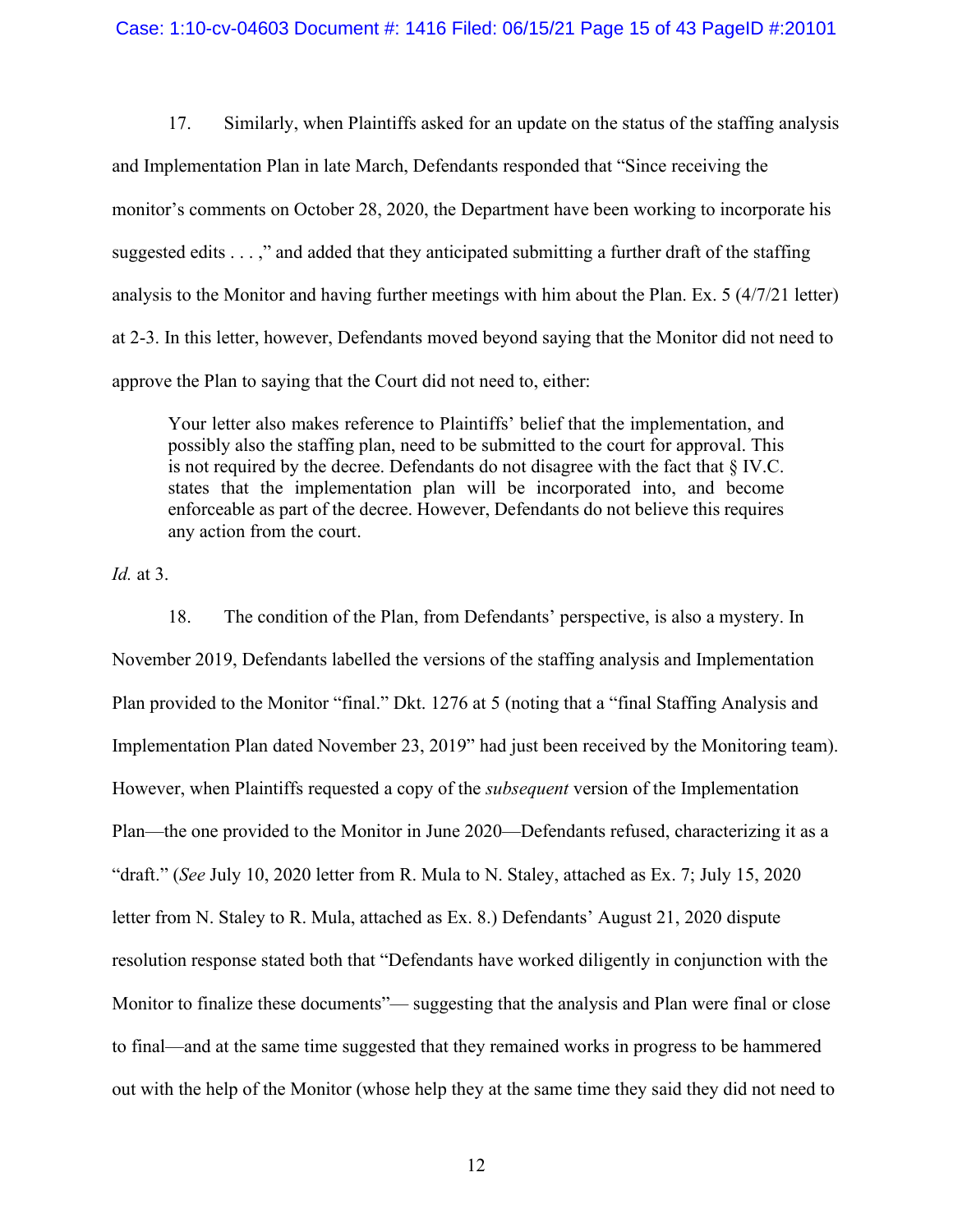#### Case: 1:10-cv-04603 Document #: 1416 Filed: 06/15/21 Page 16 of 43 PageID #:20102

accept: "Defendants will work diligently with the assistance of the Monitor to draft a Staffing Analysis and Implementation Plan that will ensure compliance with the Decree, but are not required to accept any and all of the Monitor's recommendations.") Ex. 2 at 5. And, as already noted, Defendants' April 2021 correspondence seems to anticipate further meetings and consultations with no set end point. In late March, Plaintiffs asked point-blank when the Plan would be ready ("When will Defendants submit the Plan to the Court for approval?"); Defendants did not respond (except to reject the idea that the Plan requires the Court's approval). Ex. 4 (3/24/21 letter) at 3; Ex. 5 (4/7/21 letter) at 2-3.

19. Section IV.C of the Decree provides:

The Implementation Plan, and all amendments or updates thereto, shall be incorporated into, and become enforceable as part of this Decree.

Dkt. 1238 at 19. In the face of this provision, Defendants' notion that the Plan does not require the Court's imprimatur is untenable. The Decree itself is a judicially enforceable document which embodies a class action settlement that required the Court's approval (a finding that it was "fair, reasonable and adequate" under Rule 23). *See* Dkt. 1236; Fed. R. Civ. P. 23(e)(2). The Decree, by its own explicit terms, provides that the Implementation Plan will become part of the Decree, and will be not just "incorporated into" it, but also "enforceable as part of" it. In any event, the Decree itself provides the mechanism by which approval of the Plan is to be obtained:

In the event the Monitor disagrees with any provision of the Defendants' proposed Implementation Plan, the matter *shall be submitted to the Court for prompt resolution*.

Dkt. 1238 at 19 (§ IV.B) (emphasis added).

20. Defendants are thus in breach both of the timing requirements of Section IV.A of the Decree—the requirements that a staffing analysis and Implementation Plan be completed within 120 and 180 days of the selection of the Monitor, respectively—and of the requirement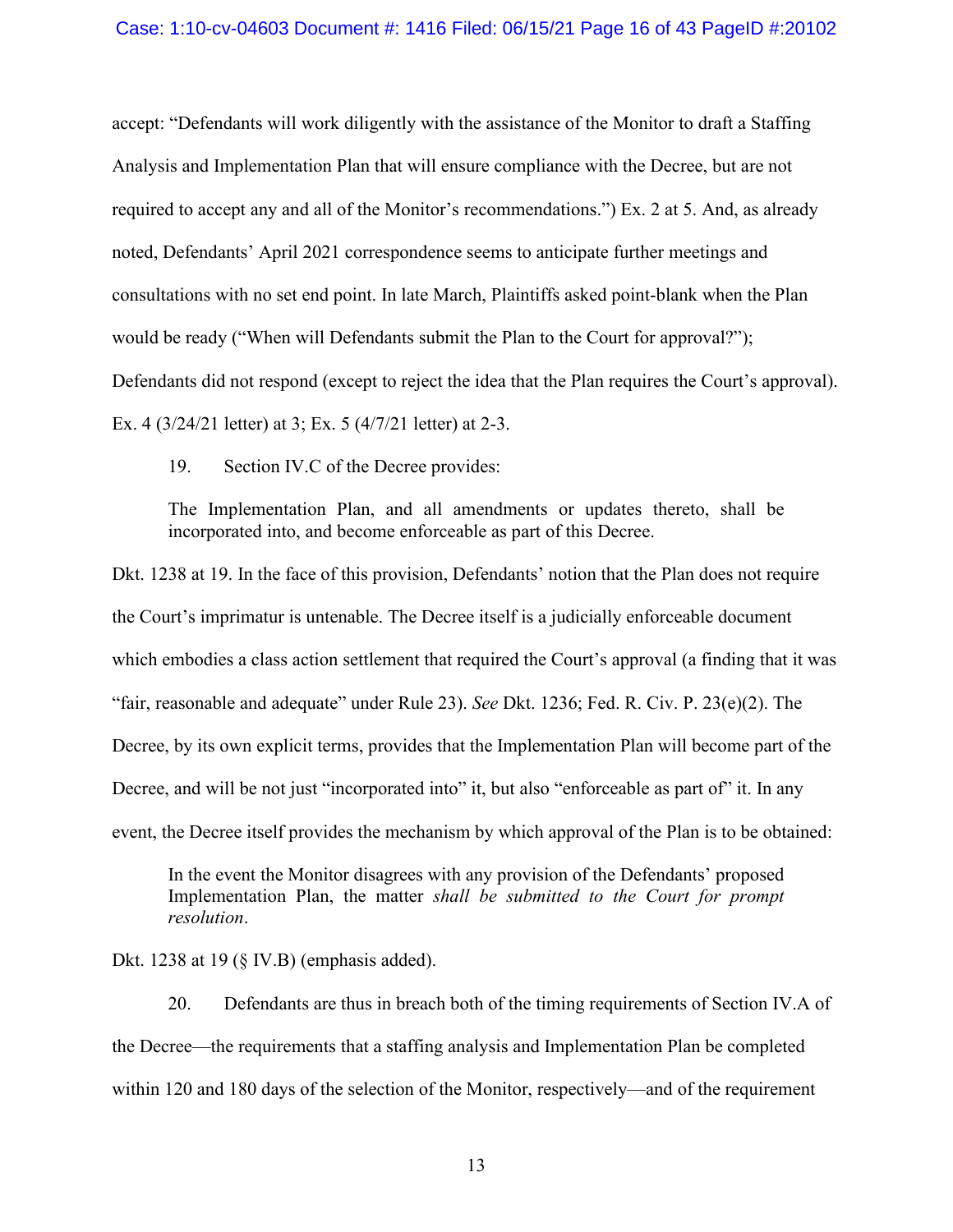that any disagreements with the Monitor as to the Plan be "submitted to the Court for *prompt* resolution." (emphasis added). Dkt. 1238 at 19. Defendants have had the Monitor's comments on the analysis and Plan since July 2020. By now, they surely know which ones they agree with, and which ones they refuse to accept. It is time for them to submit the Plan, and any open issues concerning the Plan, to the Court for "prompt resolution," so that this "roadmap for achieving compliance," which both parties agree is a "foundational document[]," can be finalized and progress towards the substantive goals of the Decree can move forward.

### **Quality Assurance Program and Audit Function**

21. The Consent Decree contains multiple interlocking requirements directed at quality

assurance:

- **§ II.B.2** (overarching requirement to monitor system, including vendor, by collecting and analyzing data);
- **§ III.L.1** (requiring, pursuant to advice under existing contract with UICCON, a comprehensive medical and dental quality assurance program to be implemented at all facilities with Monitor input);
- **§§ II.B.6.l, m, n, and o** (requiring "[e]ffective" quality assurance review; adverse event reporting; action on reported errors; and training on patient safety);
- **§§ II.B.6.i and III.M.2** (requiring morbidity and mortality review "with action plans and follow-through," and that mortality reviews (i) identify and refer deficiencies; (ii) result in corrective action as to deficiencies; with (iii) the corrective action being subject to "regular Quality Assurance review");
- **§ II.B.7** (requiring development and implementation of comprehensive set of health care performance and outcome measurements, with complementary data collection requirements); and
- **§ II.B.9** (requiring, with the assistance of the Monitor, the development of an audit function providing "independent review of all facilities' quality assurance programs").

Dkt. 1238 at 5-8, 17-18.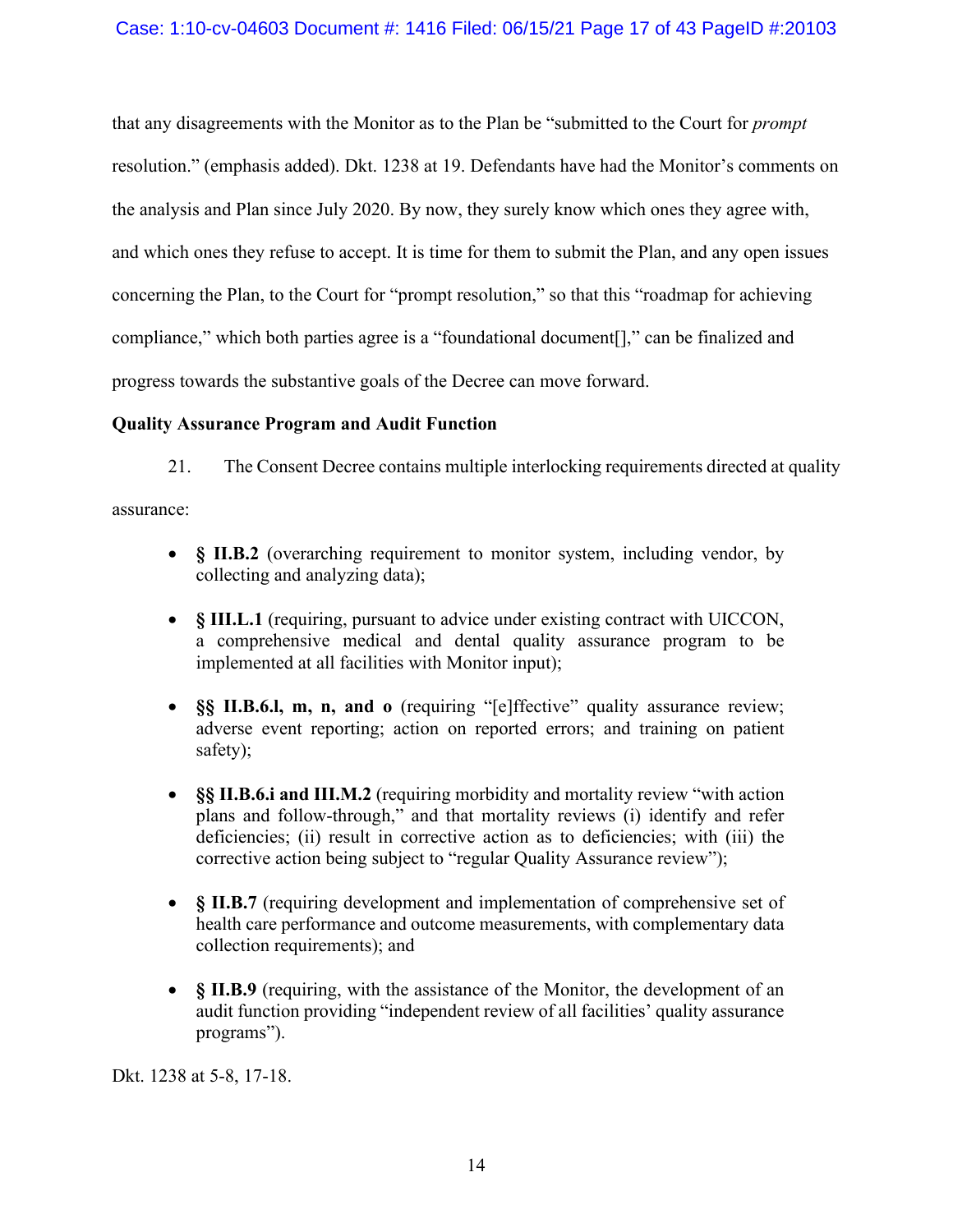#### Case: 1:10-cv-04603 Document #: 1416 Filed: 06/15/21 Page 18 of 43 PageID #:20104

22. Taken together, these provisions require functioning quality assurance review for medical and dental programs both at the facility and the agency level. Quality assurance review, as set forth in the Decree, must be based on comprehensive data collection, routinely generate error reports and corrective action plans in response to the reported errors, and must also measure performance and outcomes. These review programs in their turn are to be subject to routine evaluation and audit. Dkt. 1238 at 8, 18 (§§ II.B.9, III.M.2). These multiple, overlapping provisions were crafted in response to the systemic absence, initially reported by the First Court-Appointed Expert in 2014, of any effective programs, either by IDOC or its vendor,<sup>[5](#page-17-0)</sup> to review medical and dental errors and devise plans to correct them, including a lack of any meaningful review of deaths. Dkt. 339 at 43-45, 84, 120-21, 165-66, 202-03, 242-43, 279, 282, 317, 322, 364, 367-68. In 2018, the Second Court-Appointed Expert, although finding some "marginal" improvement since 2014, concluded, "The quality improvement program operates on a legacy system of principles that no one any longer understands or effectively implements. No one in the IDOC has experience or knowledge of contemporary quality improvement methodology or practice. The quality improvement program is ineffective statewide." Dkt. 767 at 12, 117, 119- 21.

23. Defendants' healthcare programs cannot begin progressive change without systemwide quality assurance programs. Building these programs is a "long-haul" project since Defendants must start from scratch. This is why Plaintiffs chose this as one of the early dispute resolution topics. Unfortunately, in the period between the Monitor's Second Report, issued in

<span id="page-17-0"></span> $5$  The May 2011 IDOC contract with Wexford requires the vendor to have a "Quality Improvement" Program" and also a "management information system capable of providing statistical data necessary for the . . . monitoring of medical and mental health services." Wexford contract, attached as Ex. 9, pp. 78-79 (§§7.1.1, 7.1.6; see also §§ 7.1.6.1, 7.1.6.2). Apparently these provisions have never been enforced by IDOC given the uniform reports of the lack of a program or data management capacities.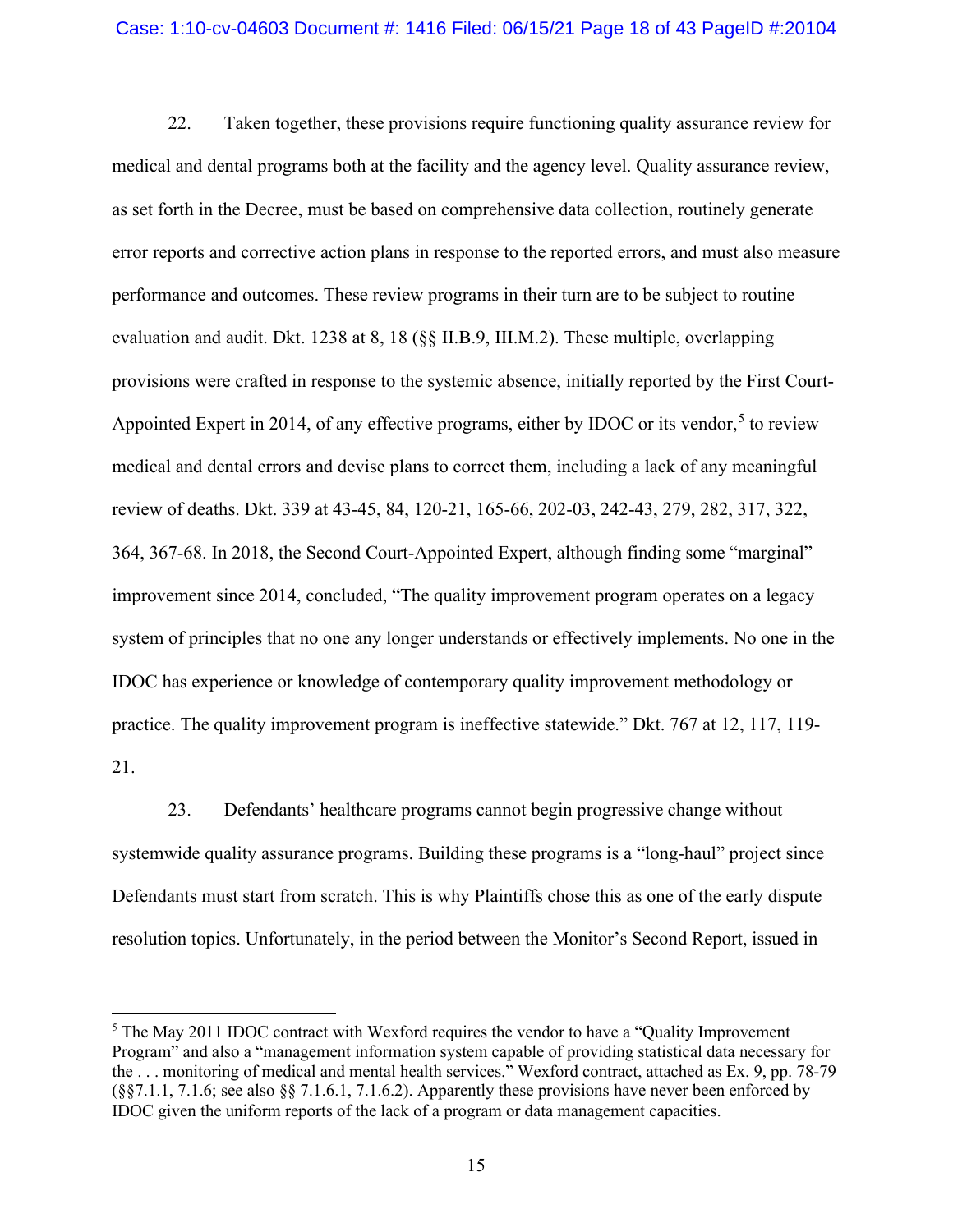#### Case: 1:10-cv-04603 Document #: 1416 Filed: 06/15/21 Page 19 of 43 PageID #:20105

August 2020, and the Monitor's Third Report, issued in February 2021, Defendants slid from a mix of "partial compliance" as to a handful of the quality assurance provisions of the Decree, and noncompliance with the remainder, to noncompliance with *all* Decree provisions relating to quality assurance. In other words, as assessed by the Monitor, Defendants have not only not moved forward, they have moved backward on progress towards a quality assurance program in the past year.

24. This is even harder to understand since, by September 2019, Defendants had a comprehensive report specifically devoted to the problems with their quality assurance systems and how to fix them. Since IDOC lacked any internal expertise (or practical experience) with effective quality assurance programs, the most critical first step was a relationship with an entity that could help it build the programs it needs; that Defendants are incapable of doing this with their own resources has not been a matter of dispute. At the time the Decree was negotiated in December 2018, Defendants had already chosen the University of Illinois Chicago (UIC) as that prospective partner and executed a contract with the University of Illinois Chicago College of Nursing (UICCON) for a comprehensive review of its quality assurance needs. Section III.L.1 of the Decree, which incorporated that relationship, is the most overarching provision in the Decree relating to quality assurance, and in keeping with the importance of an effective quality assurance program to improving IDOC healthcare, it contained an early Decree deadline:

Pursuant to the existing contract between IDOC and the University of Illinois Chicago (UIC) College of Nursing, within fifteen months of the Preliminary Approval Date, UIC will advise IDOC on implementation of a comprehensive medical and dental Quality Improvement Program for all IDOC facilities, which program shall be implemented with input from the Monitor.

Dkt. 1238 at 17 (§ III.L.1). The expectation reflected in this provision was that Defendants would extend the relationship with UICCON to develop their quality assurance program. This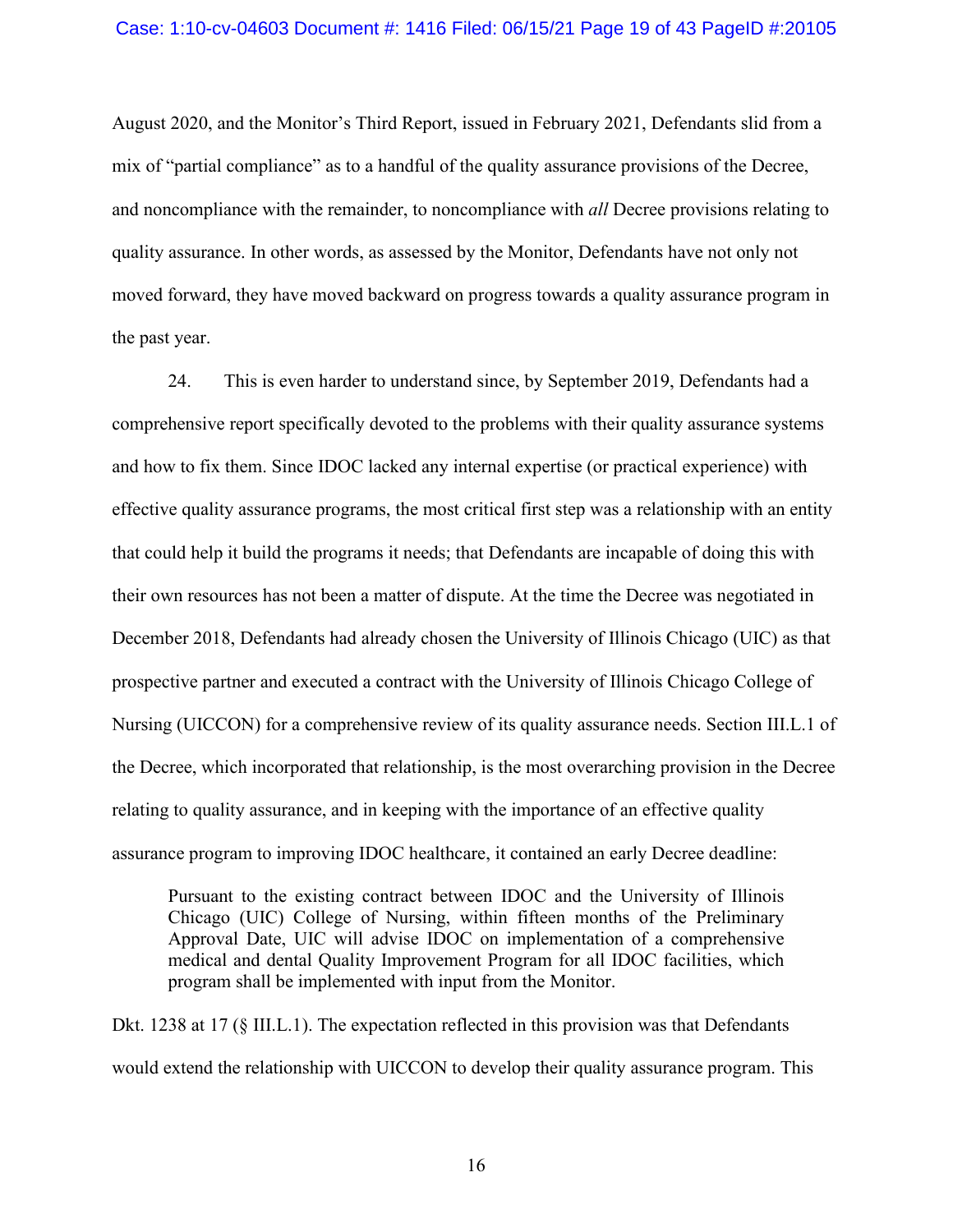choice made good sense given existing healthcare relationships between UIC and IDOC; UIC manages IDOC's HIV/AIDS patients and treats Hepatitis C patients referred to it by Defendants, *inter alia*. Dkt. 767 at 32-33; Dkt. 1276 at 16. *See also* September 2019 University of Illinois at Chicago College of Nursing, *Quality Improvement and Patient Safety Plan for the Illinois Department of Corrections Office of Health Services* (hereafter "UICCON Report"), attached as Ex. 10, at 16.

25. The UICCON quality assurance report—over 250 pages in total—was delivered to Defendants in September 2019 (Ex. 10). The report contained a phased implementation schedule (the report itself being Phase 1) for transformation of IDOC's quality assurance programs, with timetables starting in October/November 2019. *Id.* at 18, 81 *et seq*. By the end of October 2019, the Monitoring team had already provided detailed written input on the UICCON Report to the IDOC Office of Health Services clinical leadership, covering topics including:

. . . the OHS span of authority, the OHS table of organization, inclusion of a physician in the quality program, the need for a data support team in the OHS, the number of regional QI consultant positions, the composition and number of audit teams, future control of physician credentialing, the use of independent physician case/medical care/mortality reviewers, the creation of clinical physician peer reviews, need to select meaningful outcome and performance measures, standardization of procedures, development of initial health system goals, creation of a more detailed health unit safety and sanitation checklist, the separation of QI and Infection Prevention and Control duties into two director positions both reporting to the OHS clinical leadership, the creation of a Quality Council, and the involvement of the correctional staff in QI program.

Dkt. 1276 at 44.

26. The Monitor's First semi-annual Report, in late November 2019, described the UICCON Report as "an extensive and comprehensive Quality Improvement and Patient Safety Plan [] for the IDOC Office of Health Service that outlines many of the steps required to establish an optimally functioning quality improvement program in the IDOC." Dkt. 1276 at 7.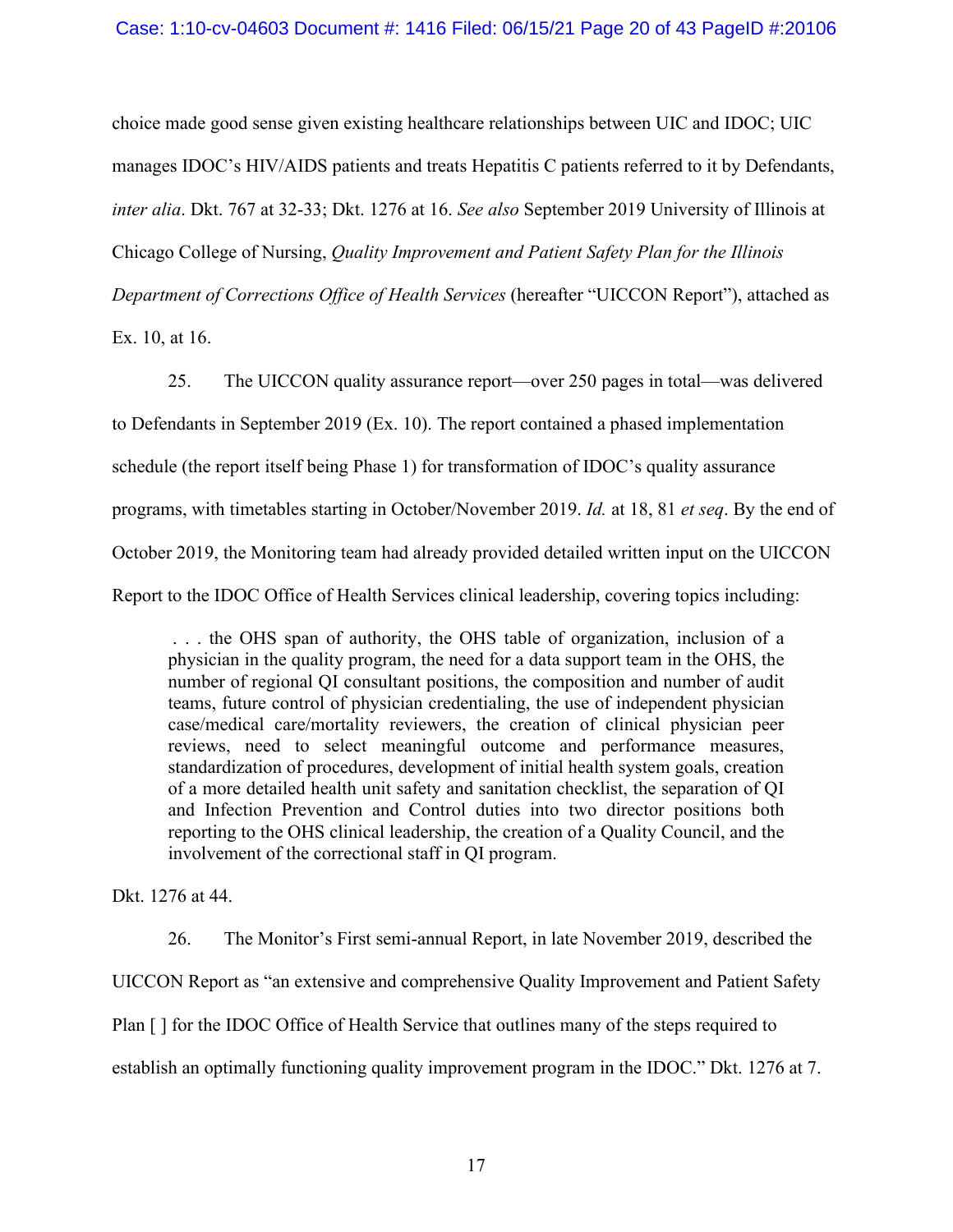At the same time, the Monitor's First Report reiterated the continued lack of functional quality assurance programs within IDOC, including the absence of meaningful death reviews and the absence of infrastructure needed for quality improvement. *Id*. at 7-8. The Report repeatedly urged Defendants, beyond the "advi[sing]" contemplated by Section III.L.1 "on implementation of a comprehensive medical and dental Quality Improvement Program," to formally extend its contractual relationships with UICCON:

. . . to provide expert advice and assistance to the Quality Improvement Director, to accelerate the implementation of Quality Improvement Program in the IDOC, to staff the audit teams, and to train clinical staff in quality improvement methodology. This contractual relationship with UIC CON should continue until the infrastructure of the QI Program has been established and implemented and the OHS QI Director has had sufficient time to build internal quality improvement teams.

Dkt. 1276 at 44; *see also id*. at 7, 19, 22, 44.

27. By the time of the Monitor's Second semi-annual Report issued in August 2020, Defendants had made little or no progress either in building a quality assurance program on their own or in consolidating a relationship with UIC that would enable them to create a program. In the fourteen months since the entry of the Decree and the ten months since the delivery of the "extensive and comprehensive" advice in the UICCON Report, there had been "only minimal modifications in the existing quality assurance program." Dkt. 1335 at 9. The Second Report was somber, and reflected Defendants' inability to build a program on their own. "Performance and outcome measures have not yet been designed, developed or implemented"; to date, all Defendants had done was to "assert[] intent to use performance and outcome measures." *Id.* at 41. The "adverse event reporting system" required by Section II.B.6.m of the Decree had not yet been designed, let alone implemented. *Id.* at 42. There was no evidence of any system to monitor the vendor, as required by Decree Section II.B.2. *Id.* at 43. Even advance planning for a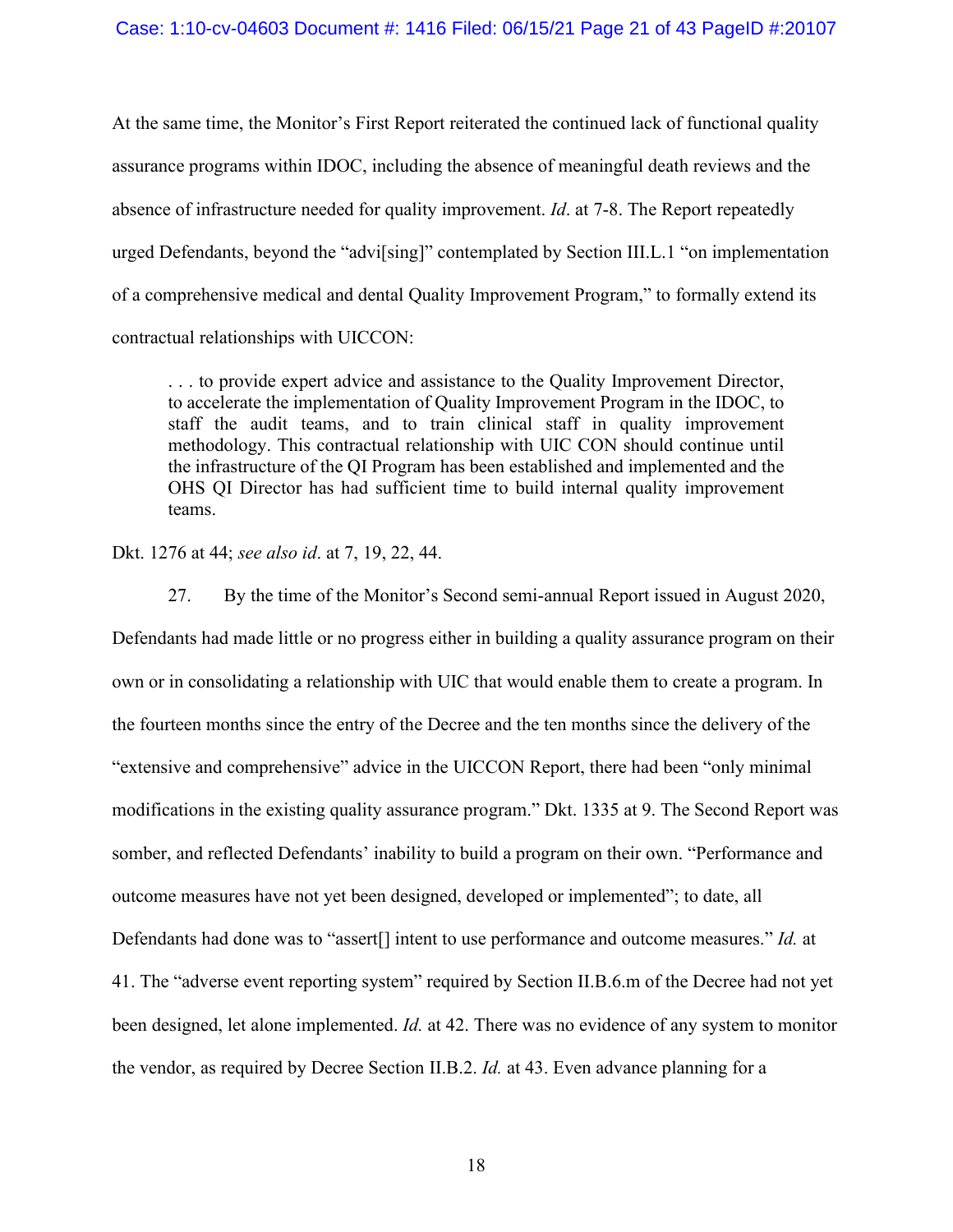#### Case: 1:10-cv-04603 Document #: 1416 Filed: 06/15/21 Page 22 of 43 PageID #:20108

functional system was inadequate and unrealistic: data management positions included in IDOC's existing staffing analysis were "significantly insufficient for the stated purpose," and the proposed staffing of an audit team or teams are "inadequate given the scope of audits." *Id.* at 38- 40.

28. In the first fourteen months of the Decree, the only step towards a quality improvement program that Defendants had taken was to hire an R.N. with "no training or experience in quality improvement" for the position of Statewide Quality Improvement Coordinator. Dkt. 1335 at 36-37. The Monitoring team did not believe that this individual would be able to perform the duties of the position with even minimal success without extensive remedial education, and although the Decree requires that the "comprehensive medical and dental Quality Improvement Program" be "implemented with input from the Monitor," the Monitor was apparently not consulted about the position description or required qualifications for this person before the position was posted and the person was hired. Dkt. 1238 at 17 (§ III.L.1); Dkt. 1335 at 37 and n. 53. (In addition, the lack of qualifications of this person contravened the advice given to Defendants in the UICCON Report; *see* Ex. 10 at 22.) As a result of these and other failures, the Monitor's Second Report, as to quality assurance requirements of the Decree, rated Defendants as noncompliant with most of the requirements of Sections II.B.2, II.B.6.i, l, m, n, and o, II.B.7, II.B.9, III.L.1, and III.M.2. *See* Dkt. 1338 at 39, 41-44, 138.

29. However, because at the time of the Second Report, in mid-summer 2020, the Monitor believed there were ongoing efforts to secure the assistance of  $UIC<sup>6</sup>$  $UIC<sup>6</sup>$  $UIC<sup>6</sup>$  to build

<span id="page-21-0"></span><sup>6</sup> Specifically, the assistance both of the College of Nursing which had completed the quality assurance analytic report, and the School of Engineering, which the Monitoring team believed could provide essential assistance with data collection and management processes.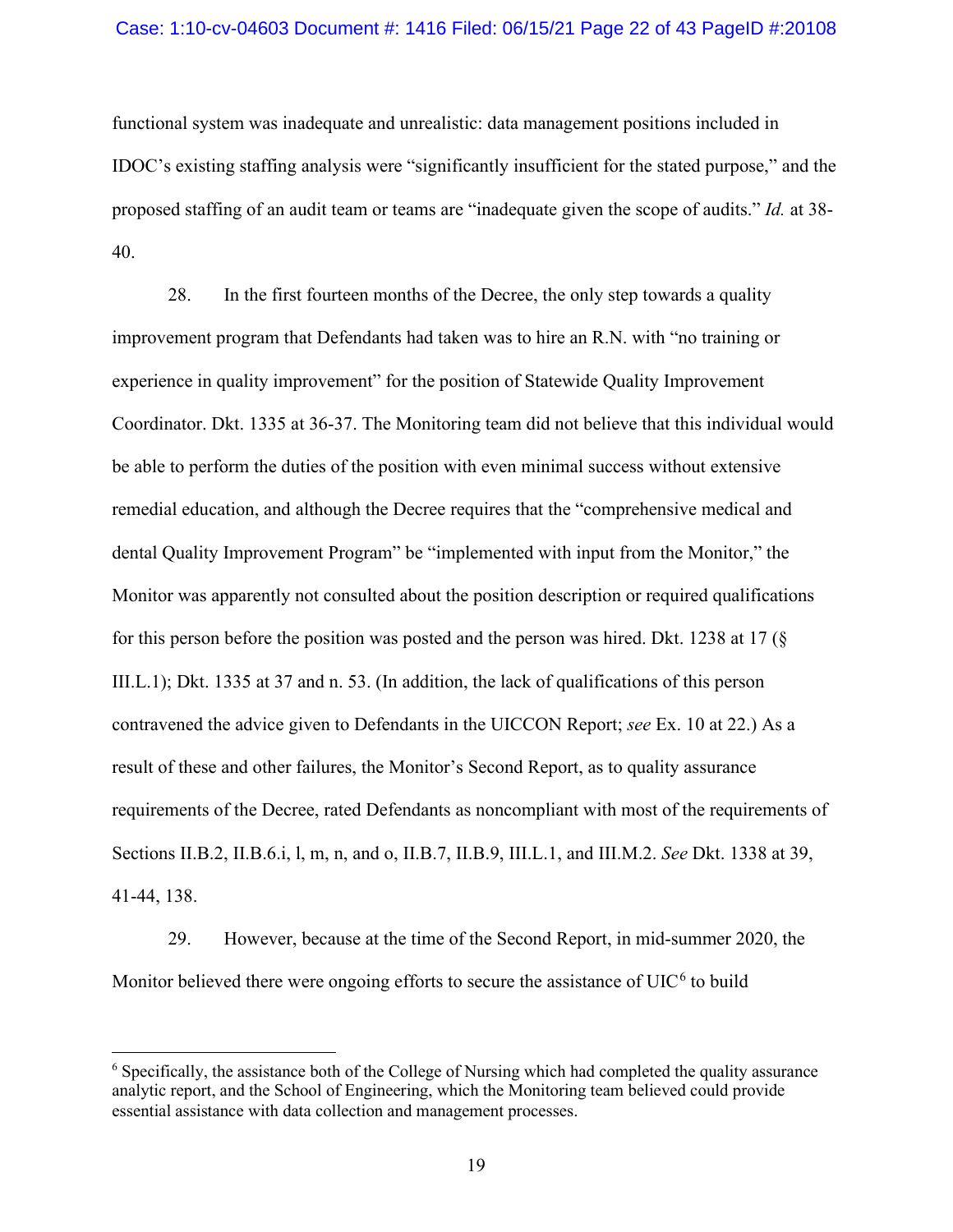#### Case: 1:10-cv-04603 Document #: 1416 Filed: 06/15/21 Page 23 of 43 PageID #:20109

Defendants' quality assurance programs in accordance with the Decree, the Second Report rated Defendants as in "partial compliance" as to certain requirements of Sections II.B.2, II.B.6.l, o and III.L.1 of the Decree. *Id.* at 35. The Second Report was urgent, nevertheless, as to the need for the IDOC Director himself and the Office of the Governor (also a party to this case) to involve themselves in the negotiations with UIC to secure the assistance that IDOC needed in order to start building its quality improvement program, given reports that UIC higher administrators would need persuasion to commit to the plans. *See id*. at 9, 29, 31-32, 40.

30. This is where matters (apparently) stood when Plaintiffs sent their July 22, 2020 letter initiating the dispute resolution process. However, in their response on August 21, 2020, Defendants (1) announced that they were no longer pursuing a relationship with UIC for the quality improvement program due to a lack of interest from UIC, which Defendants claimed had been evident as far back as March 2020; (2) pointed to a contract Defendants had entered into with Southern Illinois University (SIU), where IDOC's recently departed Chief of Health Services (Dr. Steven Meeks) had taken a position in March 2020, for services at four southern IDOC prisons; and (3) stated that Defendants were "presently in preliminary discussions with other entities in order to facilitate their [quality assurance] audit function" (the "other entities" are never named). Ex. 2 at 7.

31. As of the Monitor's Third semi-annual Report, dated February 15, 2021, "SIU is still in preliminary phases of evaluation of the project," and "IDOC has not provided an outline of what SIU will be responsible for, how the program would be structured, or the staffing of their proposed program." Dkt. 1403 at 26. Accordingly, with even a *plan* for quality improvement still not "evident," the Third Report now assessed Defendants as noncompliant with all provisions of the Decree relating to quality assurance. *Id*. at 25, 27-30, 153-156. The Third Report also noted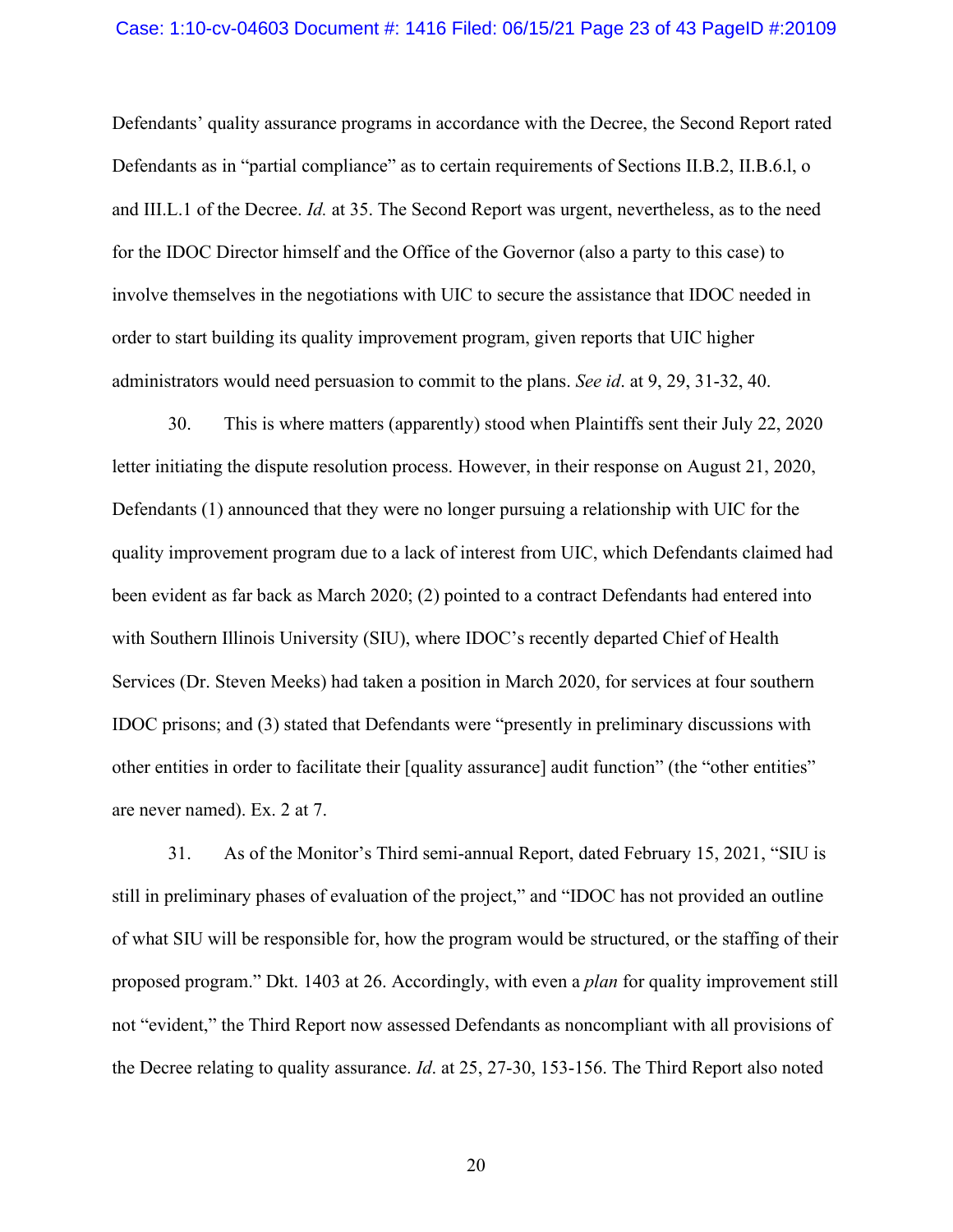#### Case: 1:10-cv-04603 Document #: 1416 Filed: 06/15/21 Page 24 of 43 PageID #:20110

that, although "[t]he Monitor also suggested a work group or regular meetings with SIU so that the Monitor could have input into development of the QI program," Defendants had declined this proposal in spite of the Decree's requirement of Monitor involvement in the implementation of the program. *Id*. at 26; Dkt. 1238 at 17 (§ III.L.1).

32. Defendants reacted bitterly to the Third Report's findings of noncompliance, but their own responses seem to indicate that the pivot to a relationship with SIU has resulted in a "do-over" of some, maybe much, of the work already performed by UICCON. In the March 31, 2021 response to the Third Report which the Court permitted Defendants to file, Defendants argue that the fact that the SIU "Quality Management Draft Proposal" states that SIU has "completed 25%" of the work towards a "sample centralized quality improvement dashboard" means that they should have received a "partial compliance" rating on one of the quality assurance provisions of the Decree. Dkt.  $1406$  at  $2<sup>7</sup>$  $2<sup>7</sup>$  $2<sup>7</sup>$  The UICCON Report, however, already had a "sample centralized quality improvement dashboard." *See* Ex. 10 at 17-19. As of fall 2020, SIU was apparently engaged in work on a "gap analysis" as to IDOC's quality assurance program; UIC had already performed a "gap analysis" as part of its work in the UICCON Report delivered over a year before. Dkt. 1403 at 26. (*See* Ex. 10 at 23, 27, 46-54, 57-59, 63-66, 68-69, 72-74, 77- 79.) Similarly, in Defendants' March 12, 2021 letter to the Monitor responding to the Third Report, Defendants objected to the statement in the Third Report that it was "not known" whether the "UIC revised proposal"<sup>[8](#page-23-1)</sup> was being considered by SIU in the course of its quality

<span id="page-23-0"></span><sup>7</sup> The March 31 Report acknowledges that the Monitor had not actually been *given* the 25% completed "sample" dashboard document, but seems to argue that Defendants are not obliged to "provide[] the Monitor with proof" until the dashboard is complete. *Id*. at 2-3. This seems problematic, again, in light of the Decree requirement that the comprehensive quality improvement program must be "implemented with input from the Monitor." Dkt. 1238 at 17 (§ III.L.1).

<span id="page-23-1"></span><sup>8</sup> It is not clear to Plaintiffs that the "UIC revised proposal" referred to in the statement from the Third Report (Dkt. 1403 at 26) is the same as the UICCON Report (which, as far as Plaintiffs know, was a final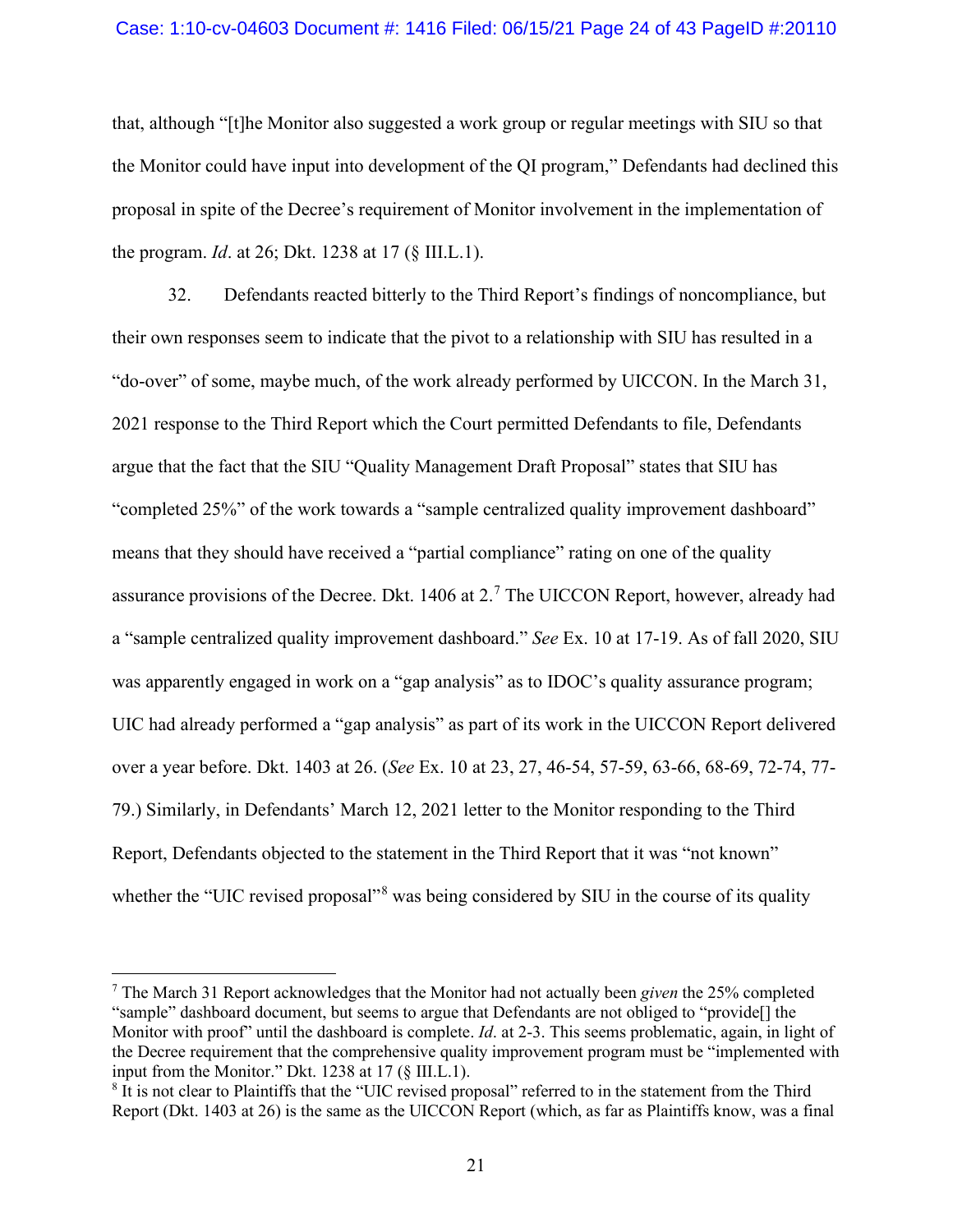#### Case: 1:10-cv-04603 Document #: 1416 Filed: 06/15/21 Page 25 of 43 PageID #:20111

assurance work with the comment that "staff from SIU have . . . reviewed UIC's report and will be incorporating *portions* of that report *into their own product*." Dkt. 1395-1 at 4 (emphasis added).

33. In late March, Plaintiffs asked whether there was yet an SIU contract for development of a quality improvement program, with timetables and deliverables to attain compliance with each of the relevant provisions of the Decree. Ex. 4 (3/24/21 letter) at 4. Defendants' April 7, 2021 response stated only that there was a "Quality Management Staffing Proposal" which was in "draft form," and that "[s]pecific timelines" were still "being developed." Ex. 5 at 2. Defendants' June 1, 2021 report to the Monitor likewise indicates that, although there is now a draft organizational chart and a draft mortality review policy, there is as yet no contract or "comprehensive . . . [p]rogram." Ex. 6 at 8; Dkt. 1238 at 17 (§ III.L.1).

34. As to Section III.L.1 of the Decree, Defendants now say that all that provision required, time-wise, was that the UICCON Report be delivered within fifteen months of the Preliminary Approval Date, which happened. To the contrary, by its plain language the provision required UICCON ("within fifteen (15) months of the Preliminary Approval Date") to "advise" Defendants on the "*implementation* of a comprehensive medical and dental Quality Improvement Program" throughout IDOC. "[A]dvis[ing]" on "implementation" indicates an ongoing relationship, and an ongoing relationship is what is clearly contemplated by this Decree provision (and anticipated in the UICCON Report as well). Moreover, pursuant to this provision, it was the UICCON-advised program ("which program shall be implemented")—not some other program—that was to be put in place. Defendants say, in essence, that this is not their fault, that they could not help it that UIC walked away from this relationship, and they were forced to turn

and never revised), but in any event it seems clear that Defendants' statement refers to the UICCON Report and indicates that it is being partly but not entirely used in SIU's work.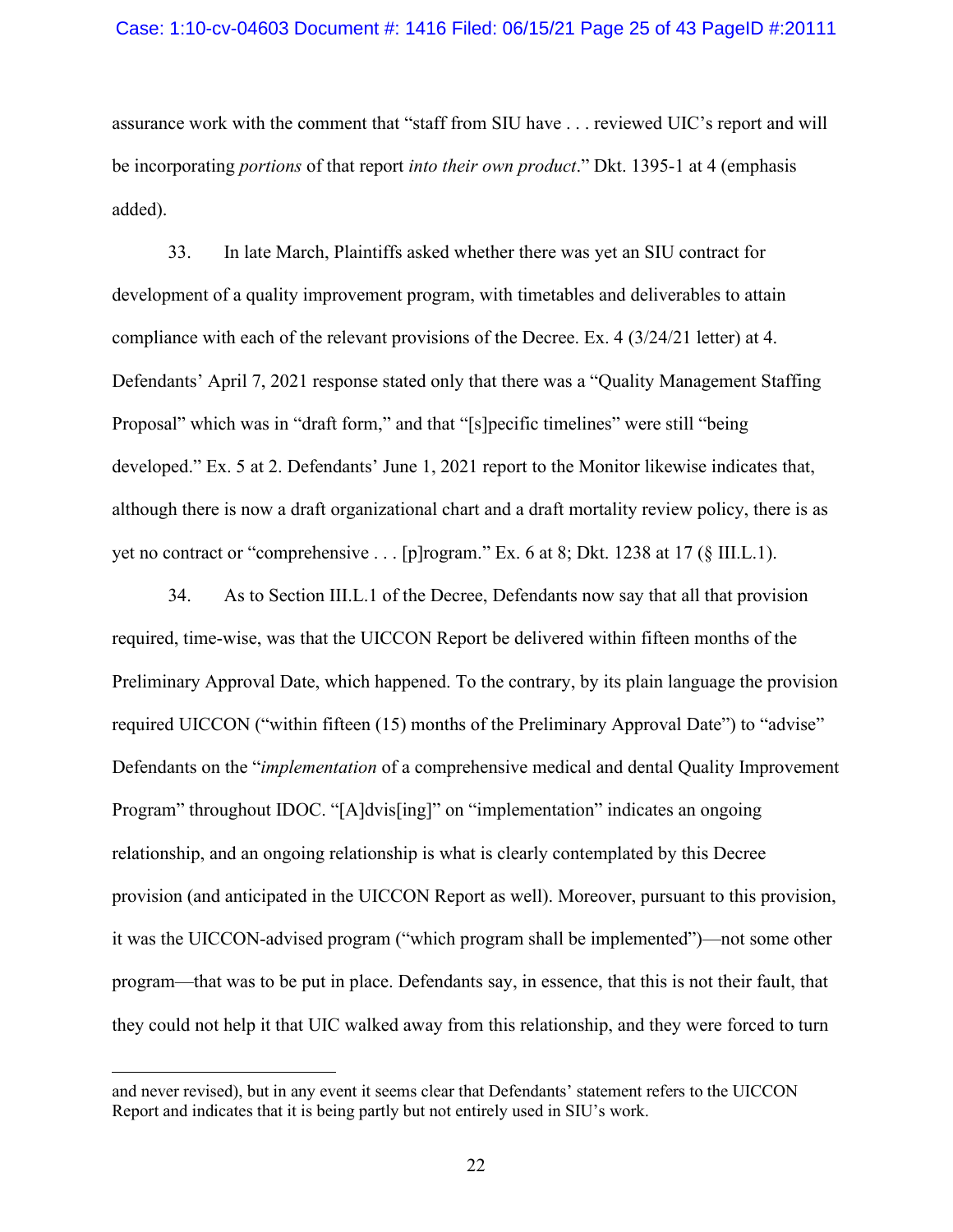to SIU and its new correctional health program being set up by their former agency Chief of Health Services.<sup>[9](#page-25-0)</sup> It was certainly the impression of the Monitoring team that more could have been done by Defendants, through efforts by the Director and Office of the Governor, to persuade UIC, as the Monitor urged. *See* Dkt. 1335 at 9, 29, 31. The underlying contractual obligation of "good faith" should have required Defendants to take these steps regardless of whether the Monitor had proposed them or not, given that this Decree provision was crafted in expectation of a continued relationship with UIC and *depended* upon that relationship for the anticipated swift start to building the essential "comprehensive medical and dental Quality Improvement Program." Again, UIC was the logical first choice given its network of existing relationships with and knowledge of IDOC, and by *September 2019* UICCON had provided not just a completed report but a plan for future implementation as well. If Defendants did not do everything they could to persuade UIC before turning elsewhere, then they have breached their contractual duty for that reason alone.

<span id="page-25-0"></span><sup>&</sup>lt;sup>9</sup> Defendants also seem to want to blame the Monitor for being forced to pivot resources initially designated for the original "four prison" contract with SIU to the quality improvement program, complaining that they did this because the Monitor was "harshly critical" of the "four prison" plan. Ex. 6 (June 1, 2021 report) at 8; see also Dkt. 1406 at 6 (indicating that the supposedly "harsh[]" critiques were statements in the Monitor's Second Report.) The commentary by the Monitor on the original SIU contract in the Second semi-annual Report started with the observation that there were "multiple vendor relationships" within IDOC "but these relationships are not coordinated in a unified statewide strategic plan." Dkt. 1335 at 31. It then noted, as an example of this, that "[t]he SIU agreement requires the SIU Correctional Medical Director to collaborate with the IDOC Medical Director to design peer review, quality assurance, and performance evaluation programs [for four prisons]." *Id.* at 32. Yet, the contract with UICCON requires UIC to develop a system-wide quality improvement and peer review plan which is essentially the same responsibility as given to SIU for a selected group of facilities." *Id*. That Defendants need an overall strategic plan for their vendor relationships, and that the SIU contract appeared to have requirements that were duplicative of those in an (as the Monitor believed) existing, larger-scale relationship with UICCON, hardly amounts to "harsh[] critic[ism]." It was Plaintiffs' understanding that, in fact, the original SIU "four prison" contract ran aground on its requirement that SIU provide physicians at the four prisons in question (*see* description of contract at *id*.), which conflicted with the requirements of the Wexford contract (which requires Wexford-employed Medical Directors at all IDOC facilities). If this is the case, this reinforces the Second Report's concern about overlapping vendor requirements and no strategic plan.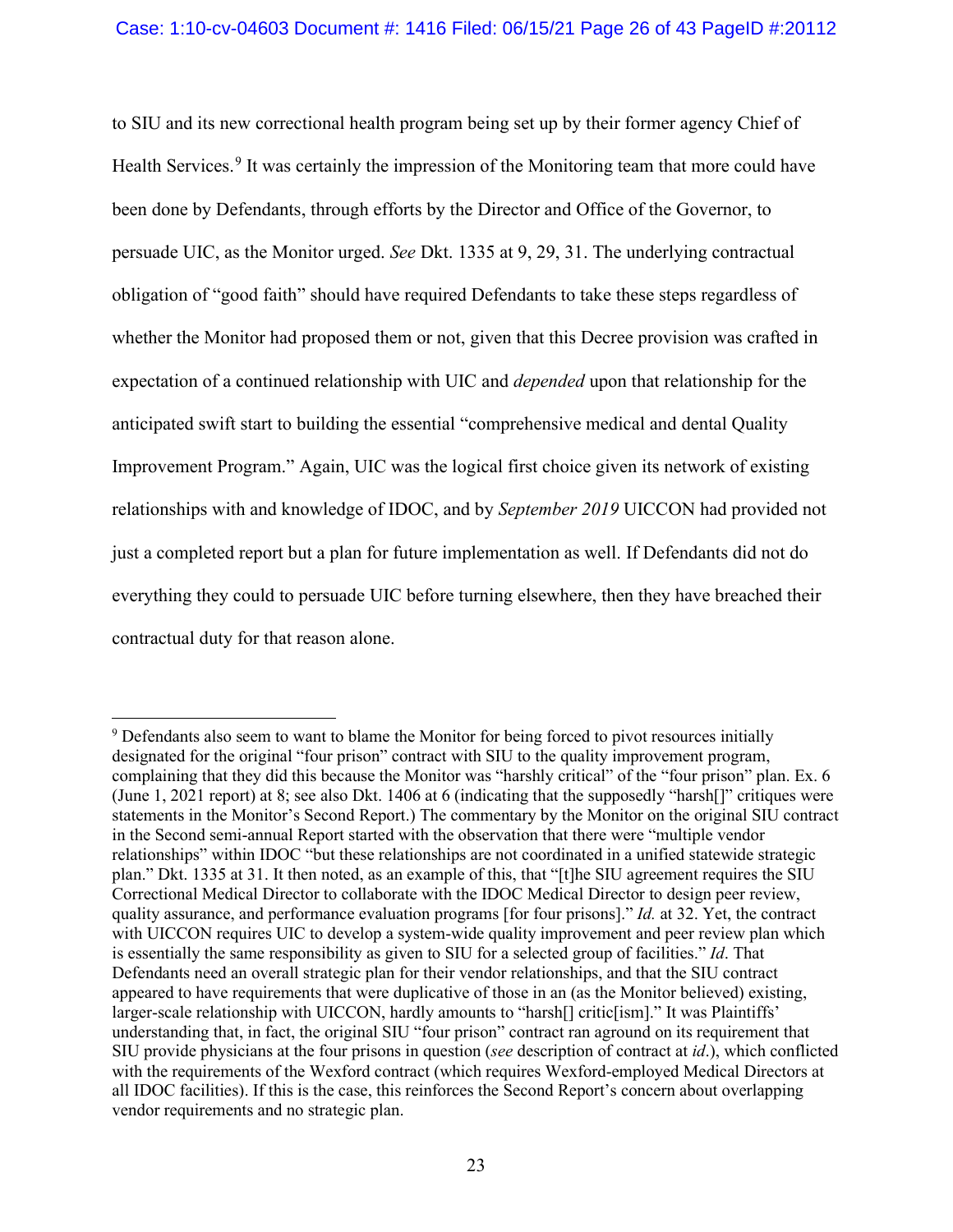#### Case: 1:10-cv-04603 Document #: 1416 Filed: 06/15/21 Page 27 of 43 PageID #:20113

35. At this juncture, it is probably too late to order Defendants to reopen (or at least use their best efforts to reopen) the negotiations with UIC, although, with a completed 261-page report on the one hand (*see* Ex. 10) and a miscellany of drafts on the other, [10](#page-26-0) a renewed relationship with UIC might be still be the most expeditious way for Defendants to build the quality improvement program required by the Decree. However, it is not too late to order Defendants, by a date certain, to negotiate and enter into a comprehensive contract with SIU (or some other willing and capable partner) for the quality improvement program and, in conjunction with that contract, to provide a schedule of deliverables and dates by which the deliverables will be delivered and implemented to achieve the requirements of the multiple Decree provisions relating to quality improvement. Finally, Defendants agreed, in the Decree, that their "comprehensive medical and dental Quality Improvement Program for all IDOC facilities . . . shall be implemented with input from the Monitor." This means that Defendants must also see to it that the Monitor is included, whether by work group or regular meetings or some other routine method, in SIU's work towards the quality assurance program, as well as any work towards the development, by SIU or others, of the quality assurance program "audit function," since Defendants likewise agreed to the Monitor's involvement in the development of that audit instrument. Dkt. 1238 at 8 (§ II.B.9).

<span id="page-26-0"></span> $10$  So far, SIU is described by Defendants as having created a draft organizational chart, a draft mortality review policy, a partly completed "sample centralized quality improvement dashboard," and a Quality Management Draft Proposal; *see* Dkt. 1406 at 2 (and Ex. 6 (June 1, 2021 report) at 8). Defendants' Response to the Monitor's Third Report also states that the Third Report acknowledges receipt of a "GAP analysis," but the Third Report only states that the Monitor had been told that SIU was engaged in preparing one. Dkt. 1403 at 26.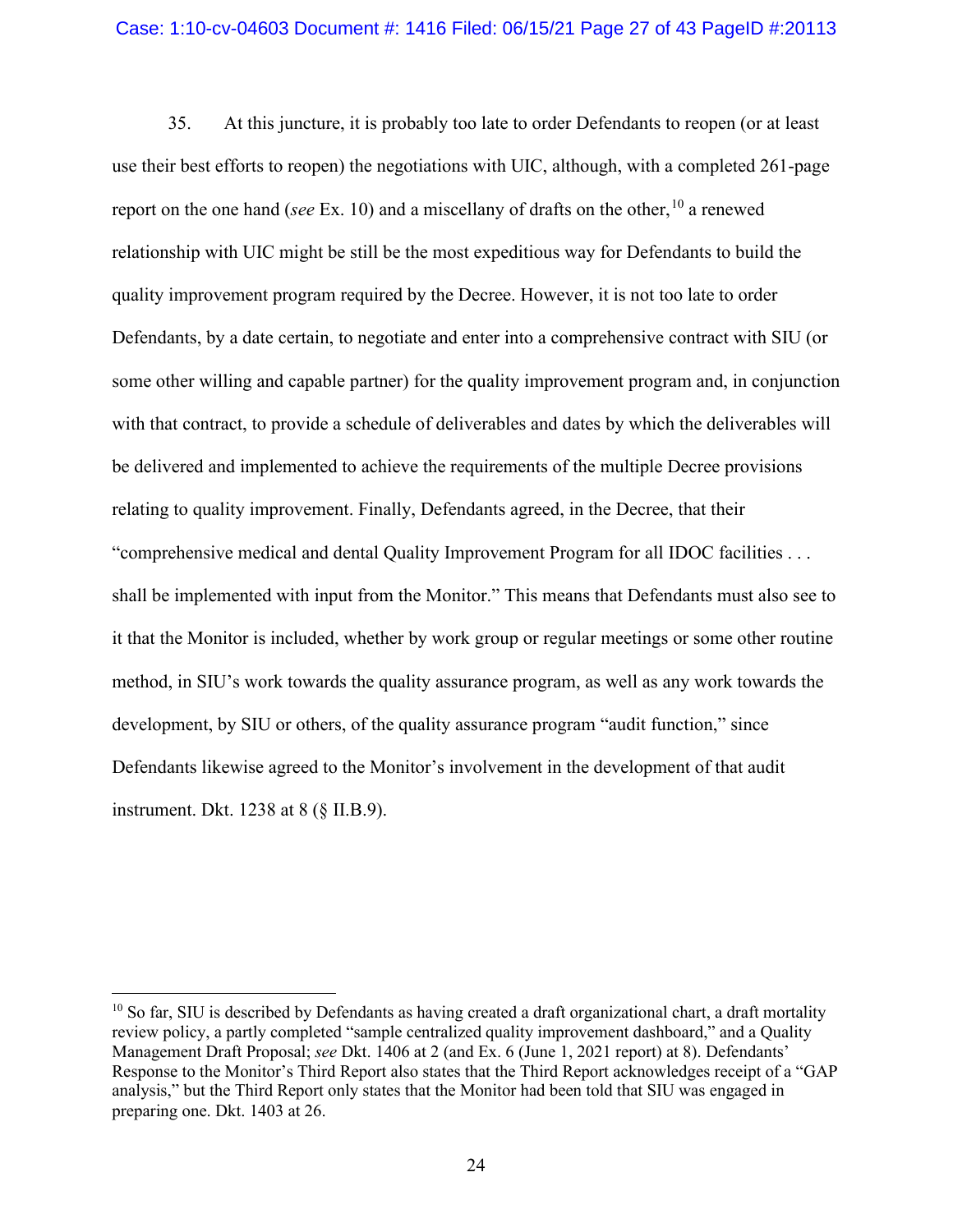### **Regular "data and information" reports for compliance assessment to Monitor and Plaintiffs' Counsel**

36. Section V.G of the Consent Decree requires that at regular intervals (every six months for the first two years of the Decree and yearly thereafter), Defendants are to "provide the Monitor and Plaintiffs with a detailed report containing data and information sufficient to evaluate Defendants' compliance with the Decree and Defendants' progress towards achieving progress with the Decree." Dkt. 1238 at 21. "[I]n advance of the first report," Section V.G further provides, "the Parties and the Monitor" were to "agree<sup>[]</sup> on the data and information that must be included in the report." *Id*. That agreement has never been reached, either between the Monitor and Defendants or between Plaintiffs and Defendants.<sup>[11](#page-27-0)</sup>

37. Defendants' August 21, 2020 dispute resolution letter indicated that Defendants were at that time "currently reviewing" the Monitor's list of document requests and were "amenable" to a meeting concerning that list "within the next 30 days." Ex. 2 at 8. After that, Defendants stated, "Defendants will be in a position to meet with Plaintiffs in order to discuss which documents Plaintiffs believe they are entitled to receive." *Id*.

38. At the September 23, 2020 Section X.C meeting, as in their August 21 letter, Defendants indicated that they intended to schedule a meeting with the Monitor to discuss the Monitor's Section V.G report and then reconvene with Plaintiffs. In response to a follow-up inquiry from Plaintiffs as to whether that meeting had taken place, on October 7, 2020, Defendants indicated that they had a meeting scheduled with the Monitor on October 14. *See*  email chain between R. Mula and K. Presley, attached as Ex. 11. In response to Plaintiffs' further request for an update on October 16, 2020, Defendants stated on October 23:

<span id="page-27-0"></span><sup>&</sup>lt;sup>11</sup> As indicated in Sections V.G and V.H of the Decree, as to the Monitor, and Section V.I, as to Plaintiffs, both the Monitoring team and Plaintiffs are entitled to data, files, and other information in addition to those encompassed by the V.G report. Dkt. 1238 at 21-23.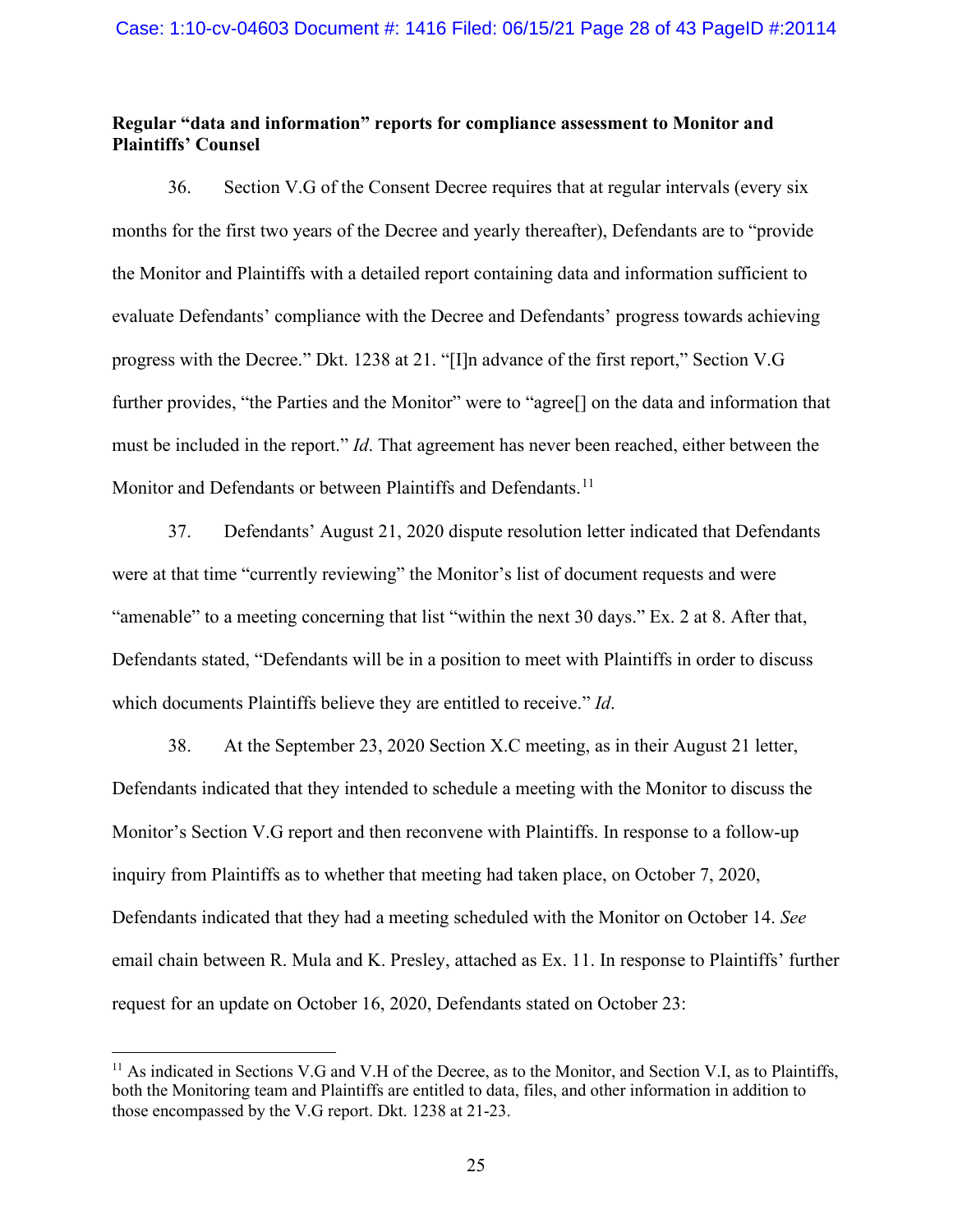Since our meeting, the Department has had two very fruitful discussions with the monitors regarding section V.G. of the Decree, the most recent conversation being yesterday. Based on our conversations, we expect that the monitor will make some minor edits to his most recent request. IDOC will then be in a position to evaluate our ability to produce the requested information. Once we arrive at an agreement on this issue, we are happy to pick up conversations with plaintiffs.

*Id*., 10/16/20 and 10/23/20 emails. On November 4, 2020, Defendants reported that they had not yet received a revised document list from the Monitor. *Id*., 11/4/20 email. In response to a further inquiry about this, on December 4, 2020 Defendants asserted that, although they had "multiple calls with the Monitor on this issue," they had not yet received "a revised list" from the Monitor; the "revised list" had last been "requested . . . on November 25, 2020." *See* December 3, 2020 email from R. Mula, attached as Ex. 12, and December 4, 2020 letter from N. Staley, attached as Ex. 13.

39. From the Monitor's Third Report, it appears that the revised list was provided on December 7, 2020 (described in the Report as "a revised document consistent with changes requested by IDOC"), and a further meeting between the Monitoring team and Defendants was held on January 7, 2021, but still did not result in an agreement that Defendants would provide the items on the list to the Monitoring team as the regular Section V.G report. Dkt. 1403 at 5.

40. The Third Report notes this series of lists and negotiations extends back to late 2019: a "list of data and information that the Monitor would need for his reports and would also satisfy item V.G" was provided to Defendants in December 2019 and that this list was discussed at a meeting held the same month. *Id.* at 4. Subsequent events, and the impediments created by lack of an agreement, are described as follows:

The Monitor was in the process of finishing his 2nd Report and had to make over a hundred requests for data for that report. As a result, on 7/21/20, the Monitor sent IDOC a spreadsheet listing documents and data the Monitor would need for his next report. This list would also serve as the list of data and information that the IDOC should use in its reports. The Monitor asked for a meeting to discuss. IDOC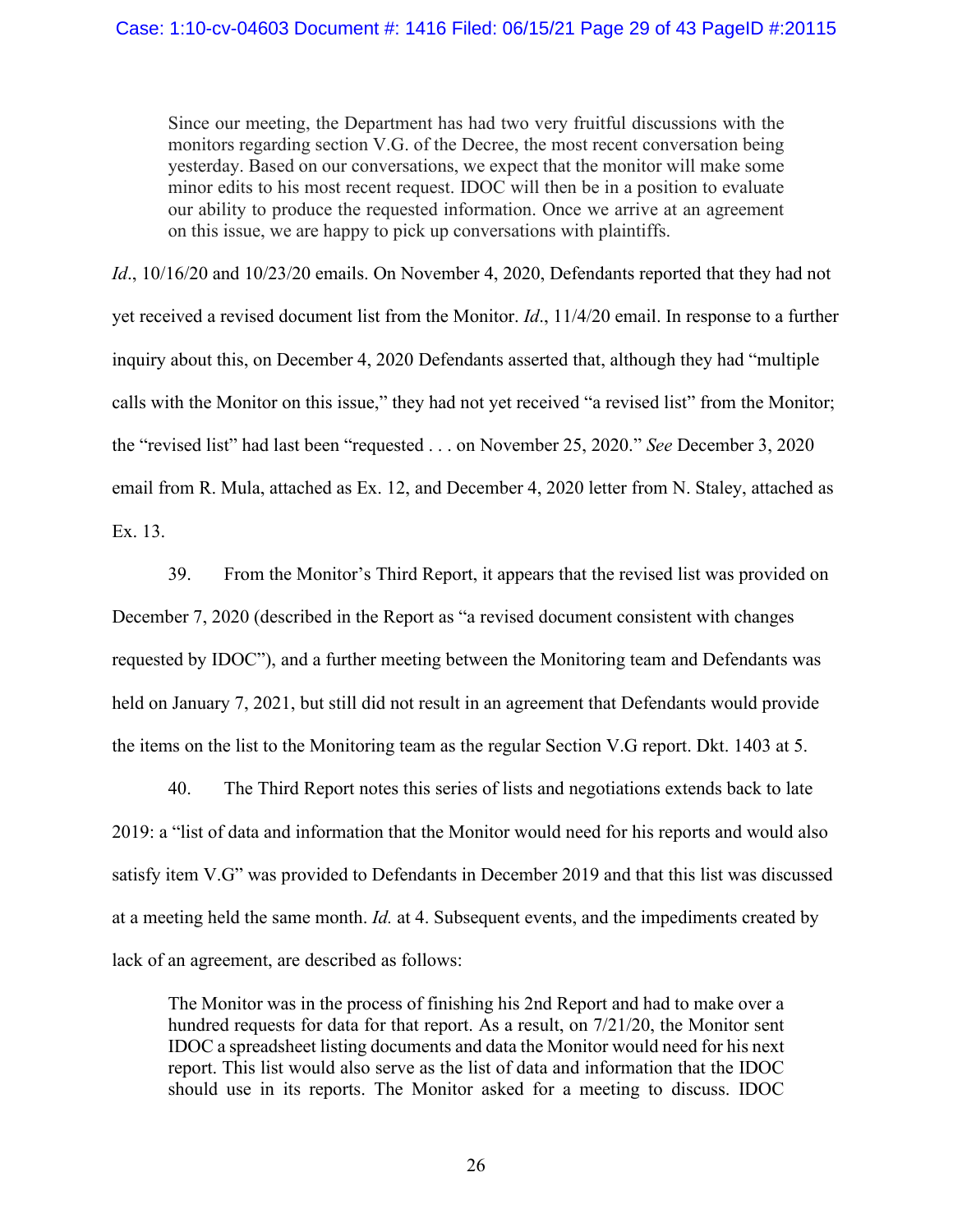scheduled this meeting on 10/14/20. At that meeting IDOC and the Monitor discussed specific details of the request by the Monitor. IDOC and the Monitor agreed to work on changes requested by IDOC.

The Monitor sent a revised document consistent with changes requested by IDOC on 12/7/20 and a follow up meeting on this document was conducted on 1/7/21 but still did not result in IDOC agreeing to send the data. We ask parties to come to agreement on this document which was to have been completed a year and a half ago. This discussion is still ongoing. The Monitor asks that IDOC send the data it is capable of sending from the list requested by the Monitor three months is advance of the next Monitor's report due date because asking individually for every data item is very time consuming. The Monitor realizes that there will be many data items specially requested for each report, but agreeing upon a base data and information set will result in less requests and will result in timelier reports.

*Id*. at 4-5.

41. In sum, "While an agreement on data and information was to have occurred

before the first report. . . the list of data and information is still not agreed to." *Id*. at 4.

Defendants' March 12, 2021 letter to the Monitor responding to the Third Report (filed as Dkt.

1395-1) and Defendants' Response to the Monitor's Third Report (Dkt. 1406) do not take issue with these paragraphs of the Report. Finally, in the past weeks, as the Monitoring team is trying to gather information for their Fourth semi-annual Report, yet another round of the never-ending negotiation insisted upon by Defendants is taking place: on May 27, the Monitor provided a list of needed materials (a list that was already the result of two years' worth of negotiation) which the Defendants thereafter described as a "counter proposal." Ex. 6 (June 1, 2021 report) at 11. In other words, Defendants still have not committed to what they will provide to the Monitor.

42. Thus—almost two years into the Consent Decree—matters still stand as described in the Third Report as to the Section V.G report for the Monitor, and since agreement with the Monitor as to the Monitor's V.G report was a predicate to further discussion with Plaintiffs as to the Section V.G report to which Plaintiffs are also entitled, resolution of this matter as to Plaintiffs is nowhere in sight. Ex. 2 (8/21/20 letter) at 7 (stating that Defendants were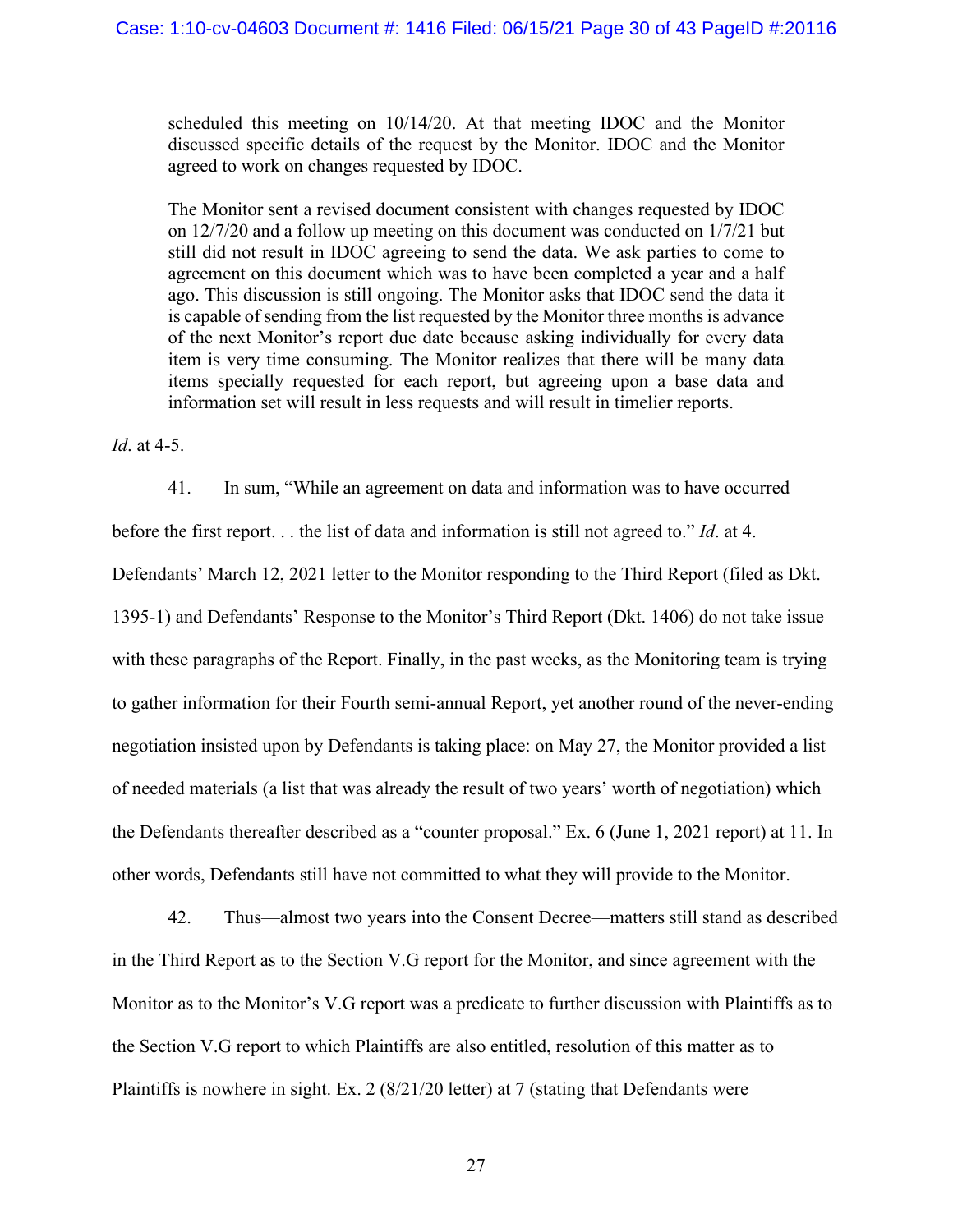#### Case: 1:10-cv-04603 Document #: 1416 Filed: 06/15/21 Page 31 of 43 PageID #:20117

"reviewing" the Monitor's list of requests and "[t]hereafter [] will be in a position to discuss which documents Plaintiffs believe they are entitled to receive"). Plaintiffs have told Defendants that they are likely to seek many, and perhaps all, of the data and information provided to the Monitor in the Monitoring teams' Section V.G report, and Defendants have indicated that they believe Plaintiffs may be entitled to receive some, but not all, of these items. Until the Monitor's list is settled on, this discussion cannot advance.

43. Defendants should be ordered either to (1) provide the Monitor with the data and information he has requested, or (2) provide those data and information items they are willing to provide and explain to the Court why certain items should not be provided, so that this matter can be resolved once and for all. Once the Monitor's Section V.G. data and information report is settled, Defendants should be further ordered (3) to provide Plaintiffs' counsel with those same data and information items, or, if Defendants decline, (4) to provide Plaintiffs with those items from the Monitor's report Defendants are willing to provide, together with an explanation of any withheld items and the reasons for withholding them from Plaintiffs, and ordered to meet and confer with Plaintiffs, so that this matter can be raised with the Court as needed.

#### **Review of Wexford "collegial review/utilization management" denials**

44. Defendants' long-running contract with Wexford Health Sources which was in place when the Decree was negotiated gave Wexford almost unfettered control over whether to approve or disapprove most patient care that could not be provided on-site by existing employees or required the use of "non-formulary" medications. Through a process referred to as "collegial review" or "utilization management," Wexford could approve or disapprove routine diagnostic tests such as MRIs, simple or complex surgeries, consultations with specialists, or even the nutritional supplement "Boost" prescribed by a physician. Under the 2011 Wexford contract,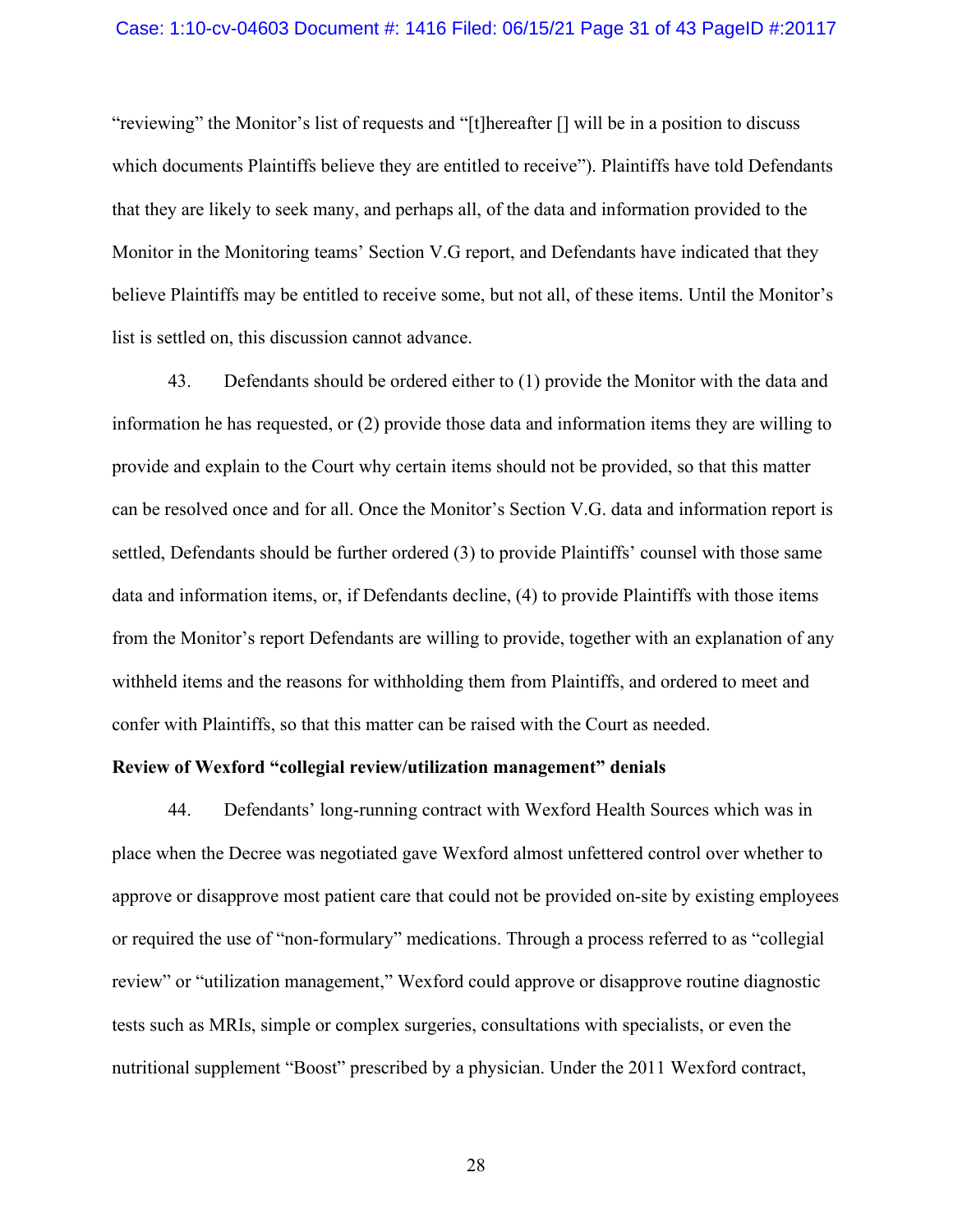#### Case: 1:10-cv-04603 Document #: 1416 Filed: 06/15/21 Page 32 of 43 PageID #:20118

these decisions directly affected Wexford's bottom line. By denying "collegial review/utilization management" requests, Wexford saved money and increased profits on its Illinois contract. *See*  Ex. 9 (Wexford contract), p. 27 (§§ 3.1.2, 3.1.2.1). In 2018 the Second Court-Appointed Expert bluntly called Wexford Utilization Management a "patient safety hazard" that should be "abandoned." Dkt. 767 at 11. The Monitor's reports have said the same: "Clinical record reviews show considerable morbidity and mortality due to lack of access and delayed access to specialty care. The Monitor continues to advocate that this process be abandoned on the basis of patient safety." Dkt. 1403 at 9.

45. The Wexford contract expired at the end of April (it had a ten-year maximum term that started in May 2011). Ex. 9. When Plaintiffs asked about the status of "collegial review" in late March, Defendants responded that they proposed to extend the contract on an "emergency" basis since there is no other healthcare vendor in place to provide the staff and services currently provided by Wexford. Ex. 5 (4/7/21 letter) at 2.

46. Because "collegial review/utilization management" was "built in" to the existing vendor contract, it could not be readily eliminated when the parties negotiated this settlement. Accordingly, the Decree includes a mandatory oversight review mechanism for any denials of treatment or consultation resulting from Wexford "collegial review." Section III.H.5 of the Decree provides:

Within six (6) months of the Preliminary Approval Date of this Decree or until Defendants are able to fill both Deputy Chief of Health Services positions, they will make reasonable efforts to contract with an outside provider to conduct oversight review in instances where the medical vendor has denied any recommendation or taken more than five (5) business days to render a decision, including cases in which an alternate treatment plan has been mandated in lieu of the recommendation and cases in which the recommendation has not been accepted and more information is required. If no contract with an outside provider is reached, then the Monitor or his or her consultants shall conduct oversight review in instances where the medical vendor has denied any recommendation or taken more than five (5) business days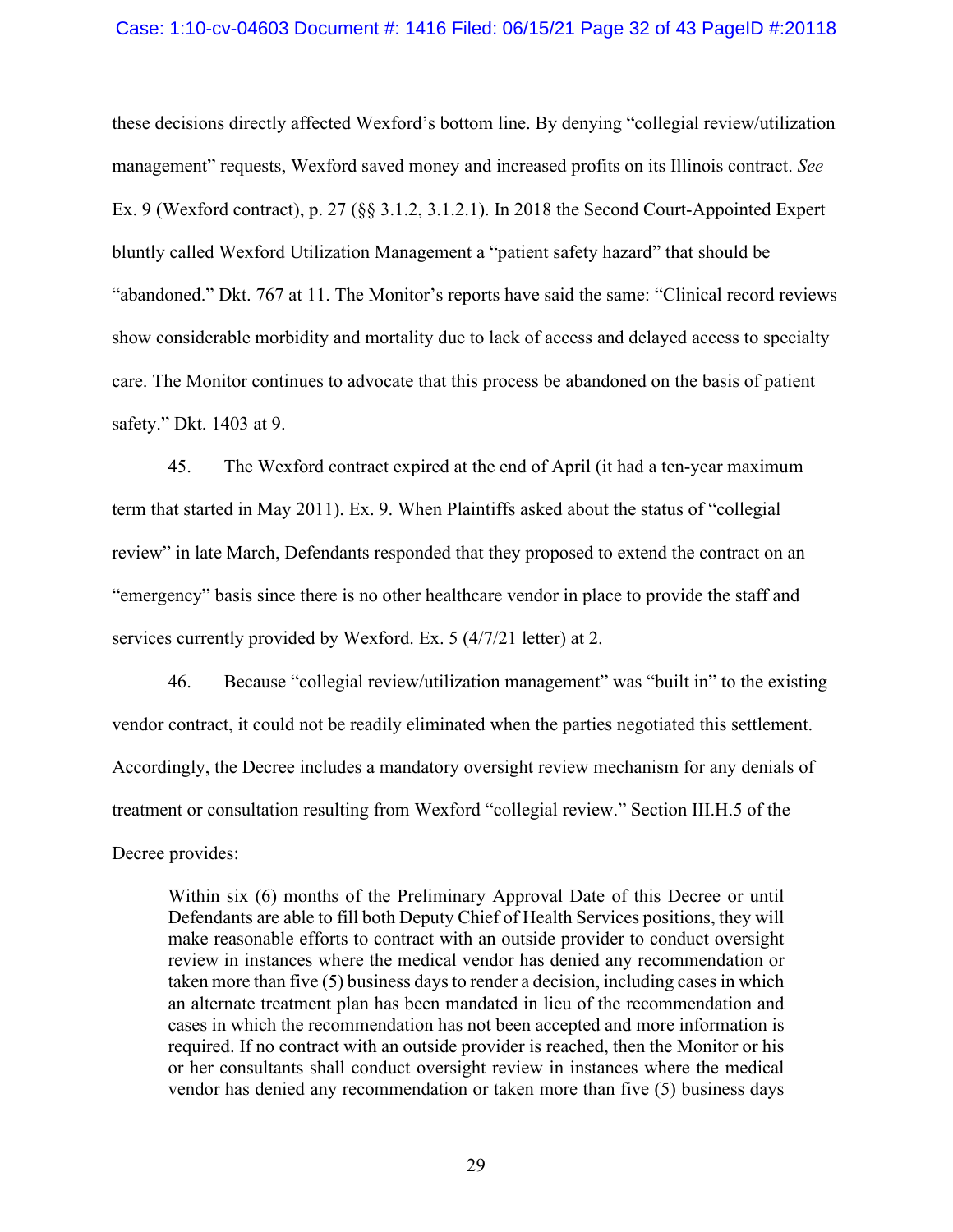to render a decision, including cases in which an alternate treatment plan has been mandated in lieu of the recommendation and cases in which the recommendation has not been accepted and more information is required. Once Defendants have filled both Deputy Chief positions, the Deputy Chiefs will replace any outside provider, the Monitor or his or her consultants to conduct oversight review in the instances described in this paragraph.

Dkt. 1238 at 14. This Decree provision had an early "due date" because of its significant impact on patient care and health. Defendants never sought an outside vendor to conduct this oversight review, nor did they commit it to the Monitoring team. Instead, in July 2019, they filled the two Deputy Chief of Health Services positions and committed the review to them.[12](#page-32-0)

47. Defendants have failed to comply with Section III.H.5. Their failure has been almost complete. Using the review mechanism which Defendants themselves chose, Defendants have succeeded in reviewing no more than 5-7% of the Wexford "collegial review/utilization management" denials in the nearly two years since Section III.H.5 became effective. Dkt. 1335 at 111 ("only five to seven percent of non-approved referrals required to be reviewed in accordance with the Consent Decree were actually evaluated by OHS"); Dkt. 1403 at 107 ("The Monitor calculated that only 6.2% of all non-approved referrals required to be reviewed in accordance with the Consent Decree were actually evaluated by OHS in 2019-2020").<sup>[13](#page-32-1)</sup>

48. In the course of the dispute resolution process leading up to this motion, Defendants attempted to justify the failure by noting that they lost one of the Deputy Chiefs at the end of March 2020 (when the Agency Chief of Health Services left and one of the Deputy

<span id="page-32-0"></span> $12$  The review obligation started six months after the Decree Preliminary Approval date, so as of July 10, 2019, or "until Defendants are able to fill both Deputy Chief of Health Services positions," which they did in July 2019. (*See Id.*; Ex. 2 (8/21/20 letter) at 6.)

<span id="page-32-1"></span><sup>&</sup>lt;sup>13</sup> Since IDOC does not maintain a record of these denials, as described in the Second and Third Reports, in order to evaluate compliance with this provision the Monitoring team has had to piece together data to determine how many "collegial review/utilization management" denials there were during the reporting period and how many were reviewed in accordance with the Decree: Dkt. 1335 at 110-11; Dkt. 1403 at 106-07.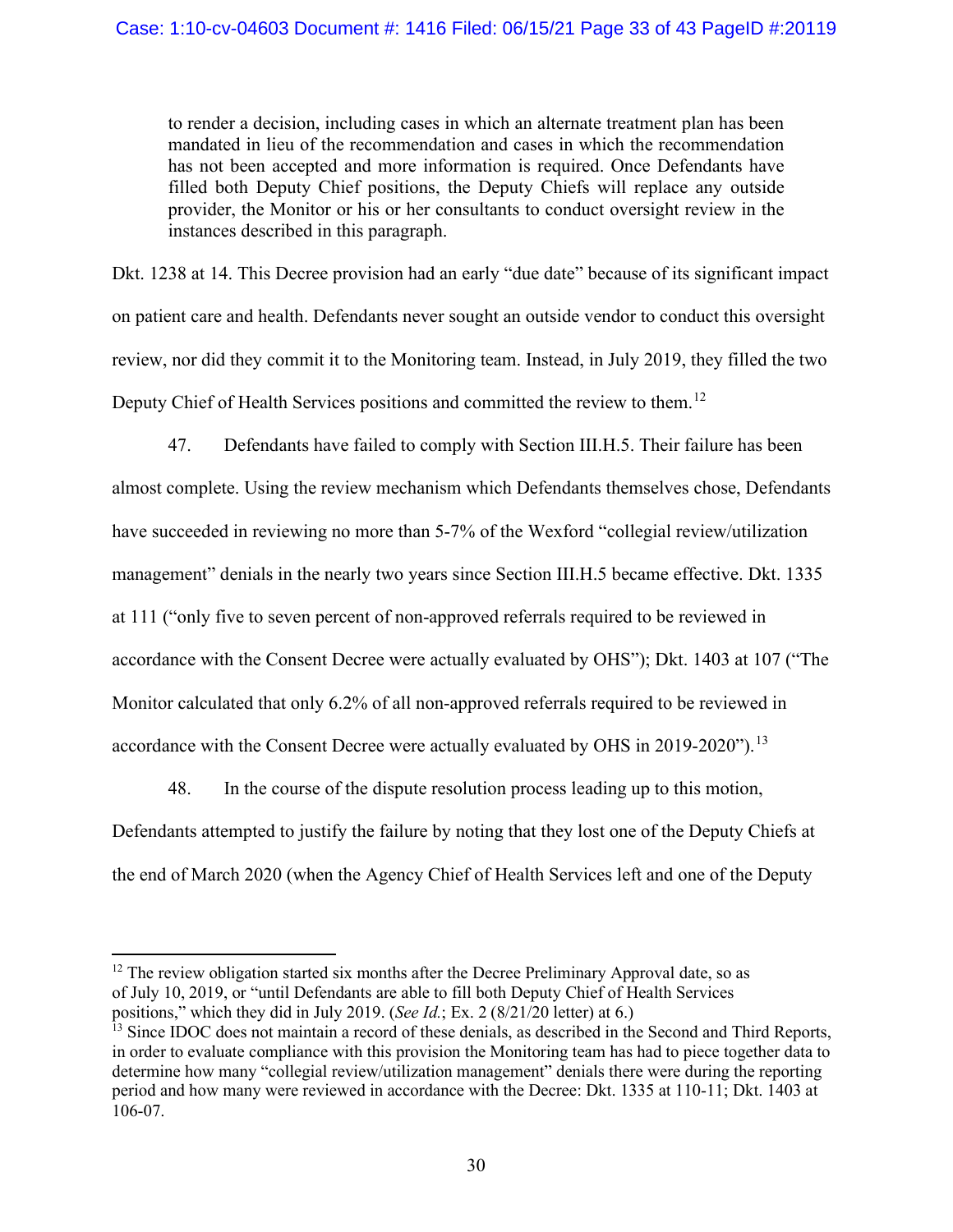#### Case: 1:10-cv-04603 Document #: 1416 Filed: 06/15/21 Page 34 of 43 PageID #:20120

Chiefs became the Acting Chief of Health Services), and by pointing to COVID-19. Ex. 2 (8/21/20 letter) at 5. "Defendants' response to prevent the spread of COVID-19 has been, and continues to be, a full-time endeavor, especially for the Office of Health Services ("OHS")," Defendants say. *Id*. The problem with this explanation is that both of these conditions—only one Deputy Chief, and the "global pandemic"—only existed for two months of the total review period ending in May 2020 (when the data provided the Monitoring team ended). Defendants provided no explanation for why the review numbers were so deficient prior to March 2020 or how much of a difference these two factors would have made in an overall review rate of 5-7%.

49. There are two additional facts of note here; one concerns the type of case that has actually received oversight review, and the other concerns the percentage of those reviewed denials that have been overturned upon review. First, from the time the Deputy Chiefs were put in place and through the period covered by the Monitor's Third Report—that is, for the entire time that the review process required by Decree Section III.H.5 has been in effect—the only cases that have actually been reviewed under Section III.H.5 are those that have been "appealed" to OHS by the clinical provider (the on-site Wexford physician) who requested the treatment or service for the patient in the first place and was turned down. As described in the Third Report, "In the summer of 2019, IDOC filled two Deputy Chief positions who were tasked with the responsibility of conducting oversight review of all non-approved referrals for offsite specialty services. . . [T]he Deputy Chiefs only reviewed denials of services or ATPs that were appealed by the facilities' clinical leadership. . . . For the last ten months the single Deputy Chief has continued to review only those denials and ATPs that were appealed to OHS." Dkt. 1403 at 107. The Monitoring team was apparently given different explanations for the initial and the subsequent failures: while there were two Deputy Chiefs in place, it was "[b]ecause of the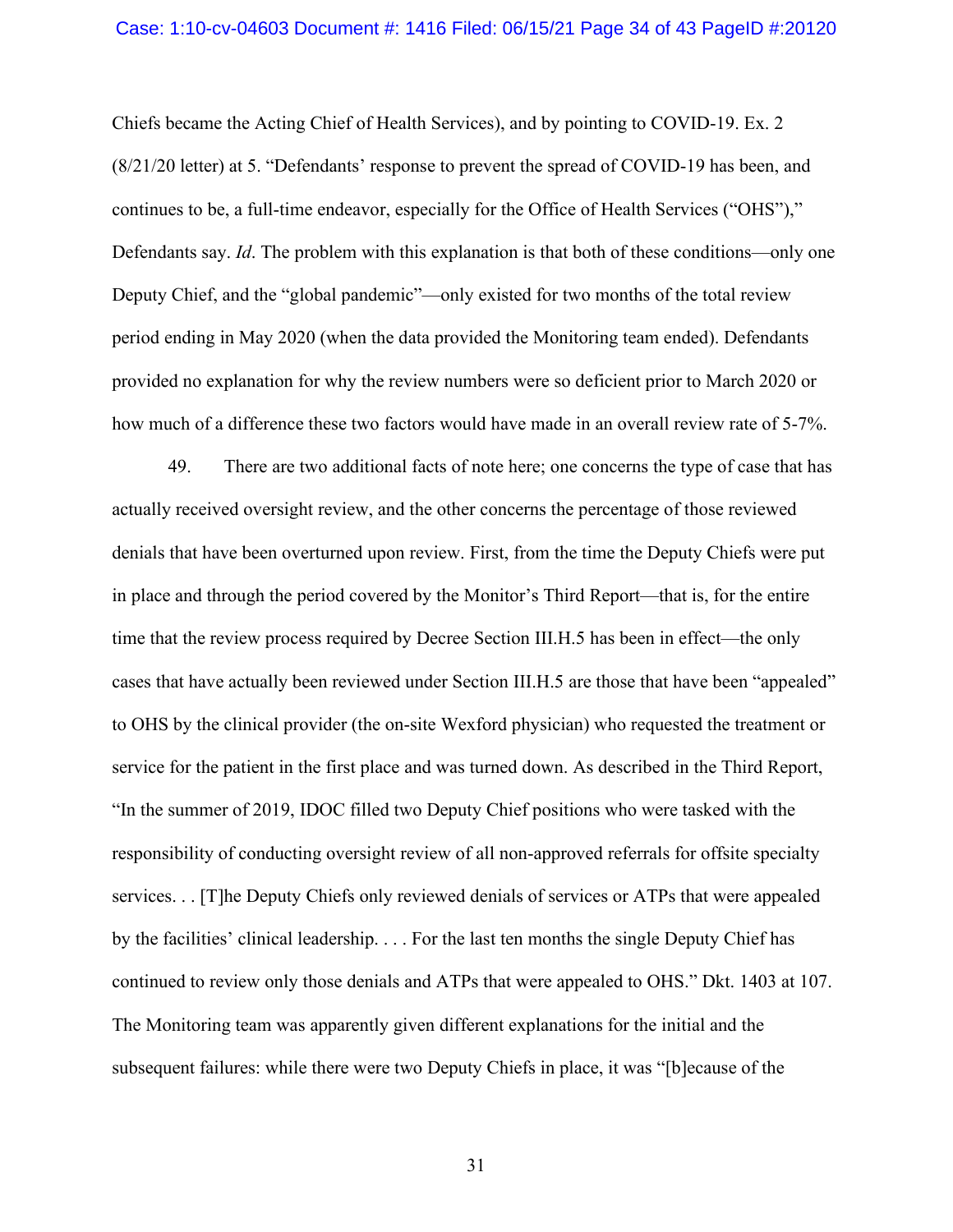#### Case: 1:10-cv-04603 Document #: 1416 Filed: 06/15/21 Page 35 of 43 PageID #:20121

volume of non-approved referrals and their other significant clinical leadership responsibilities," and for the period after which one of the Deputy Chiefs became the Chief of Health Services, leaving only one Deputy in place, it was because "[t]he onus of the referral oversight increased on March 27, 2020 when the Chief of Health Services resigned and one of the two Deputy Chiefs was appointed to be the Acting Chief. This leadership change coincided the initial COVID-19 outbreaks in the IDOC placing a staggering and unexpected administrative burden on the Acting Chief and the Deputy Chief. . . ." *Id*.

50. The actual fact of the matter (whatever the explanations given to the Monitor) is that what has been going on here is nothing more than business as usual under the Wexford contract. The 2011 Wexford contract explicitly provides that, in the case of a denial of either an emergency or non-emergency "consultation request," the "On-site Medical Director" (the Wexford chief physician on site) may appeal that denial to the "IDOC Medical Director" (now the agency Chief of Health Services and the deputy Chiefs), who has the "final determination." Ex. 9 at 7 (§ 2.2.3.2). So the pitiful number of cases actually reviewed (the 5-7%), and the type of cases that are actually reviewed, are already permitted review and reversal under the existing contractual relationship, and IDOC and Wexford have not had to change their conduct one bit in response to the Decree. Accordingly, the 5-7% review has nothing to do with any effort at goodfaith compliance with the Decree.

51. Second, the Monitor's reports also document a staggering rate of reversal of the denials that are actually reviewed: the Second Report reports a 77% reversal rate, which had risen to 80% by the Third Report. Dkt. 1335 at 111; Dkt. 1403 at 107. Put another way, when senior State-employed physicians look at Wexford collegial review denials, they conclude that more than three-quarters are clinically unjustified. But every denial, whether appealed or not, is a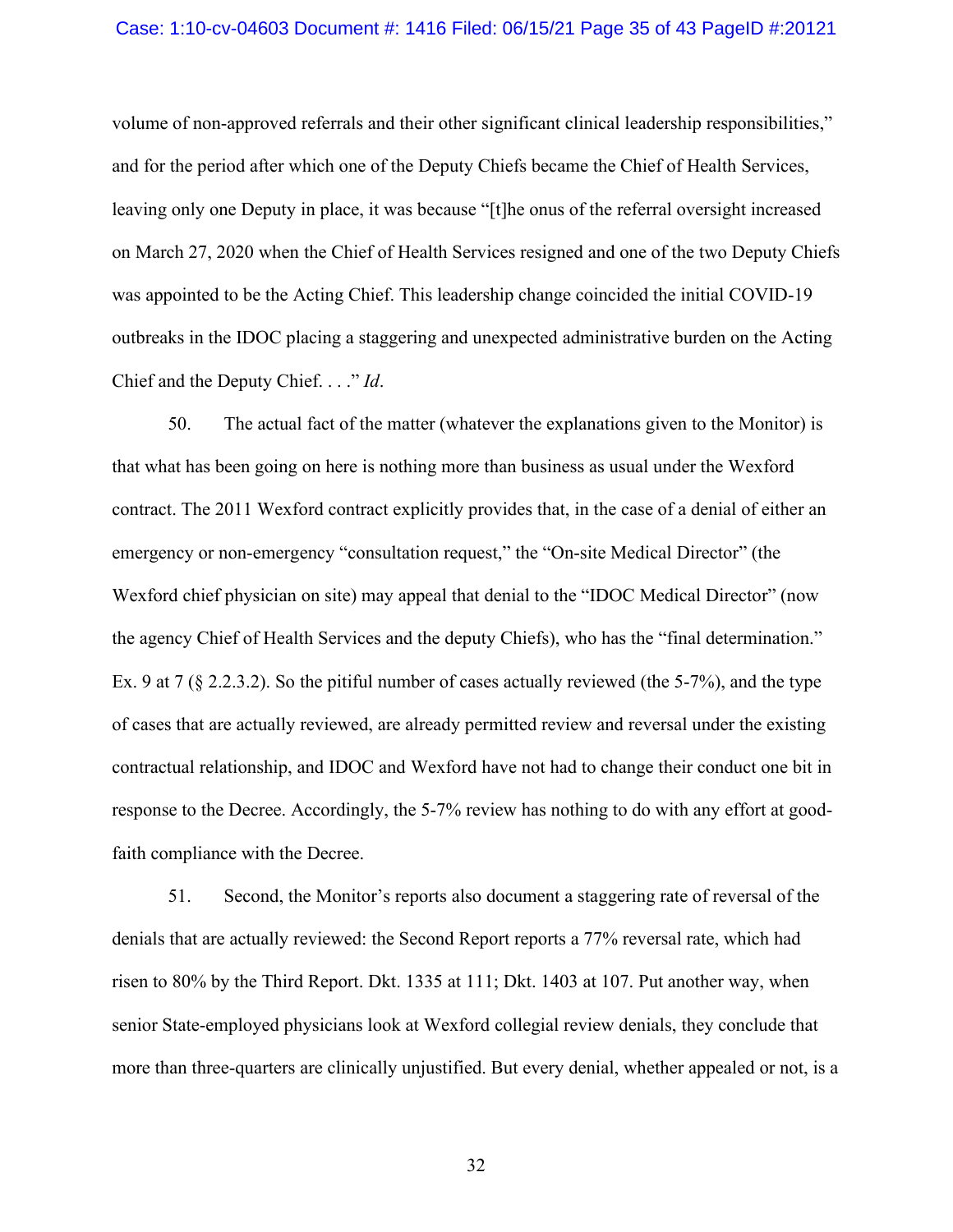#### Case: 1:10-cv-04603 Document #: 1416 Filed: 06/15/21 Page 36 of 43 PageID #:20122

denial of treatment of care that a *Wexford-employed* physician (or dentist) thought their patient should receive. Among the 93-95% of the denials Defendants have failed to review—hundreds and hundreds of cases—in compliance with the Decree over the past two years, cases which have had no chance at reversal because they have not been reviewed, there has certainly been additional harm done during the pendency of the Decree that the Decree was designed to prevent and could have prevented if Defendants had complied with Section III.H.5.

52. The dispute resolution process on this issue for a time seemed to offer hope of a real solution, but this hope faded. Plaintiffs had urged, in their initial correspondence, that the "collegial review" process should simply be abandoned, as the Monitor had urged (and the Second Court-Appointed Expert before him). Ex. 1 (7/22/20 letter) at 4. Defendants rejected that suggestion, stating that it had "no basis or support in the Decree." Ex. 2 (8/21/20 letter) at 4. During the parties' Section X.C meeting on September 23, 2020, however, the possibility of a suspension of the collegial review process was discussed, and throughout the fall of 2020 Plaintiffs' counsel followed up on this. Ex. 11 (email chain between R. Mula and K. Presley). Finally, in early December 2020, after a further request for update, Plaintiffs' counsel were informed that, after meetings with OHS and with Wexford on the topic, "no decision had been made"; Defendants pointed to the surveillance testing program they were about to roll out systemwide ("Until the Department understands the impact of increased testing on its staffing levels, it is not in a position to make a decision on this issue."). Ex. 12 (12/3/20 R. Mula email); Ex. 13 (12/4/20 N. Staley letter) at 3. The Monitor's Third Report issued February 15, 2021 reported the same. Dkt. 1403 at 106.

53. Plaintiffs followed up on this issue at the end of March, noting that "The testing protocols have now been fully in place for over three months," and asked again whether "a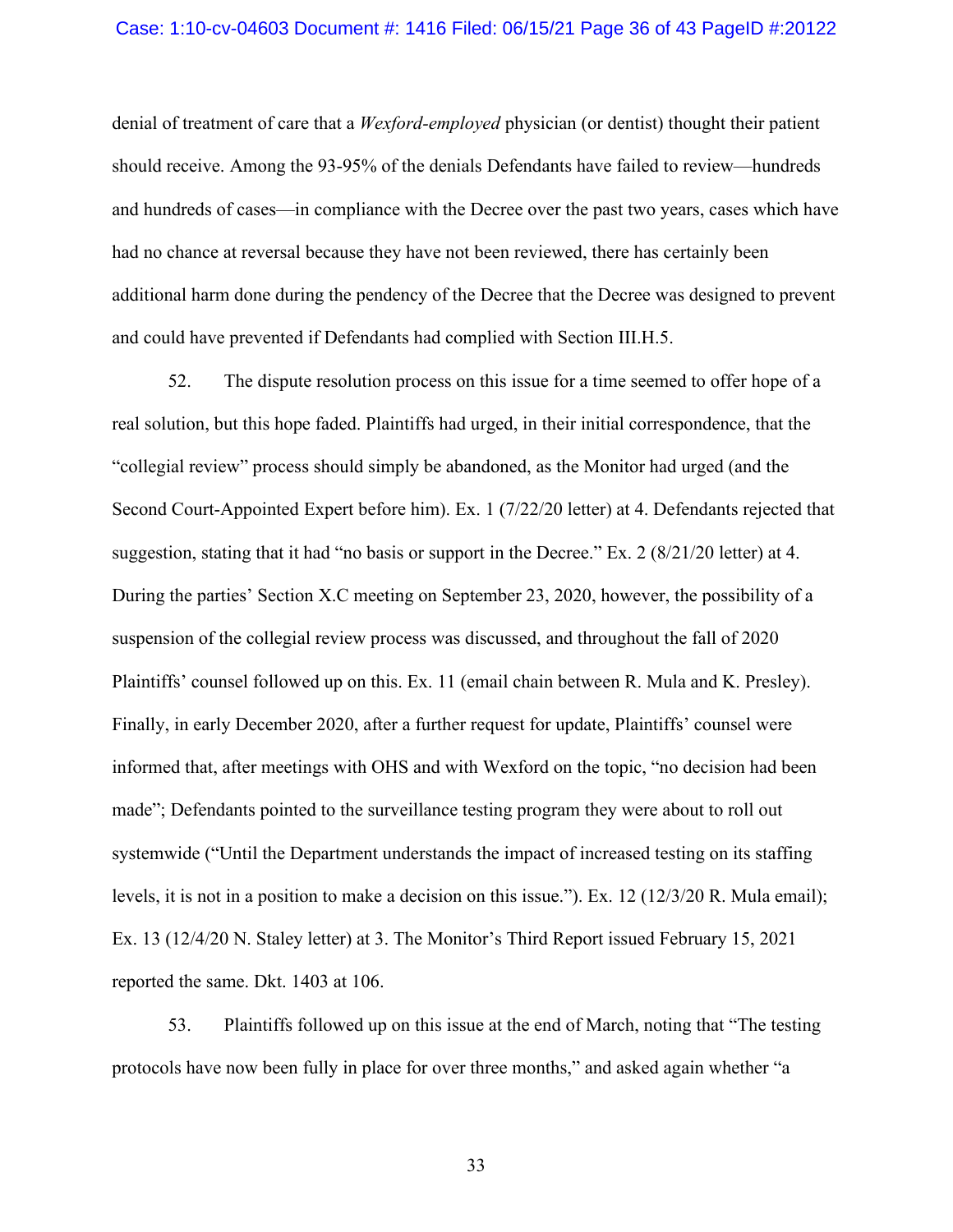decision about the suspension of "collegial review" been made, and what is the decision?" Ex. 4 (3/24/21 letter) at 4. Plaintiffs also asked whether, in light of the pending expiration of the Wexford contract, a contractual change might be under consideration: "... [B]y its terms [the Wexford contract] cannot be extended beyond May 2021. Is another vendor contract 'in the works' and if so, when will it take effect? Will it include collegial review?" *Id*.

54. Defendants' response offered scant hope of change or progress, and no plan for compliance with Section III.H.5. First, Defendants stated that because the Wexford contract was shortly due to expire, the Department had "temporarily suspended" any "discussions regarding the suspension of 'collegial review.'" Ex. 5 (4/7/21 letter) at 2. Further, Defendants stated:

The Department is working to finalize a Request for Proposal ("RFP") for a new medical vendor with the expectation for additional flexibility with the "collegial review" process. The Department has contracted with CGL Companies to assist it in drafting a RFP. The exact timeframe for posting the RFP has not been determined. The Department is currently exploring an emergency contract with Wexford at this time.

*Id.* Defendants rejected the elimination of collegial review as a solution without proposing any solution of their own: "Defendants are well aware of Plaintiffs' and the monitor's displeasure with the collegial review process. However, as has been previously stated, Plaintiffs' and the monitor's demands that collegial review be eliminated have no basis or support in the decree as it does not require elimination of 'collegial review.'" *Id*.

55. That Defendants have continuously failed to comply with Section III.H.5 over the course of nearly two years is by itself enough for this Motion to Enforce. But the human cost of this failure should not go unmentioned.

56. In 2014, the First Court-Appointed Expert complained of "clearly not acceptable" delays of "up to eight weeks or more" resulting from collegial review. Dkt. 339 at 28-29. The First Expert Report catalogued cases of a 45-year-old with "severe tremors and a seizure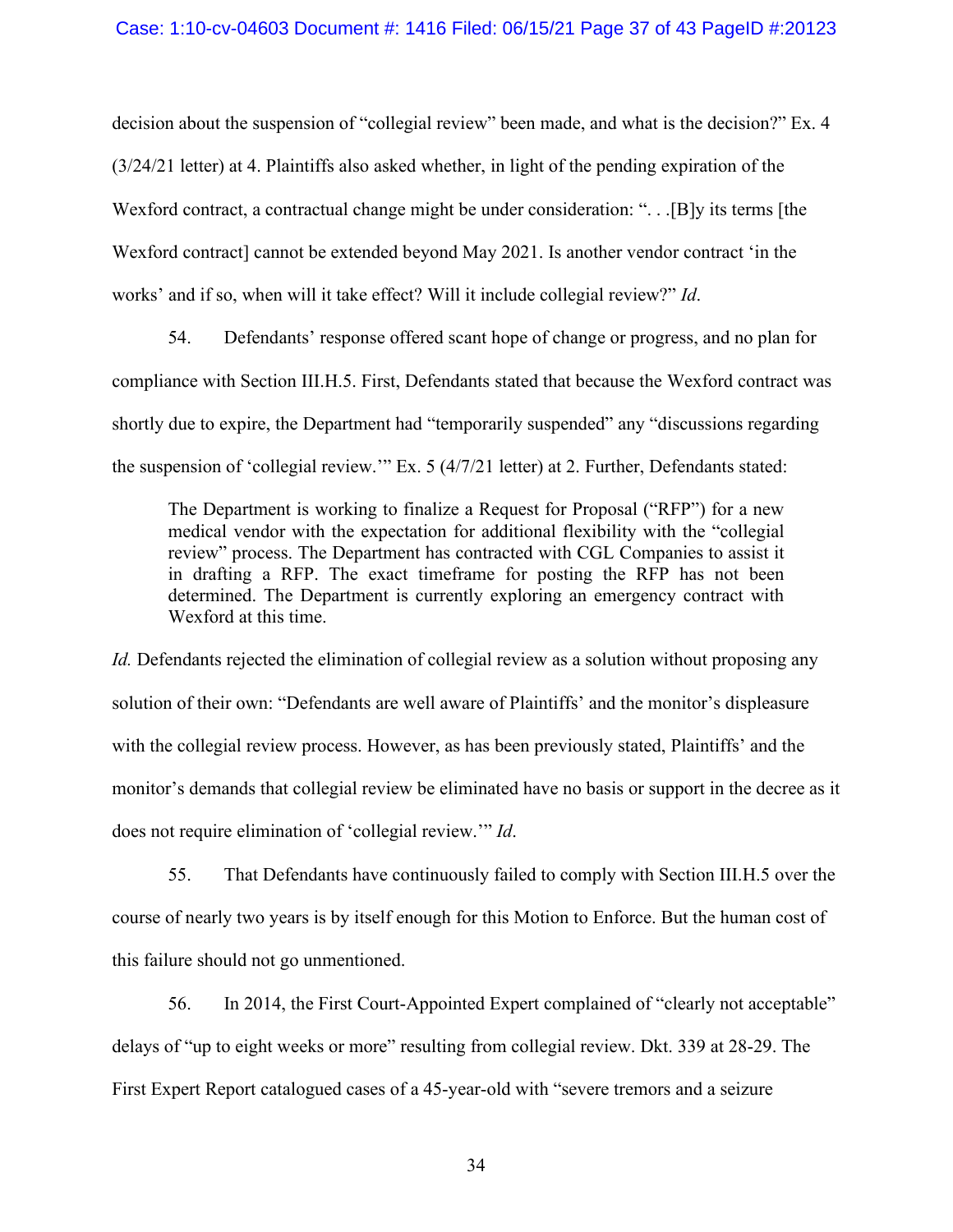#### Case: 1:10-cv-04603 Document #: 1416 Filed: 06/15/21 Page 38 of 43 PageID #:20124

disorder" who "continues to fall frequently and must be permanently housed in the health care unit," yet had been turned down for an offsite neurology consultation ("treat onsite," was the Wexford instruction); two women denied knee replacements for clinically unjustifiable reasons ("[u]pon reviewing [the] chart, it is abundantly clear that this patient does in fact require a knee replacement. Physical therapy will not help her"); a 41-year-old with a "slow heart rate and repeated chest pain" who was denied a stress test; and a patient with a "hilar mass" in his chest who "needs urgent follow-up" but had not received it as the only follow-up was "a collegial review [] cancelled . . . due to the Pittsburgh physician not being available." *Id*. at 150, 233-34, 267, 352.

57. In 2018, the Second Court-Appointed Expert reported the same problems and more: as to services subject to collegial review/utilization management, "[t]here was no improvement since the First Court Expert's Report." Dkt. 767 at 63. The Second Expert Report catalogued cases of a patient with "history of recurrent DVT with pulmonary emboli and a chronic draining lower extremity leg ulcer" for whom the provider ultimately requested an "infectious disease consultation for assistance with the choice of antibiotics" but was turned down by collegial review—"this patient should have been hospitalized for definite diagnostic tests and intensive treatment"; a patient with a "hard neck swelling" (a "large swollen lump" under "[left] side jaw") who had multiple collegial review denials; after an eight-month delay "The patient ultimately had surgery on 10/4/17 to remove an advanced disease tumor with metastases to lymph nodes"; and a patient with a "diabetic foot ulcer resistant to normal care for wound care" who had a previous amputation for a diabetic foot ulcer, for whom collegial review denied a referral for a wound clinic evaluation. Dkt. 767 at 78; Dkt. 767-3 at 55-56; Dkt. 767-7 at 371. Again, this is only a fraction of the damage reported. In addition, the Second Expert Report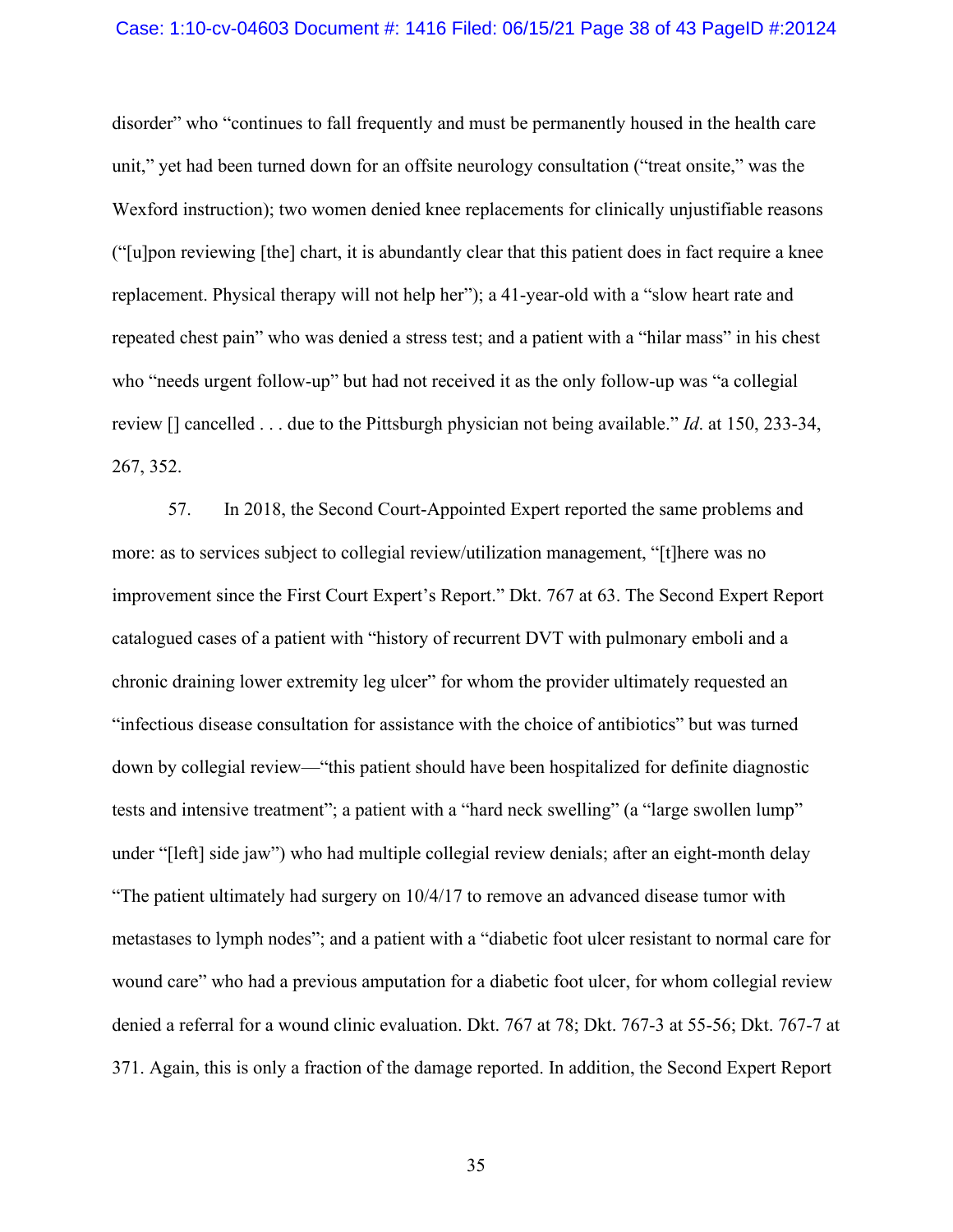#### Case: 1:10-cv-04603 Document #: 1416 Filed: 06/15/21 Page 39 of 43 PageID #:20125

noted that the Wexford reviewer who was the gatekeeper for dental prosthetics (dentures) and onsite or offsite oral surgery consultations, a Dr. Karanbir Sandhu, was "not [a] specialist in prosthodontics, or for that matter any other aspect of dentistry," and "neither an oral surgeon nor a specialist in any other aspect of dentistry." Dkt. 767 at 109, 116. In addition, at one IDOC site which houses a large number of older and infirm prisoners (Dixon CC), the Second Expert team discovered that, during a period when there was no physician at the site, collegial reviews were apparently not done at all. "The HCUA (health care unit administrator) discovered piles of requests for offsite referrals, apparently from mid-level providers, that were not being evaluated in collegial review." Dkt. 767-1 at 62.

58. The semi-annual reports of the Court-appointed Monitor have continued to document the risks and harms caused by "inappropriate denials of specialty referrals, tests, procedures, and clinical equipment" resulting from "collegial review." Dkt. 1335 at 114. The August 2020 Second Report, for example, catalogued delays of care for: a patient who had suddenly lost vision and for whom a specialist recommended cataract removal (after the patient was interviewed by the Monitor during a site visit did clinical leadership agree to re-refer the patient for cataract surgery)—nevertheless, "[the] delay may result in permanent loss of vision for this patient"); a patient with "an expanding mass" in his shoulder/armpit for whom three requests for surgical evaluation were denied even though "[a]n expanding mass could potentially represent a malignant growth" (the patient was finally scheduled for surgery after a delay of 11 months but "[h]is prognosis is unknown"); and two patients with post-surgical ostomies (that is, a prosthetic "pouch" designed to receive and contain excrement) whose reversal was denied by Wexford because Wexford deemed them "elective procedure[s]" ("Prolonging the use of a medically unnecessary ostomy is degrading and causes needless discomfort for the patient,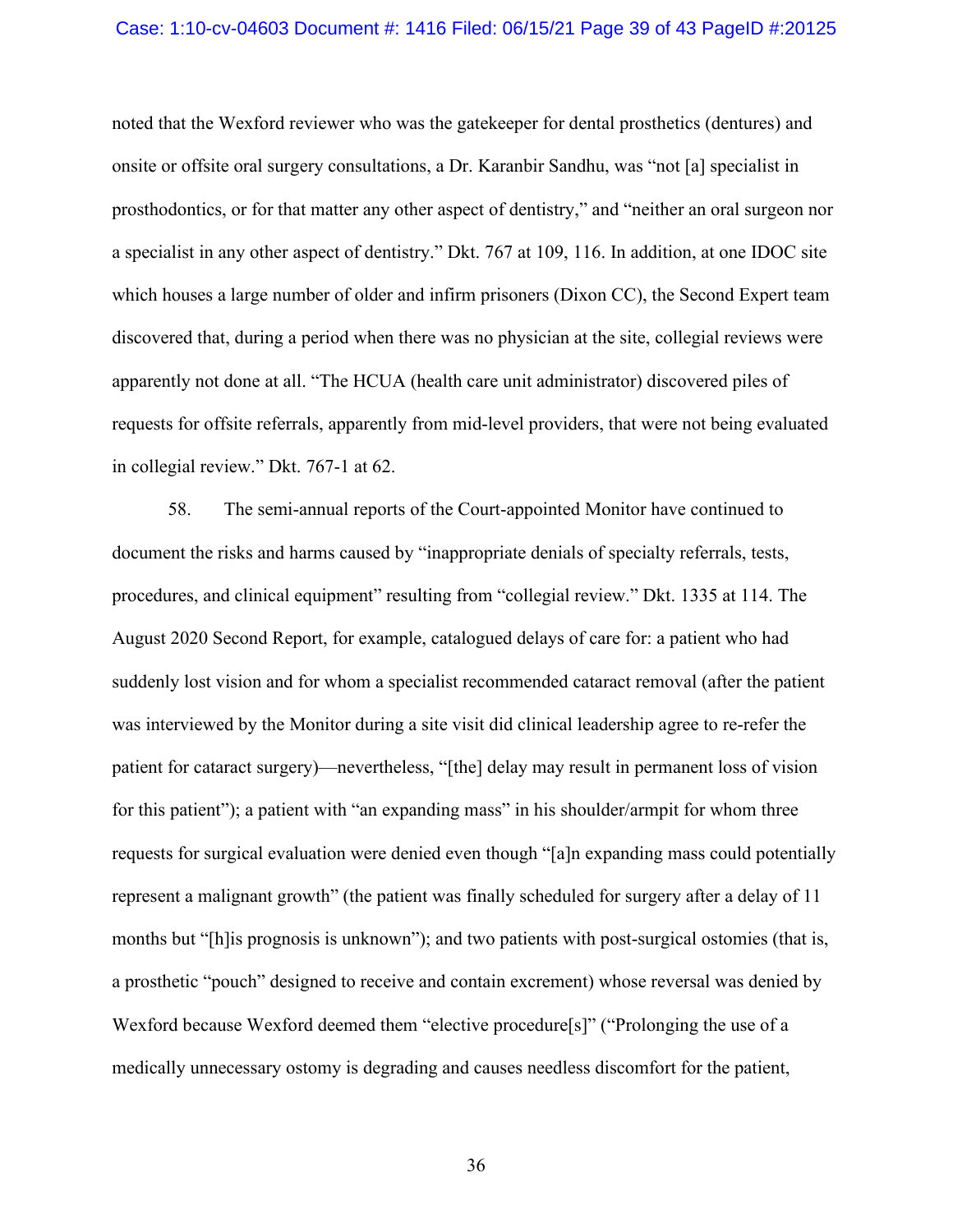creates a preventable risk of bacterial exposure to other offenders and staff, can result in additional surgical complications, and places additional avoidable burdens on the correctional centers . . ..") *Id*. at 111-12. These two patients were part of the fortunate 5-7% and had their denials overturned by the Deputy Chiefs in the course of their Decree-required review (*id*. at 112), but a patient whose case is discussed in the Third Report was not so lucky:

The patient had a colostomy for more than two and a half years. His colostomy reversal which is the standard of care was denied by the vendor. He had bleeding problems from the colostomy and on colonoscopy had diversion colitis, a condition that occurs in persons with ostomies. The recommended treatment for diversion colitis is colostomy closure which a gastroenterologist recommended. Initial colostomy reversal was denied by the vendor and the doctor did not subsequently refer the patient for this procedure. A pulmonary referral was also denied. These two referral denials contributed to the end conditions that resulted in the patient's ultimate death. The collegial review process should be abandoned. In this case, without collegial review this patient would have been referred for colostomy closure and to pulmonary and may have survived.

Dkt. 1403 at 177.

59. On June 1, 2021, Defendants submitted a report to the Monitor which states that IDOC has now "signed" a "90-day emergency contract" with Wexford in which the "collegial review provision was stricken" so that "[f]or the next 90 days, all offsite services will be immediately approved." Ex. 6 at 7. Since "offsite services" are only part of what the "collegial review process" covers, Plaintiffs are unsure what this means, but in any event it is only a very temporary solution. When Plaintiffs requested a copy of the emergency contract, Defendants indicated that it had not yet been fully executed, which appears to mean that although the Department has signed it, some other necessary party has not. *See* June 1-3, 2021 email chain between C. Bennett and N. Staley, attached as Ex. 14. Defendants' report, in addition, reiterates yet again Defendants' position that "removal of the collegial review process is not mandated under the Decree." Ex. 6 (June 1, 2021 report) at 7.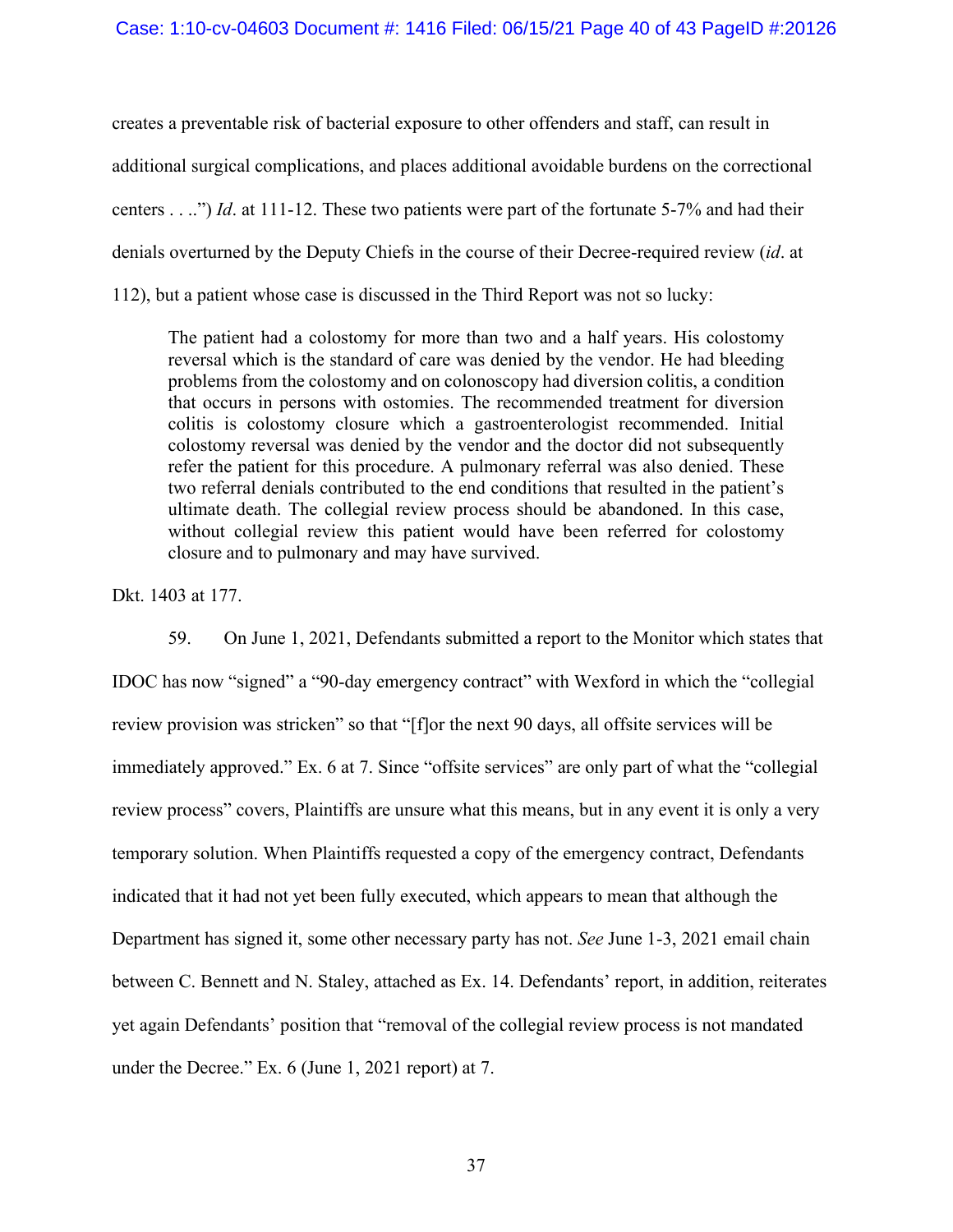#### Case: 1:10-cv-04603 Document #: 1416 Filed: 06/15/21 Page 41 of 43 PageID #:20127

60. If Defendants are determined to stick to the letter of the provision they negotiated, then they must immediately ensure that the Deputy Chiefs review all collegial review denials, as required by the Decree. This is probably close to a full-time job, and, as the Monitor has repeatedly observed, not a good use of the time of these two senior State physicians. Dkt. 1276 at 9, 37; Dkt. 1335 at 12, 113-14; Dkt. 1403 at 107. The sensible alternative would be for Defendants to negotiate an amendment to the Decree that would either eliminate "collegial review" (by whatever name), since the contract that enshrined it has now expired, or (as a second best) provide a functional mechanism for ensuring the oversight review of all "collegial review" denials as Section III.H.5 contemplates.

### **Conclusion and Requested Relief**

For these reasons, Plaintiffs respectfully request that the Court:

A. Find that Defendants have breached Sections IVA-C of the Consent Decree by failing timely to complete a staffing analysis and Implementation Plan such that any disagreements with the Monitor concerning the Plan may be promptly submitted to the Court for resolution, and the Plan may be incorporated into, and become enforceable as part of this Decree;

B. Find that Defendants have breached Sections II.B.2, II.B.6.i, l, m, n, and o, II.B.7, II.B.9, III.L.1, and III.M.2 of the Consent Decree by failing to create a comprehensive quality assurance program and audit function for the Department's medical and dental care;

C. Find that Defendants have breached Section V.G of the Consent Decree by failing to provide the Monitor and Plaintiffs with an agreed-to detailed report containing data and information sufficient to evaluate Defendants' compliance with the Decree and Defendants' progress towards achieving progress with the Decree;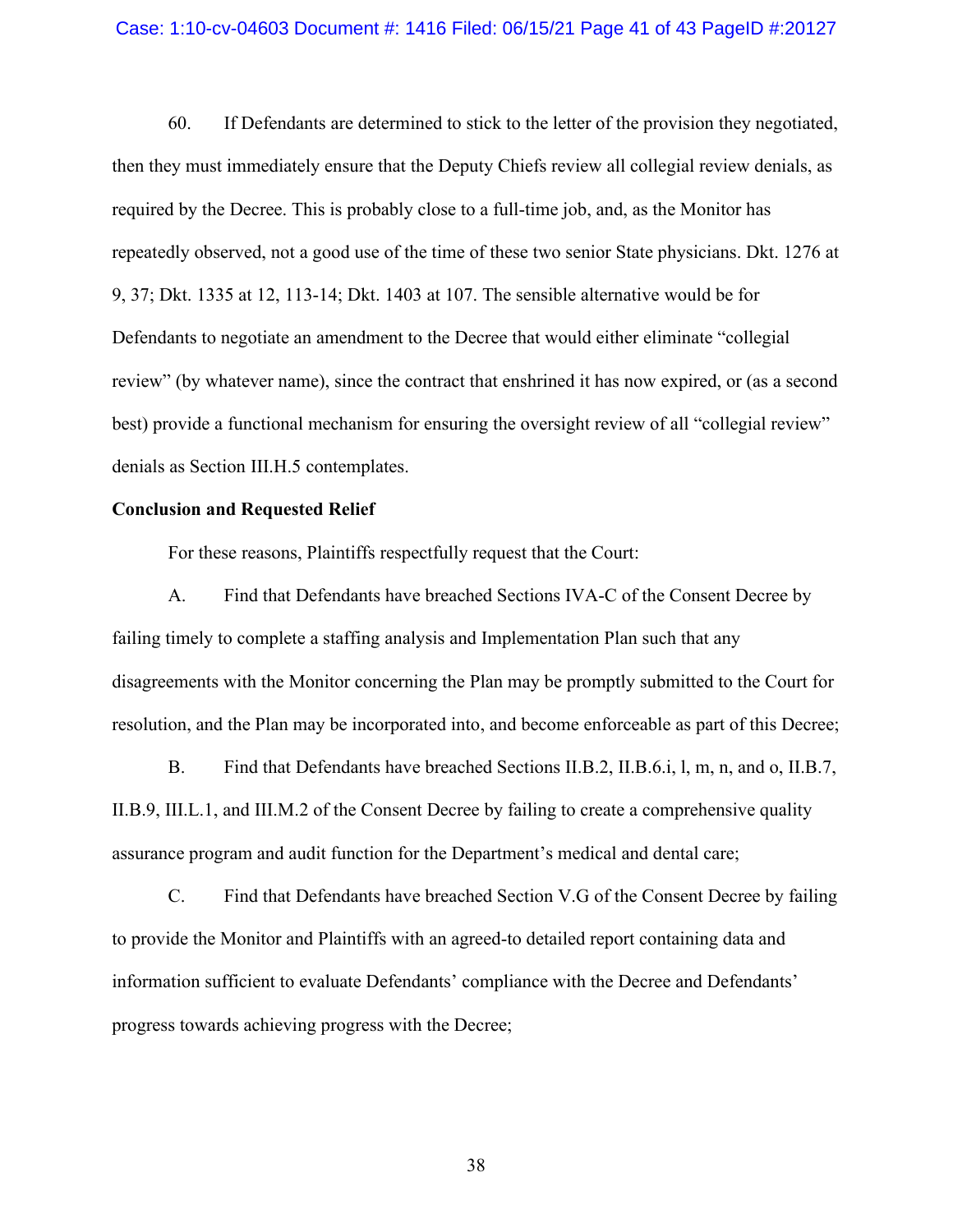#### Case: 1:10-cv-04603 Document #: 1416 Filed: 06/15/21 Page 42 of 43 PageID #:20128

D. Find that Defendants have breached Section III.H.5 of the Consent Decree by failing to conduct oversight review of all Wexford Health Sources' "collegial review/utilization management" denials; and

E. Order Defendants to submit the Implementation Plan to the Court no later than July 31, 2021, so that any disagreements with the Monitor concerning the Plan may be promptly submitted to the Court for resolution thereafter;

F. Order Defendants, within ninety (90) days, to negotiate and enter into a comprehensive contract with Southern Illinois University (SIU) and/or another appropriate vendor for the quality improvement program and audit function required by the Consent Decree, and, in conjunction with that contract or contracts, to provide a schedule of deliverables and dates by which the deliverables will be delivered and implemented to achieve the requirements of the multiple Decree provisions relating to quality improvement, and further to order Defendants to ensure that the Monitor is included, whether by work group or regular meetings or some other routine method acceptable to the Monitor, in any vendor's work towards the quality assurance program, including any work towards the development of the quality assurance program "audit function";

G. Order Defendants, within fourteen (14) days, either (i) to provide the Monitor with all of the data and information he has requested for the data and information report required to be delivered to the Monitor under Section V.G., or in the alternative, (ii) within fourteen (14) days, to provide to the Monitor those data and information items Defendants are willing to provide, and explain to the Court why the remaining items sought by the Monitor should not be provided to the Monitor, so that a determination may be made as to whether Defendants' objections are well-founded; and further to order Defendants, once the Monitor's Section V.G.